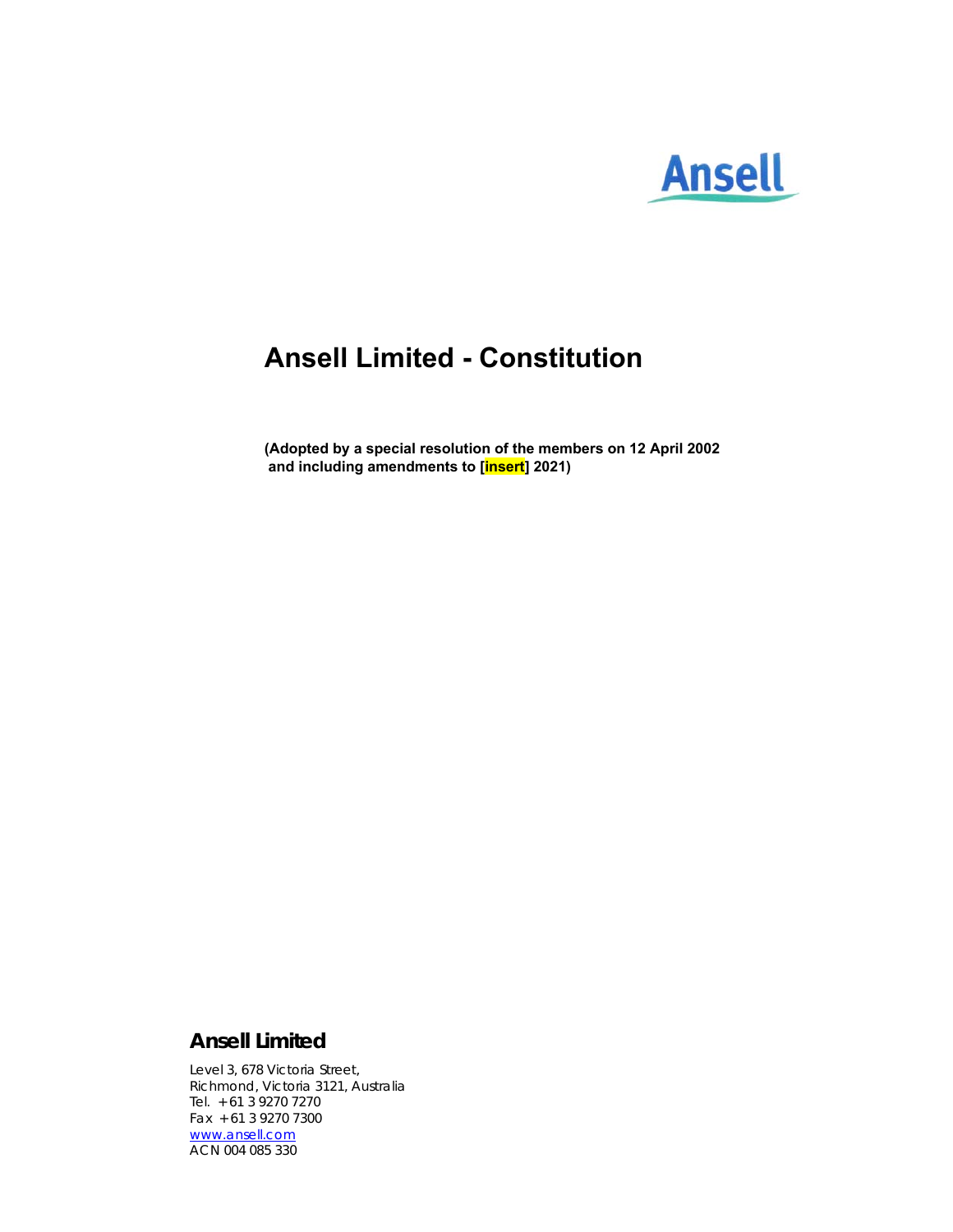# **Table of contents**

| Clause | Page |
|--------|------|
|--------|------|

|                  | Preliminary                                                                 | 5              |
|------------------|-----------------------------------------------------------------------------|----------------|
| 1                | Definitions and interpretation                                              | 5              |
| $\boldsymbol{2}$ | <b>Application of other definitions</b>                                     | $\overline{7}$ |
| 3                | <b>Exercising powers</b>                                                    | $\overline{7}$ |
| 4                | Table A and other rules do not apply                                        | 8              |
|                  | <b>Share capital</b>                                                        | 8              |
| 5                | <b>Shares</b>                                                               | 8              |
|                  | 5.1<br><b>Issue</b><br>5.2<br>Preference shares                             | 8<br>9         |
| 6                | Implementing changes to share capital                                       | 10             |
| $\overline{7}$   | Joint holders of shares                                                     | 10             |
| 8                | <b>Equitable and other claims</b>                                           | 10             |
| 9                | Altering rights and class meetings                                          | 11             |
|                  | Calls, forfeiture, indemnities and lien                                     | 12             |
| 10               | <b>Calls</b>                                                                | 12             |
| 11               | Proceedings to recover calls                                                | 13             |
| 12               | Payments in advance of calls                                                | 13             |
| 13               | Forfeiting partly paid shares                                               | 13             |
| 14               | Payments by the company                                                     | 14             |
| 15               | Lien on shares                                                              | 15             |
| 16               | Procedures after sale, reissue or other disposal of shares by the company15 |                |

**General 17**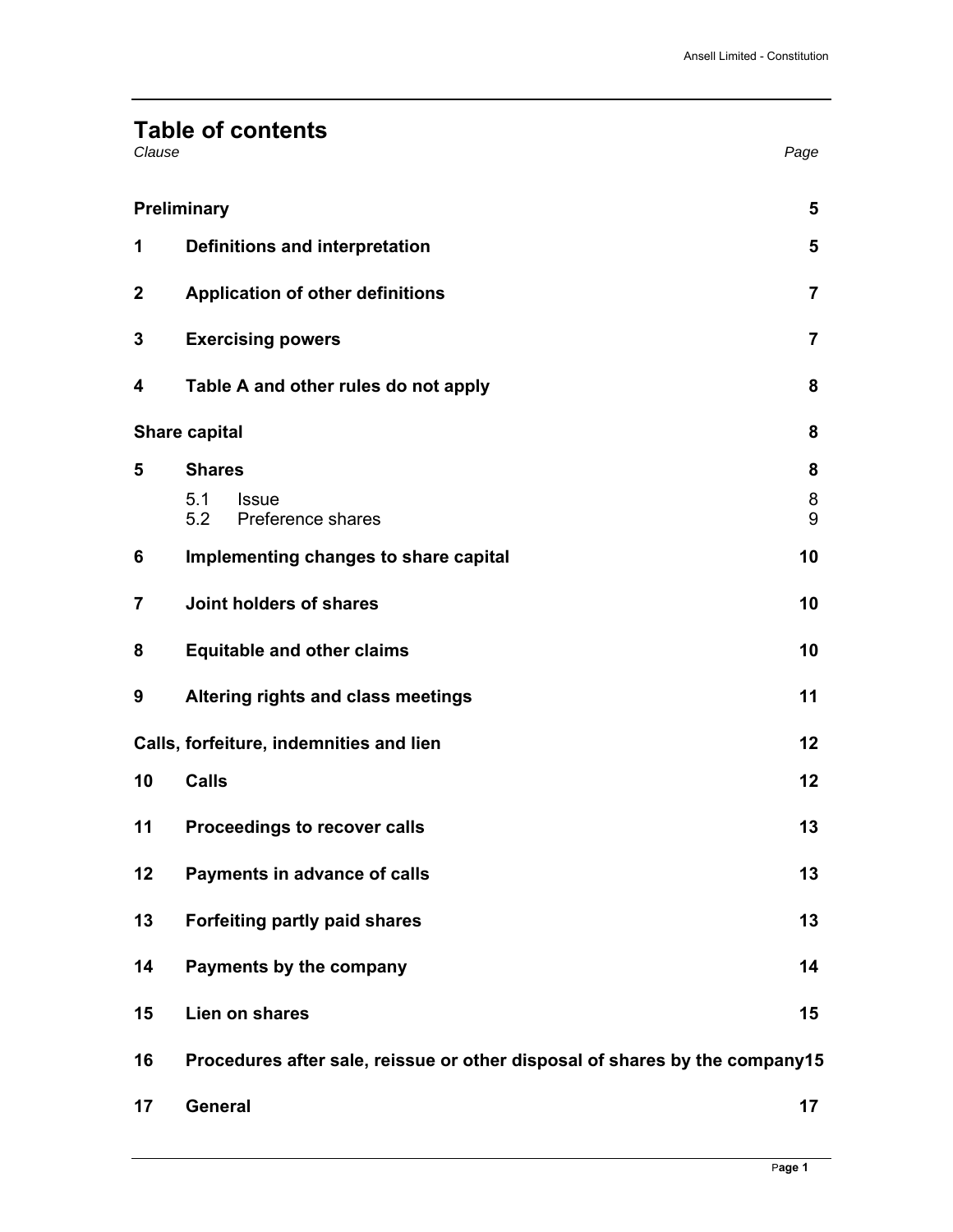| <b>Transferring and transmitting shares</b> |                                                                | 17 |
|---------------------------------------------|----------------------------------------------------------------|----|
| 18                                          | <b>Transferring shares</b>                                     | 17 |
| 19                                          | Power to decline to register transfers                         | 18 |
| 20                                          | Power to close register of members                             | 19 |
| 21                                          | Selling non-marketable parcels                                 | 19 |
| 22                                          | <b>Transmitting shares</b>                                     | 20 |
|                                             | <b>General meetings</b>                                        | 20 |
| 23                                          | <b>Calling general meetings</b>                                | 21 |
| 24                                          | Notice of general meetings                                     | 21 |
| 25                                          | <b>Admission to general meetings</b>                           | 22 |
| 26                                          | Quorum at general meetings                                     | 22 |
| 27                                          | <b>Chair of general meetings</b>                               | 23 |
| 28                                          | <b>Conduct at general meetings</b>                             | 23 |
| 29                                          | Decisions at general meetings                                  | 25 |
| 30                                          | <b>Voting rights</b>                                           | 26 |
| 31                                          | <b>Representation at general meetings</b>                      | 27 |
| <b>Directors</b>                            |                                                                | 29 |
| 32                                          | <b>Number of directors</b>                                     | 29 |
| 33                                          | Appointing and retirement of directors                         | 29 |
| 34                                          | <b>Vacating office</b>                                         | 30 |
| 35                                          | Remuneration                                                   | 31 |
| 36                                          | <b>Disclosing directors' interests</b>                         | 31 |
| 37                                          | Directors may contract with the company and hold other offices | 32 |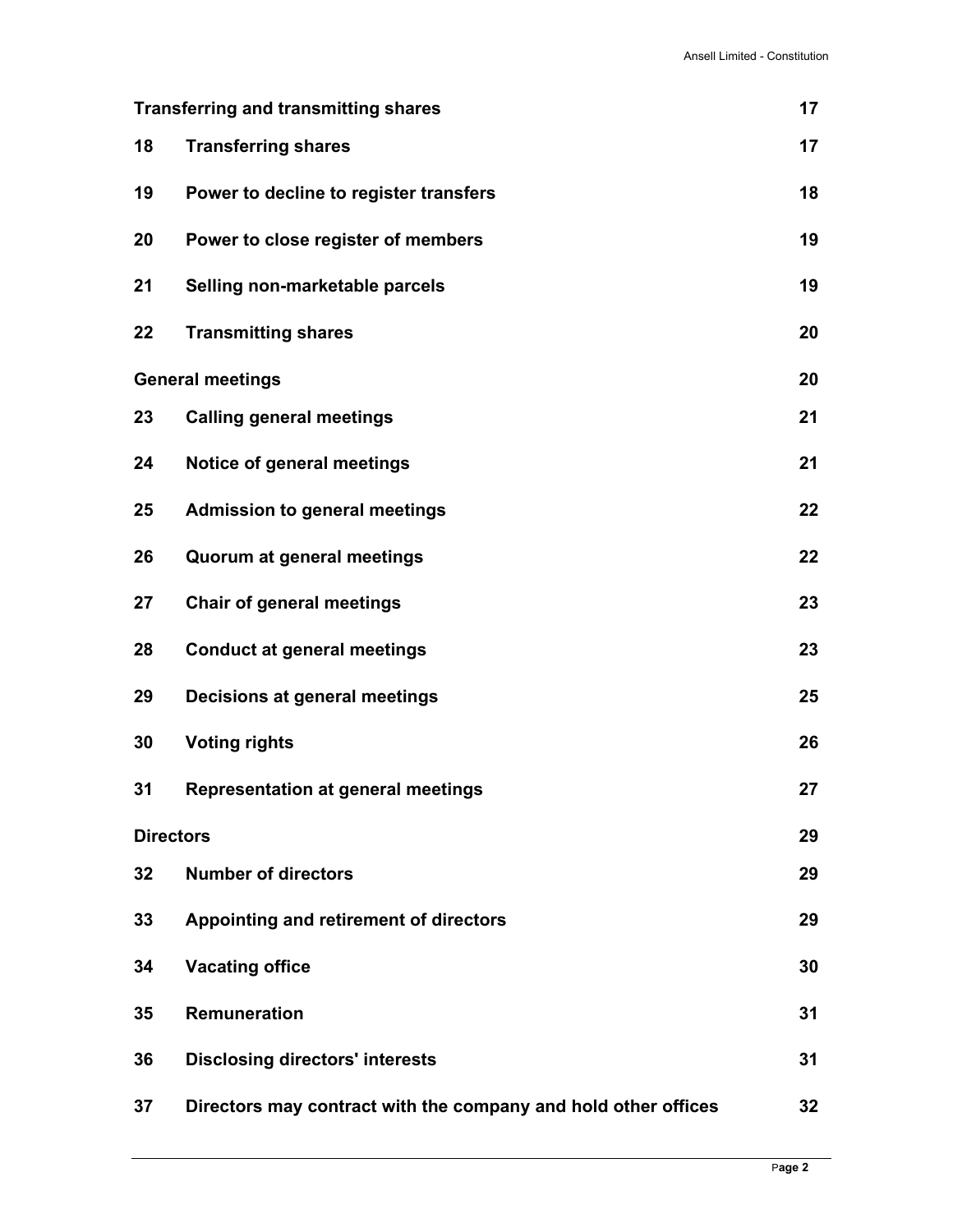| 38                        | <b>Powers and duties of directors</b>           | 33 |
|---------------------------|-------------------------------------------------|----|
| 39                        | <b>Proceedings of directors</b>                 | 33 |
| 40                        | <b>Calling meetings of directors</b>            | 34 |
| 41                        | <b>Quorum at meetings of directors</b>          | 34 |
| 42                        | Chair and deputy chair of directors             | 34 |
| 43                        | Authority and decisions of directors            | 35 |
| 44                        | <b>Circular resolutions</b>                     | 35 |
| 45                        | <b>Alternate directors</b>                      | 36 |
| 46                        | <b>Committees of directors</b>                  | 37 |
| 47                        | <b>Validity of acts</b>                         | 37 |
| <b>Executive officers</b> |                                                 | 37 |
| 48                        | <b>Managing director and executive director</b> | 37 |
| 49                        | <b>Secretary</b>                                | 38 |
| 50                        | Provisions applying to executive officers       | 38 |
| <b>Seals</b>              |                                                 | 38 |
| 51                        | <b>Using the seal</b>                           | 38 |
| 52                        | Seal register                                   | 38 |
|                           | <b>Distributions to members</b>                 | 39 |
| 53                        | <b>Dividends</b>                                | 39 |
| 54                        | <b>Capitalising profits</b>                     | 40 |
| 55                        | <b>Ancillary powers</b>                         | 41 |
| 56                        | <b>Reserves</b>                                 | 42 |
| 57                        | <b>Carrying forward profits</b>                 | 42 |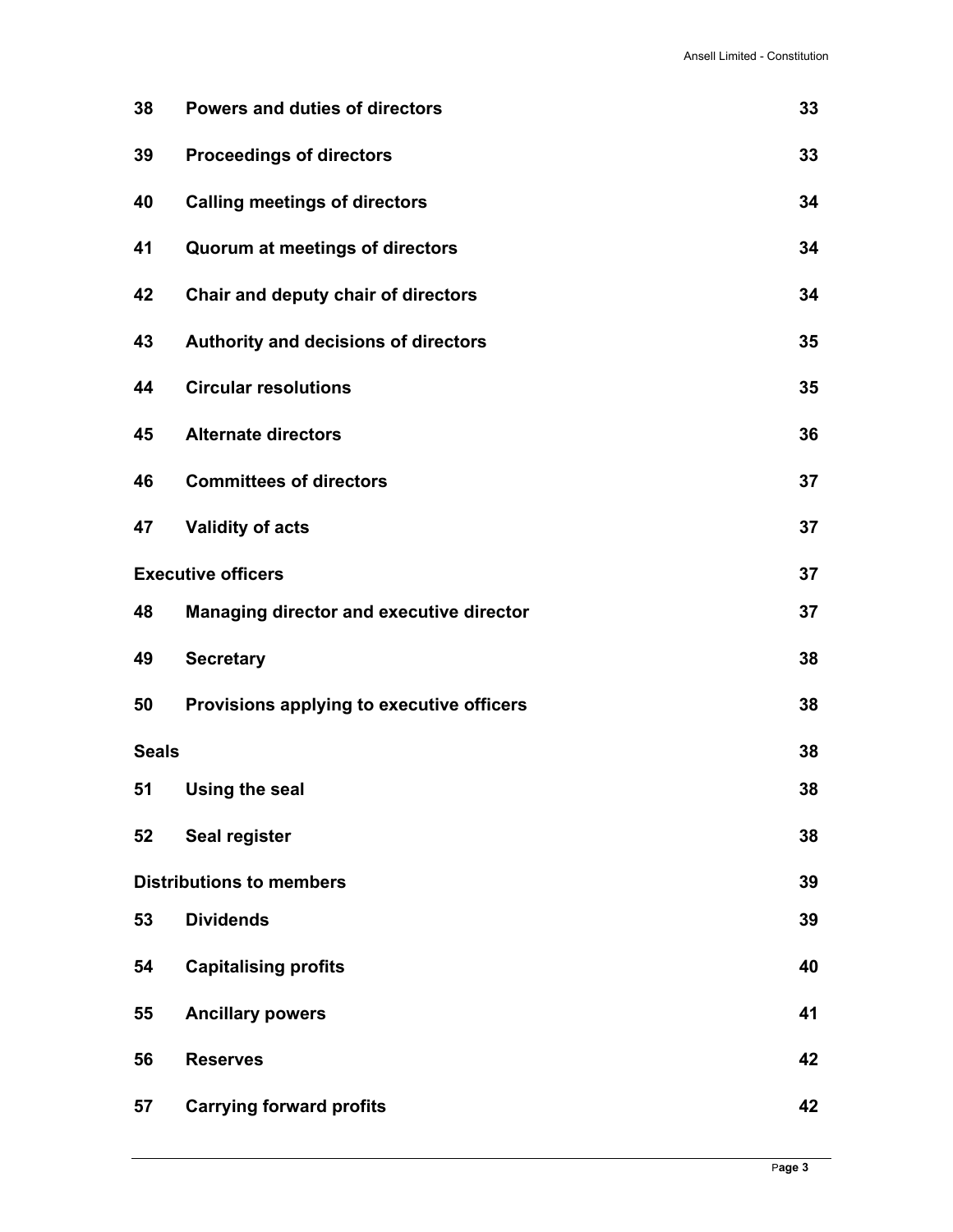| 58                           | <b>Distributing surplus</b>                       | 42 |
|------------------------------|---------------------------------------------------|----|
| 59                           | <b>Dividing property</b>                          | 43 |
| <b>Records</b>               |                                                   | 43 |
| 60                           | Inspection of and access to records               | 43 |
|                              | <b>Protection of officers and former officers</b> | 44 |
| 61                           | Indemnity and insurance                           | 44 |
| <b>Notices</b>               |                                                   | 45 |
| 62                           | <b>Giving of Notices</b>                          | 45 |
| 63                           | <b>Time of service</b>                            | 46 |
| 64                           | Other communications and documents                | 46 |
| 65                           | <b>Written notices</b>                            | 46 |
| <b>General</b>               |                                                   | 47 |
| 66                           | <b>Submission to jurisdiction</b>                 | 47 |
| 67                           | <b>Prohibition and enforceability</b>             | 47 |
| 68                           | <b>Transitional Provisions</b>                    | 47 |
| <b>Restricted Securities</b> |                                                   | 48 |
| 69                           | <b>Restricted Securities</b>                      | 48 |
|                              | <b>Proportional Takeovers</b>                     |    |
| 70                           | <b>Proportional Takeovers</b>                     | 48 |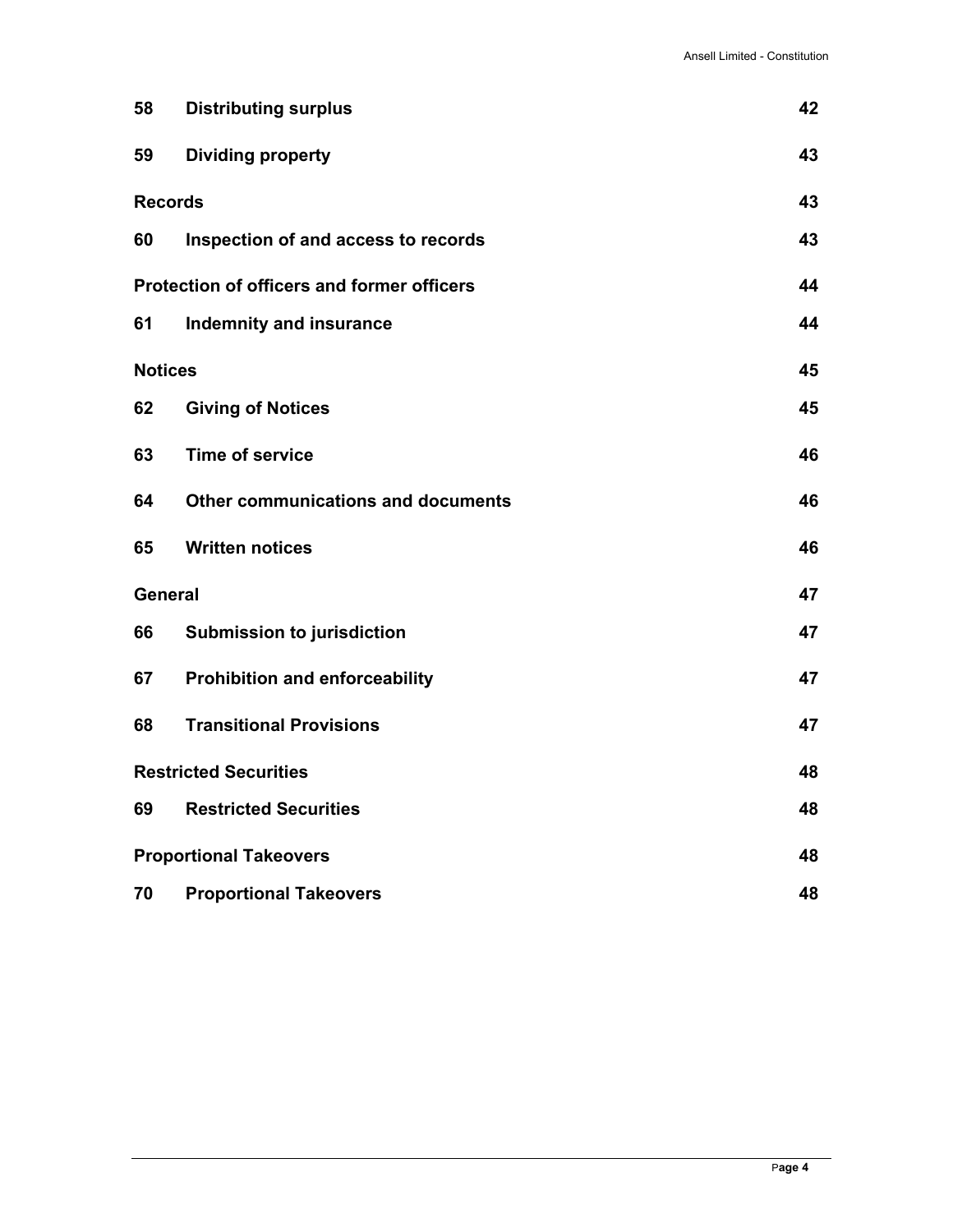# **ANSELL LIMITED ACN 004 085 330 A public company limited by shares**

# **\_\_\_\_\_\_\_\_\_\_\_\_\_\_\_\_\_\_\_\_\_\_\_\_\_\_\_\_\_ CONSTITUTION**

**\_\_\_\_\_\_\_\_\_\_\_\_\_\_\_\_\_\_\_\_\_\_\_\_\_\_\_\_\_ (as adopted on 12 April 2002 and including amendments to [insert] 2021)** 

# **Preliminary**

# **1 Definitions and interpretation**

(a) In this constitution:

**Act** means Corporations Act 2001 (Cth);

**ASTC Settlement Rules** means the operating rules of ASX Settlement and Transfer Corporation Pty Ltd and, to the extent that they are applicable, the operating rules of the Exchange and the operating rules of Australian Clearing House Pty Limited;

**Exchange** means Australian Stock Exchange Limited or such other body corporate that is declared by the directors to be the company's primary stock exchange for the purposes of this definition;

**Listing Rules** means the listing rules of the Exchange as they apply to the company from time to time;

#### **record time** means:

- (1) in the case of a meeting for which the caller of the meeting has decided, under the Act, that shares are to be taken to be held by the persons who held them at a specified time before the meeting, the specified time; and
- (2) in any other case, the time of the relevant meeting;

**representative**, in relation to a member which is a body corporate and in relation to a meeting, means a person authorised by the body corporate in accordance with the Act (or a corresponding previous law) to act as its representative at that meeting;

#### **transmission event** means:

- $(1)$  for a member who is an individual:
	- (A) the member's death;
	- (B) the member's bankruptcy; or
	- (C) the member becoming of unsound mind or a person who, or whose estate, is liable to be dealt with in any way under the law relating to mental health; and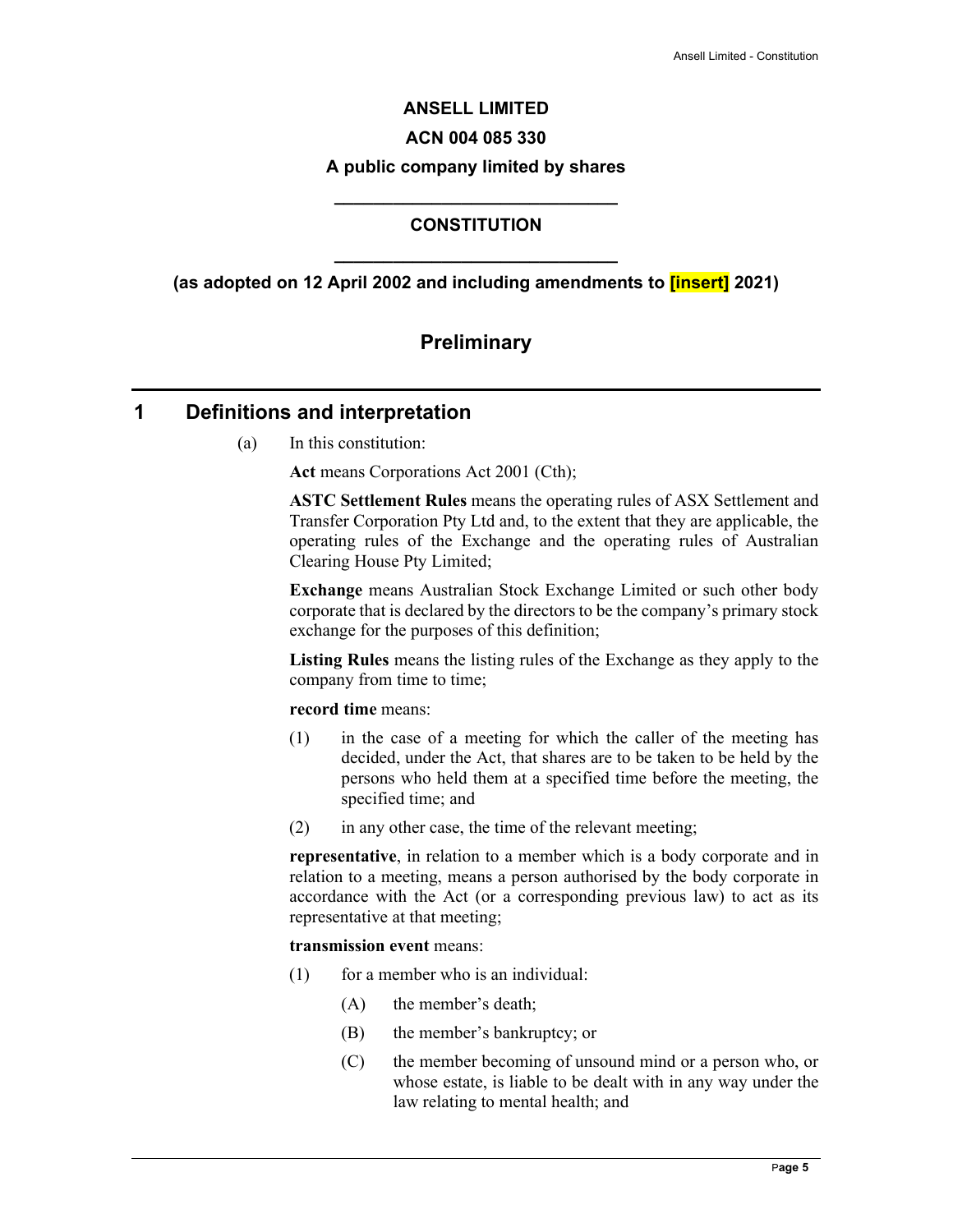- (2) for a member which is a body corporate, the dissolution of the member or the succession by another body corporate to the assets and liabilities of the member.
- (b) A reference in this constitution to:
	- (1) a partly paid share is a reference to a share on which there is an amount unpaid;
	- (2) an amount unpaid on a share includes a reference to any amount of the issue price which is unpaid; and
	- (3) a call or an amount called on a share includes a reference to a sum that, by the terms of issue of a share, becomes payable on allotment or at a fixed date.
- (c) A reference in this constitution to a member for the purposes of a meeting of members is a reference to a registered holder of shares as at the relevant record time.
- (d) A reference in this constitution to a member present at a general meeting is a reference to a member present in person or by proxy, attorney or representative.
- (e) A reference in this constitution in general terms to a person holding or occupying a particular office or position is a reference to any person who occupies or performs the duties of that office or position.
- (f) A reference in this constitution to a monetary amount is a reference to that amount in Australian currency or such other currency as may be determined by the directors from time to time.
- (g) Unless the contrary intention appears, in this constitution:
	- (1) headings are only for convenience and do not affect the meaning of this constitution;
	- (2) words that refer to a singular number also refer to plural numbers, and the other way around;
	- (3) words that refer to a gender also refer to the other genders;
	- (4) words used to refer to persons generally, or to refer to a natural person, include a company, corporation, body corporate, body politic, partnership, joint venture, association, board, group or other body (whether or not the body is incorporated);
	- (5) a reference to a person includes that person's successors and legal personal representatives;
	- (6) a reference to a statute, regulation, proclamation, ordinance or by-law or a provision of any of them includes all statutes, regulations, proclamations, ordinances, by-laws or provisions varying, consolidating or replacing them, and a reference to a statute includes all regulations, proclamations, ordinances and by-laws issued under that statute;
	- (7) a reference to the Listing Rules or the SCH business rules includes any variation, consolidation or replacement of those rules and is to be taken to be subject to any waiver or exemption granted to the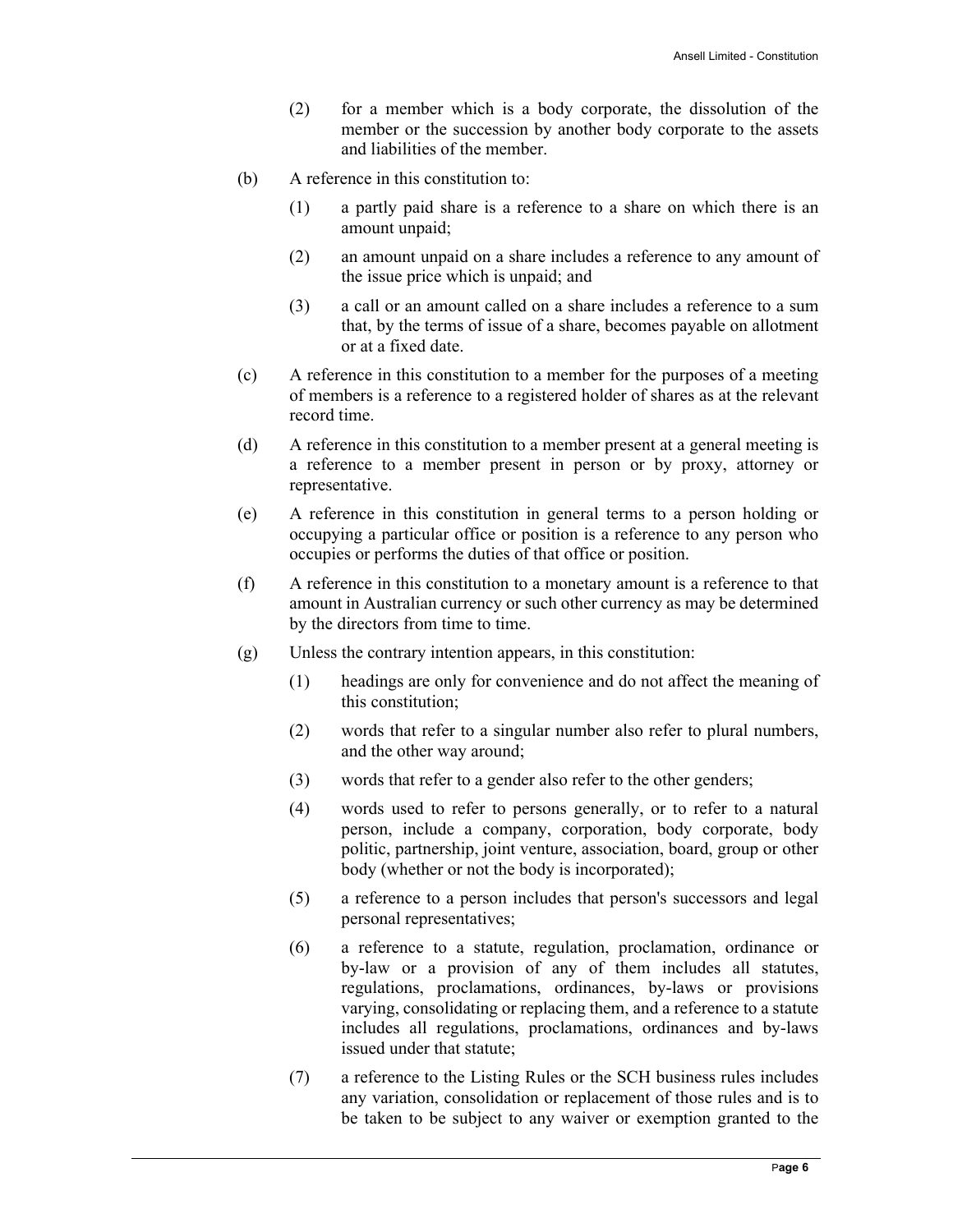company (or to the benefit of which the company is entitled) from compliance with those rules; and

(8) where a word or phrase is given a particular meaning, other parts of speech and grammatical forms of that word or phrase have corresponding meanings.

#### **2 Application of other definitions**

Unless the contrary intention appears:

- (a) an expression in a rule that deals with a matter dealt with by a provision of the Act, the Listing Rules or the SCH business rules has the same meaning as in that provision; and
- (b) subject to paragraph (a), an expression in a rule that is defined in section 9 of the Act has the same meaning as in that section.

#### **3 Exercising powers**

- (a) The company may in any way the Act permits:
	- (1) exercise any power;
	- (2) take any action; or
	- (3) engage in any conduct or procedure,

which, under the Act a company limited by shares may exercise, take or engage in.

- (b) Where this constitution provides that a person may do a particular act or thing and the word "may" is used, the act or thing may be done at the person's discretion.
- (c) Where this constitution confers a power to do a particular act or thing, the power is, unless the contrary intention appears, to be taken as including a power exercisable in the same way and subject to the same conditions (if any) to repeal, rescind, revoke, amend or vary that act or thing.
- (d) Where this constitution confers a power to do a particular act or thing, the power may be exercised from time to time.
- (e) Where this constitution confers a power to do a particular act or thing concerning particular matters, the power is, unless the contrary intention appears, to be taken to include a power to do that act or thing as to only some of those matters or as to a particular class of those matters, and to make different provision concerning different matters or different classes of matters.
- (f) Where this constitution confers a power to make appointments to an office or position (except the power to appoint a director under rule 33(a)), the power is, unless the contrary intention appears, to be taken to include a power:
	- (1) to appoint a person to act in the office or position until a person is permanently appointed to the office or position;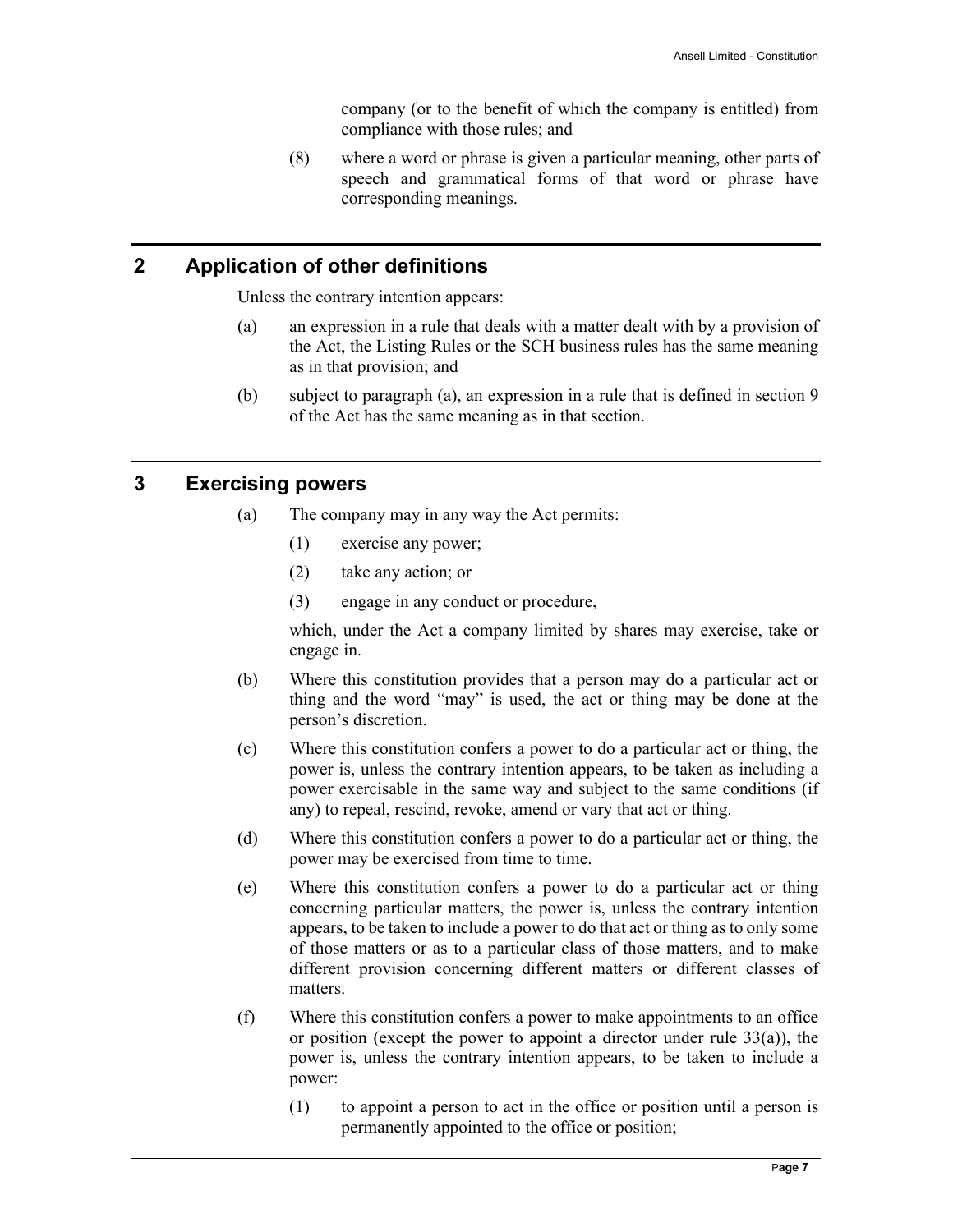- (2) to remove or suspend any person appointed (without prejudice to any rights or obligations under any contract between the person and the company); and
- (3) to appoint another person temporarily in the place of any person removed or suspended or in the place of any sick or absent holder of the office or position.
- (g) To the extent the law permits, where this constitution gives power to a person to delegate a function or power:
	- (1) the delegation may be concurrent with, or (except in the case of a delegation by the board of directors) to the exclusion of, the performance or exercise of that function or power by the person;
	- (2) the delegation may be either general or limited in any way provided in the terms of delegation;
	- (3) the delegation need not be to a specified person but may be to any person holding, occupying or performing the duties of a specified office or position;
	- (4) the delegation may include the power to delegate; and
	- (5) where performing or exercising that function or power depends on that person's opinion, belief or state of mind about a matter, that function or power may be performed or exercised by the delegate on the delegate's opinion, belief or state of mind about that matter.

# **4 Table A and other rules do not apply**

The regulations contained in the Table marked "A" in the Second Schedule to the Companies Act 1915 and any provisions of the Act that apply (or would but for this rule apply) internal management rules to the company as a replaceable rule are displaced by this constitution and do not apply to the company except insofar as they are repeated in this constitution.

# **Share capital**

#### **5 Shares**

#### **5.1 Issue**

Subject to this constitution, the directors may:

- (a) issue, grant options for, or otherwise dispose of, shares in the company; and
- (b) decide:
	- (1) the terms on which shares are issued or options are granted;
	- (2) the rights and restrictions attached to those shares or options.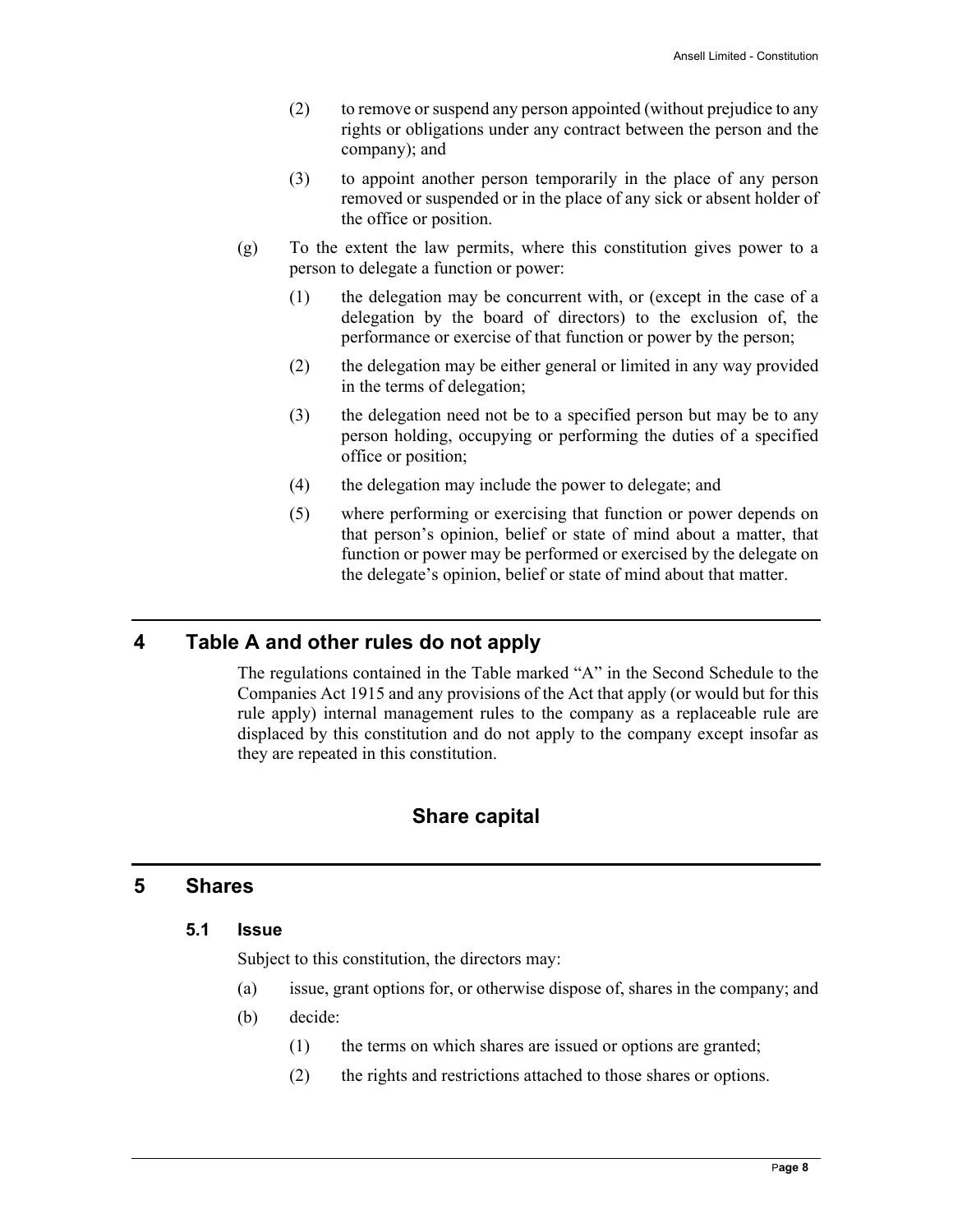#### **5.2 Preference shares**

- (a) The company may issue preference shares including preference shares which are, or at the option of the company or holder are, liable to be redeemed or convertible into ordinary shares.
- (b) Each preference share confers on the holder a right to receive a preferential dividend, in priority to the payment of any dividend on the ordinary shares, at the rate and on the basis decided by the directors under the terms of issue.
- (c) In addition to the preferential dividend and rights on winding up, each preference share may participate with the ordinary shares in profits and assets of the company, including on a winding up, if and to the extent the directors decide under the terms of issue.
- (d) The preferential dividend may be cumulative only if and to the extent the directors decide under the terms of issue, and will otherwise be noncumulative.
- (e) Each preference share confers on its holder the right in a winding up and on redemption to payment in priority to the ordinary shares of:
	- (1) the amount of any dividend accrued but unpaid on the share at the date of winding up or the date of redemption; and
	- (2) any additional amount specified in the terms of issue.
- (f) To the extent the directors may decide under the terms of issue, a preference share may confer a right to a bonus issue or capitalisation of profits in favour of holders of those shares only.
- (g) A preference share does not confer on its holder any right to participate in the profits or property of the company except as set out above.
- (h) A preference share does not entitle its holder to vote at any general meeting of the company except in the following circumstances:
	- (1) on a proposal:
		- (A) to reduce the share capital of the company;
		- (B) that affects rights attached to the share;
		- (C) to wind up the company; or
		- (D) for the disposal of the whole of the property, business and undertaking of the company;
	- (2) on a resolution to approve the terms of a buy back agreement;
	- (3) during a period in which a dividend or part of a dividend on the share is in arrears;
	- (4) during the winding up of the company; or
	- (5) in any other circumstances in which the Listing Rules require holders of preference shares to be entitled to vote.
- (i) The holder of a preference share who is entitled to vote in respect of that share under rule 5.2(h) is, on a poll, entitled to the number of votes specified in, or determined in accordance with, the terms of issue for the share.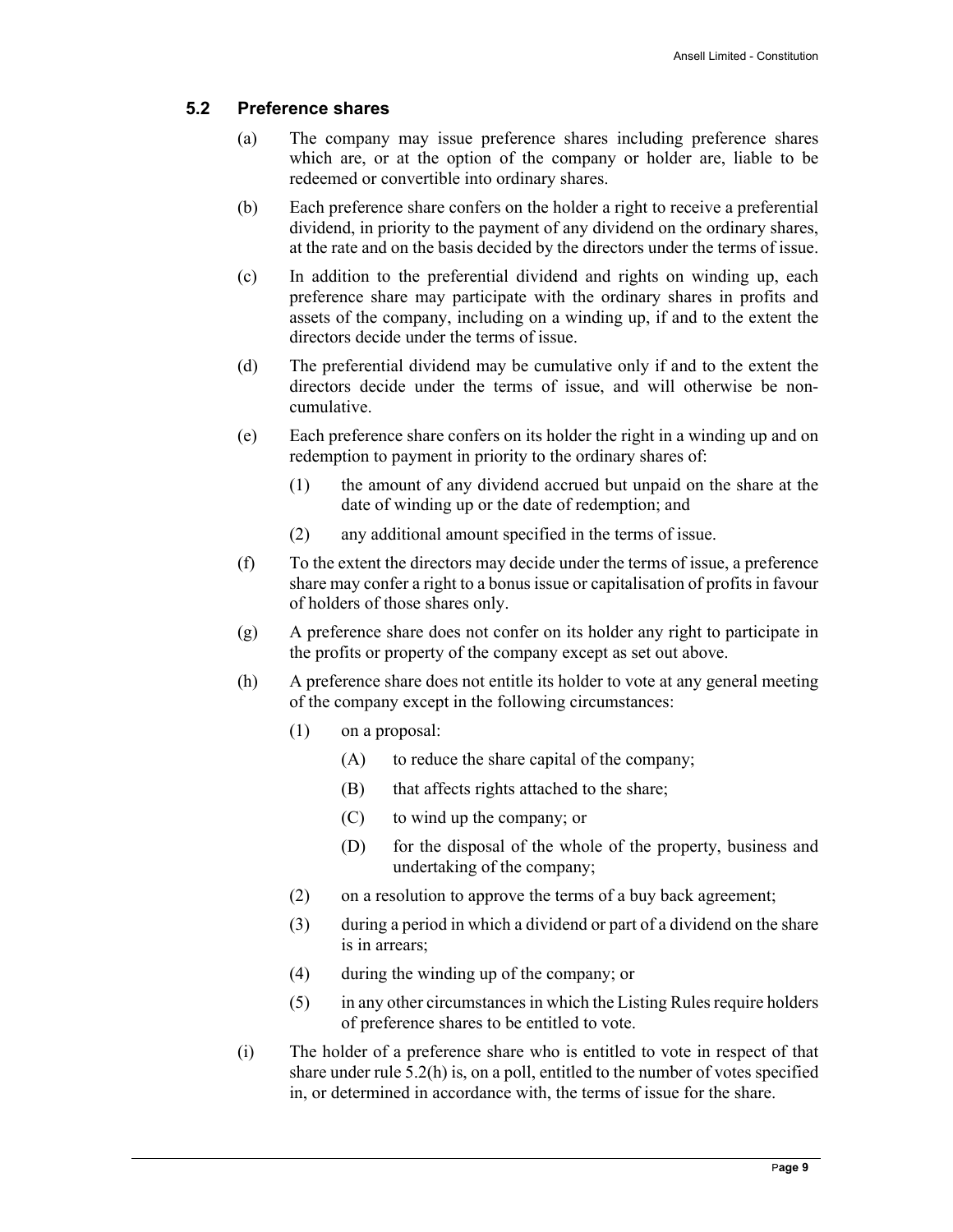- (j) In the case of a redeemable preference share, the company must, at the time and place for redemption specified in, or determined in accordance with, the terms of issue for the share, redeem the share and, on receiving a redemption notice under the terms of issue, pay to or at the direction of the holder the amount payable on redemption of the share.
- (k) A holder of a preference share must not transfer or purport to transfer, and the directors, to the extent permitted by the Listing Rules, must not register a transfer of, the share if the transfer would contravene any restrictions on the right to transfer the share set out in the terms of issue for the share.

#### **6 Implementing changes to share capital**

- (a) The company may reduce its share capital or alter its capital structure in any manner permitted by the Act or the Listing Rules.
- (b) Subject to any requirements in the Act, the directors may do anything necessary or desirable to give effect to any resolution altering the company's share capital, including, without limitation where a member becomes entitled to a fraction of a share on a consolidation any or all of:
	- (1) making cash payments;
	- (2) determining that all or any fractions may be disregarded;
	- (3) appointing a trustee to deal with any fractions on behalf of members; and
	- (4) rounding up each fractional entitlement to the nearest whole share.

#### **7 Joint holders of shares**

Where 2 or more persons are registered as the holders of a share, they hold it as joint tenants with rights of survivorship, on the following conditions:

- (a) they are liable individually as well as jointly for all payments, including calls, in respect of the share;
- (b) subject to paragraph (a), on the death of any one of them the survivor or survivors is/are the only person(s) the company will recognise as having any title to the share;
- (c) any one of them may give effectual receipts for any dividend, bonus, interest or other distribution or payment in respect of the share; and
- (d) except where persons are jointly entitled to a share because of a transmission event, or where required by the Listing Rules, the company may limit to 3 the number of persons to be registered as joint holders of the share.

# **8 Equitable and other claims**

Except where a law requires otherwise, the company is entitled to treat the registered holder of a share as the absolute owner of that share and need not: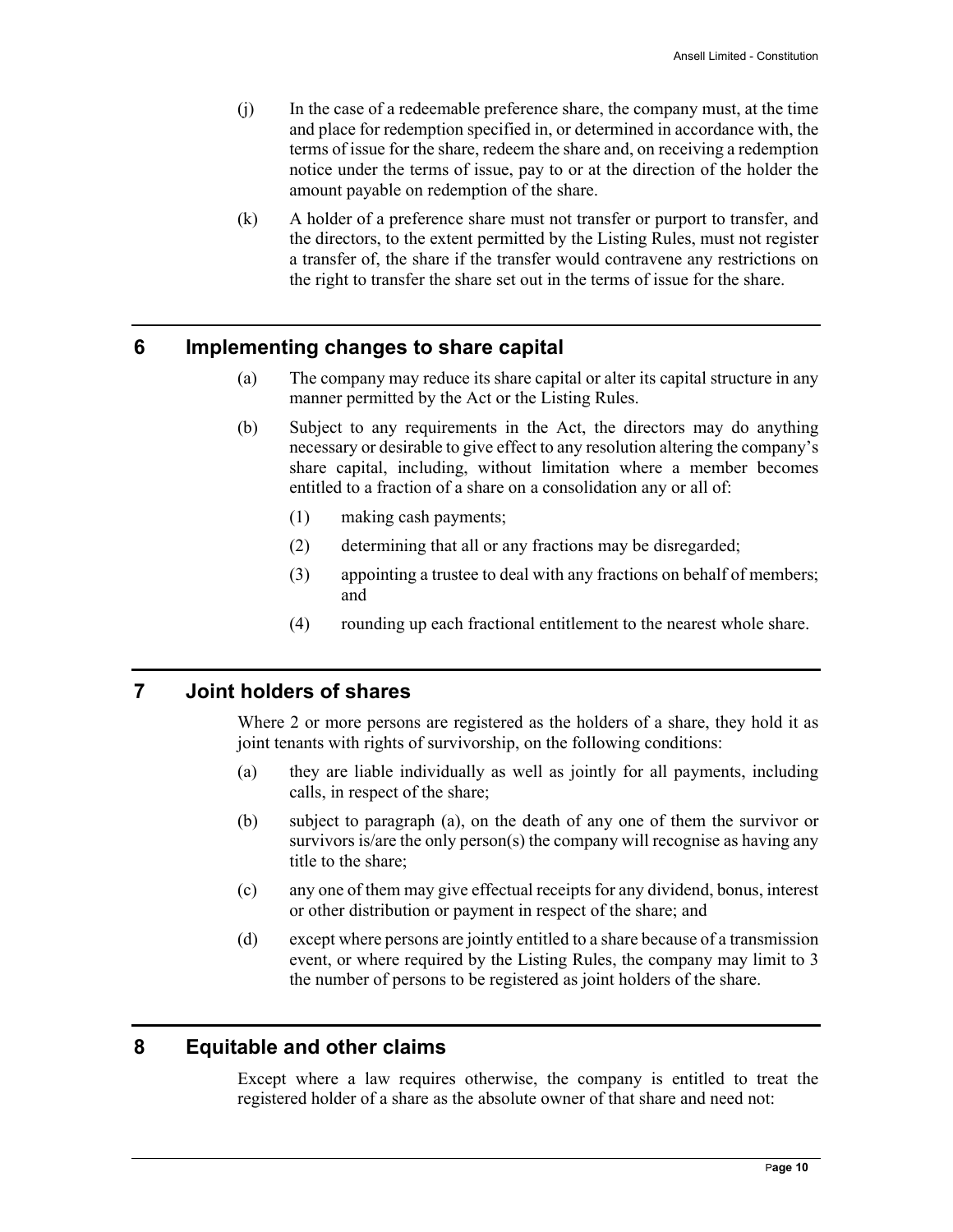- (a) recognise a person as holding a share on any trust, even if the company has notice of that trust; or
- (b) recognise, or be bound by, any equitable, contingent, future or partial claim to or interest in a share by any other person, except an absolute right of ownership in the registered holder, even if the company has notice of that claim or interest.

# **9 Altering rights and class meetings**

- (a) The Company may by resolution convert or reclassify shares from one class to another.
- (b) Unless the terms of issue of a class of shares provide otherwise:
	- (1) all or any of the rights or privileges attached to a class of shares which does not exist at the date this constitution is adopted may be varied, whether or not the company is being wound up, only with the consent in writing of the holders of at least three-fourths of the issued shares of that class, or with the sanction of a special resolution passed at a separate meeting of the holders of shares of that class;
	- (2) the provisions of this constitution relating to general meetings apply, so far as they can and with such changes as are necessary, to each separate meeting of the holders of shares of that class; and
	- (3) the rights conferred upon the holders of shares of that class are to be taken as not having been varied by the creation or issue of further shares ranking equally with them.
- (c) The following provisions of this rule  $9(c)$  apply to a class of shares which exists at the date this constitution is adopted:
	- (1) the rights attached to a class of shares will not be varied or abrogated and this constitution will not be altered so as to authorise the variation or abrogation of those rights unless consent to the variation or abrogation has first been given either by:
		- (A) an instrument or instruments in writing executed by the holders of 75% of the issued shares included in the class; or
		- (B) a special resolution of the holders of the issued shares included in the class.
	- (2) Nothing in this rule will derogate from or affect any right to exercise any statutory or other power which would have existed if this rule were omitted **Provided Always** that the provisions of this rule will not apply to any variation or abrogation of such rights as a consequence of any increase of the capital of the company.
	- (3) The provisions of this constitution relating to general meetings apply so far as they are capable of application and with such changes as are necessary to every meeting of the holders of the issued shares included in a class of shares which is convened for the purpose of considering a special resolution under this rule except that: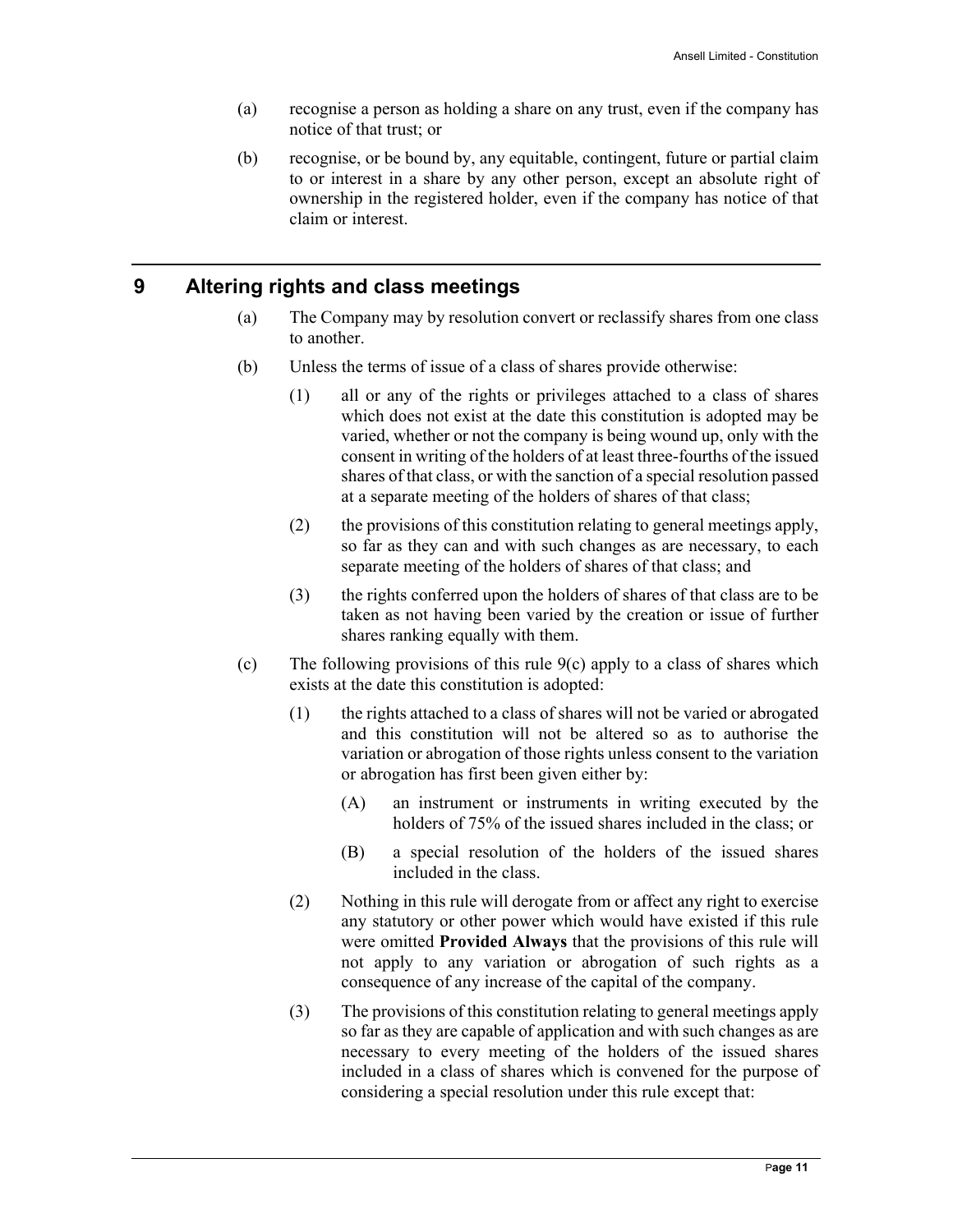- (A) a quorum is constituted by members present representing 25% of the issued shares included in the class; and
- (B) any holder of shares included in the class, present in person or by proxy or attorney or, in the case of a holder which is a corporation, by representative, may demand a poll.

# **Calls, forfeiture, indemnities and lien**

#### **10 Calls**

- (a) Subject to this constitution and to the terms on which any shares are issued, the directors may:
	- (1) make calls on the members for any amount unpaid on their shares which is not by the terms of issue of those shares made payable at fixed times; and
	- (2) on the issue of shares, differentiate between members as to the amount of calls to be paid and the time for payment.
- (b) The directors may require a call to be paid by instalments.
- (c) On receiving at least 14 days' notice (or any longer period required by the Listing Rules) specifying the time and place of payment, each member must pay to the company by the time and at the place specified the amount called on the member's shares.
- (d) A call is taken to have been made when the resolution of the directors authorising the call is passed.
- (e) The directors may revoke a call or extend the time for payment.
- (f) Failure of a member to receive a notice of a call, or accidental failure to give notice of a call to a member, does not invalidate the call.
- (g) If an amount called on a share is not paid in full by the time specified for payment, the person from whom the amount is due must, if the directors decide, pay:
	- (1) interest on the unpaid part of the amount from the date specified for payment of the amount to the date of actual payment, at a rate determined under rule 17; and
	- (2) if the share was issued after the date this constitution is adopted, any expenses or damages the company incurs because the amount has not been paid or has been paid late.
- (h) Any amount unpaid on a share that, by the terms of issue of the share, becomes payable on allotment or at a fixed date:
	- (1) must be treated for the purposes of this constitution as if that amount were payable under a call duly made and notified; and
	- (2) must be paid on the date on which it is payable under the terms of issue of the share.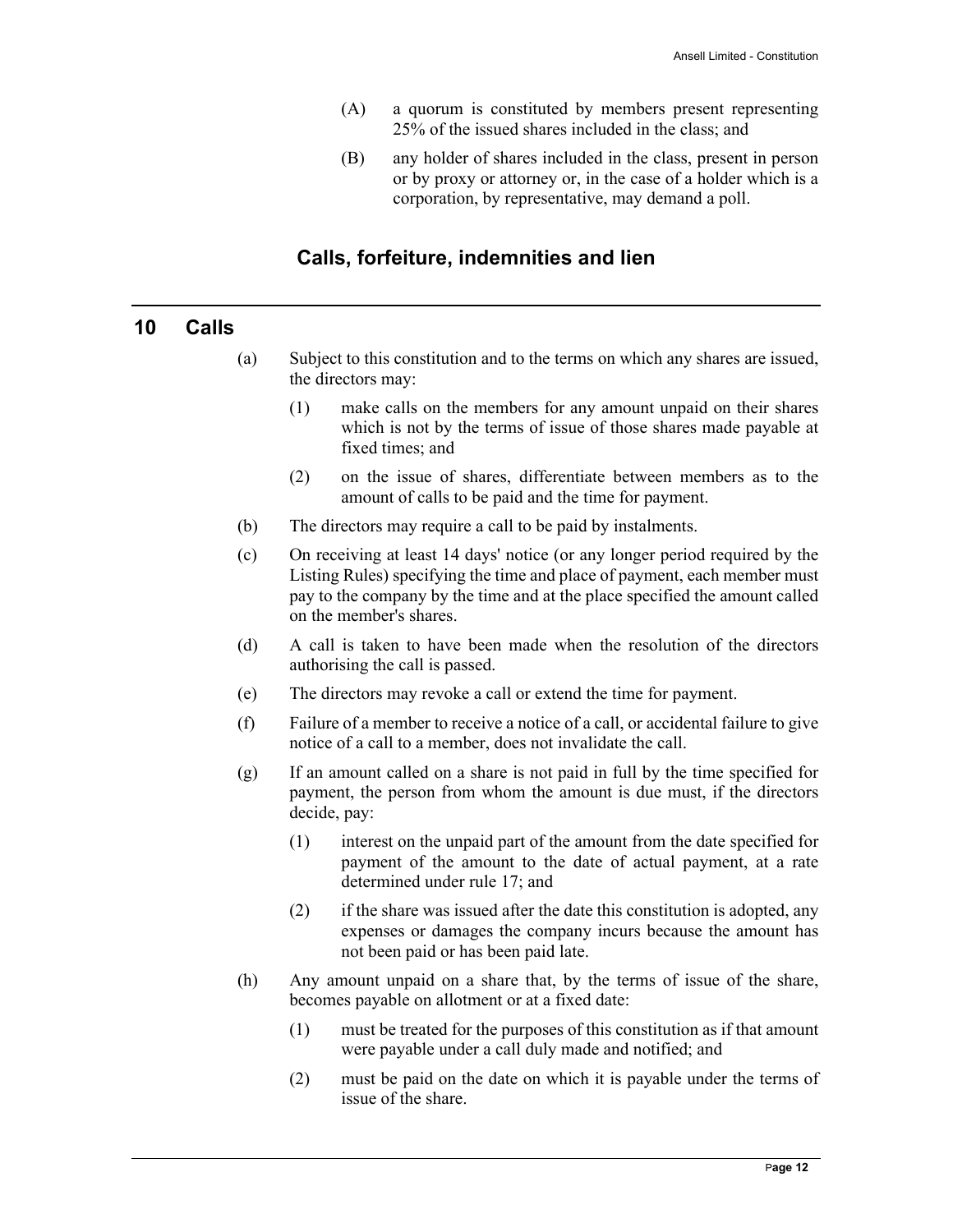(i) The directors may, to the extent the law permits, waive or compromise all or part of any payment due to the company under the terms of issue of a share or under this rule 10.

# **11 Proceedings to recover calls**

- (a) In an action or other proceedings to recover a call, or interest or costs or expenses incurred because of the failure to pay or late payment of a call, proof that:
	- (1) the name of the defendant is entered in the register as the holder or one of the holders of the share on which the call is claimed;
	- (2) the resolution making the call is recorded in the minute book; and
	- (3) notice of the call was given to the defendant complying with this constitution,

is conclusive evidence of the debt and it is not necessary to prove the appointment or committee membership of the directors who made the call or any other matter.

(b) In paragraph (a), defendant includes a person against whom the company alleges a set-off or counterclaim, and action or other proceedings for the recovery of a call is to be interpreted accordingly.

# **12 Payments in advance of calls**

- (a) The directors may accept from a member the whole or a part of the amount unpaid on a share even though no part of that amount has been called.
- (b) The directors may authorise payment by the company of interest on the whole or a part of an amount accepted under paragraph (a), until the amount becomes payable, at a rate agreed between the directors and the member paying the amount.
- (c) Unless a different agreement is made, the directors may repay to a member all or a part of the amount accepted under paragraph (a).

# **13 Forfeiting partly paid shares**

- (a) If a member fails to pay the whole of a call or an instalment of a call by the time specified for payment, the directors may serve a notice on that member:
	- (1) requiring payment of the unpaid part of the call or instalment, together with any interest that has accrued and all costs, expenses or damages that the company has incurred because of the failure to pay;
	- (2) naming a further time (at least 14 days after the date of the notice) by which, and a place at which, the amount payable under sub-paragraph (1) must be paid; and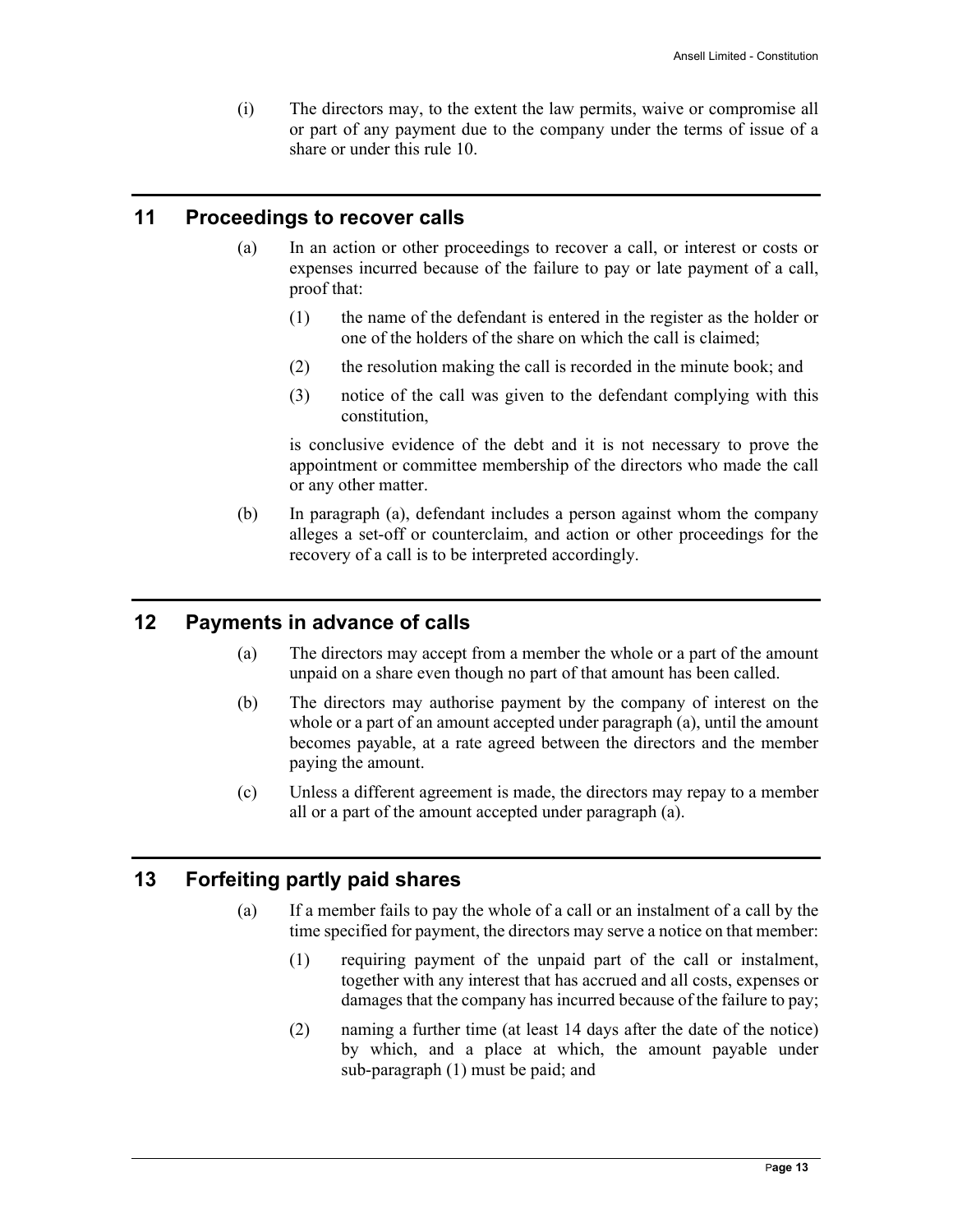- (3) stating that, if the whole of the amount payable under sub-paragraph (1) is not paid by the time and at the place named, the shares on which the call was made will be liable to be forfeited.
- (b) If the requirements of a notice served under paragraph (a) are not complied with, the directors may by resolution forfeit any share concerning which the notice was given at any time after the day named in the notice and before the payment required by the notice is made.
- (c) A forfeiture under paragraph (b) includes all dividends, interest and other money payable by the company on the forfeited share and not actually paid before the forfeiture.
- (d) Where a share has been forfeited:
	- (1) notice of the resolution must be given to the member in whose name the share stood immediately before the forfeiture; and
	- (2) an entry of the forfeiture, with the date, must be made in the register of members.
- (e) Failure to give the notice or to make the entry required under paragraph (d) does not invalidate the forfeiture.
- (f) A forfeited share becomes the property of the company and the directors may sell, reissue or otherwise dispose of the share in the way they think fit and, in the case of reissue or other disposal, with or without crediting as paid up any money paid on the share by any former holder.
- (g) A person whose shares have been forfeited ceases to be a member as to the forfeited shares, but must, if the directors decide, pay to the company:
	- (1) all calls, instalments, interest, costs, expenses and damages owing on the shares at the time of the forfeiture; and
	- (2) interest on the unpaid part of the amount payable under subparagraph (1), from the date of the forfeiture to the date of actual payment, at a rate determined under rule 17.
- (h) The forfeiture of a share extinguishes all interest in, and all claims and demands against the company relating to, the forfeited share and, subject to rule 16(i), all other rights attached to the share.

# **14 Payments by the company**

If the company becomes liable for any reason under a law to make a payment:

- (a) in respect of shares held solely or jointly by a member;
- (b) in respect of a transfer or transmission of shares by a member;
- (c) in respect of dividends, bonuses or other money due or payable or which may become due and payable to a member; or
- (d) in any other way for, on account of or relating to a member,

then, in addition to any right or remedy that a law gives the company the member or, if the member is dead, the member's legal personal representative must:

(1) fully indemnify the company against that liability;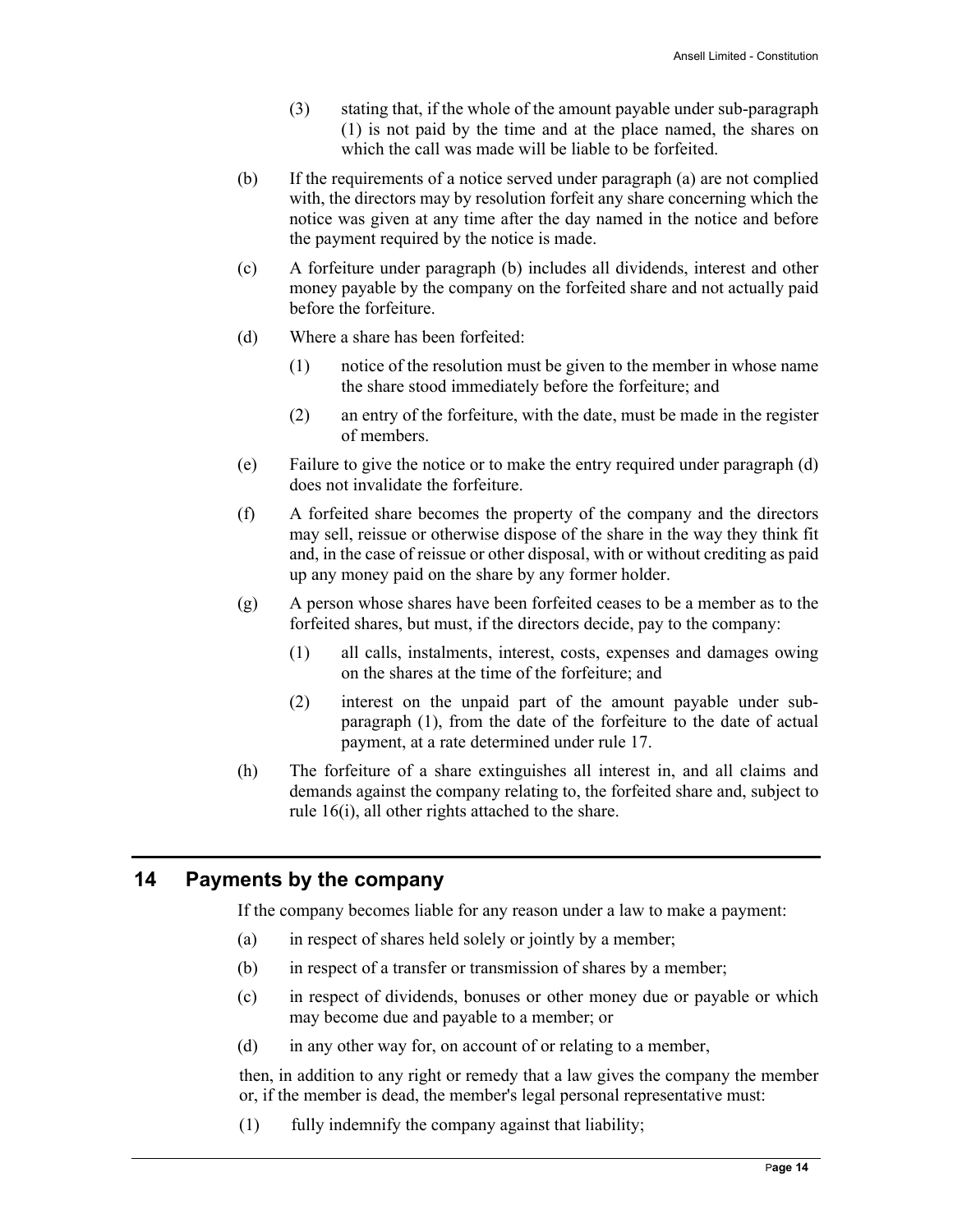- (2) on demand reimburse the company for any payment made; and
- (3) pay interest on the unpaid part of the amount payable to the company under sub-paragraph (2), from the date the company makes the payment until the date the company is reimbursed in full for that payment under sub-paragraph (2), at a rate determined under rule 17.

#### **15 Lien on shares**

- (a) The company has a first and paramount lien on:
	- (1) each partly paid share for all unpaid calls and instalments due on that share;
	- (2) each share acquired under an employee incentive scheme for any amount which is owed to the company for the acquisition of that share; and
	- (3) each share for any amounts the company is called on by law to pay and has paid in respect of that share.
- (b) The company's lien on a share extends to all dividends payable on the share and to the proceeds of sale of the share.
- (c) The directors may sell a share on which the company has a lien in the way they decide where:
	- (1) an amount for which a lien exists under this rule 15 is presently payable; and
	- (2) the company has, at least 14 days before the date of the sale, given the registered holder of the share a written notice stating the part of the amount for which the lien exists that is presently payable, and demanding payment of that amount.
- (d) The directors may do anything necessary or desirable under the SCH business rules to protect any lien, charge or other right to which the company is entitled under this constitution or a law.
- (e) When the company registers a transfer of shares on which the company has a lien without giving the transferee notice of its claim, the company's lien is released so far as it relates to amounts owing by the transferor or any predecessor in title on the shares transferred.

# **16 Procedures after sale, reissue or other disposal of shares by the company**

- (a) A reference in this rule 16 to a sale of a share by the company is a reference to any sale, reissue or other disposal of a share under rule 13(f), rule 15(c) or rule 21.
- (b) After the company has sold a share, the directors may:
	- (1) receive the purchase money or consideration given for the share;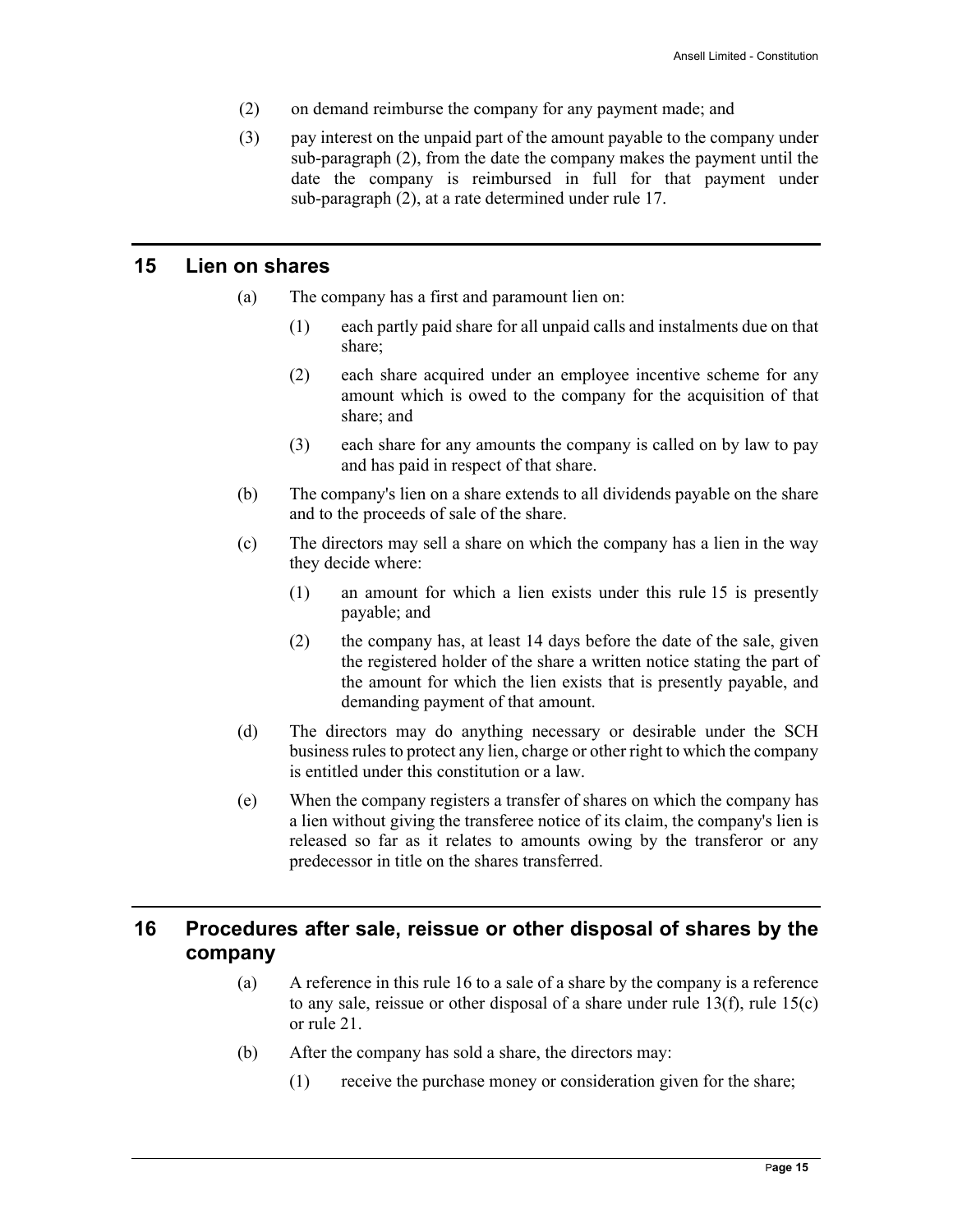- (2) appoint a person to effect a transfer of the share or execute a transfer of the share or any other document to give effect to the sale; and
- (3) register as the holder of the share the person to whom the share is sold.
- (c) A person to whom the company sells shares need not take any steps to investigate the regularity or validity of the sale, or to see how the purchase money or consideration on the sale is applied. That person's title to the shares is not affected by any irregularity by the company before the sale. A sale of a share by the company is valid even if a transmission event occurs to the member before the sale.
- (d) Damages is the only remedy of a person who suffers any loss because of a sale of shares by the company. The claim for damages can only be made against the company.
- (e) The proceeds of a sale, reissue or other disposal under rule  $13(f)$  or a sale under rule 15(c) must be applied in paying:
	- (1) first, the expenses of the sale, reissue or other disposal;
	- (2) secondly, all money payable (whether presently or not) by the former holder whose shares have been sold, reissued or otherwise disposed of,

and any balance must be paid to the former holder on the former holder delivering to the company such proof of title to the shares as the directors accept.

- (f) The proceeds of a sale under rule 21 must not be applied in payment of the expenses of the sale and must be paid to the former holder on the former holder delivering to the company such proof of title of the shares as the directors accept.
- (g) Until the proceeds of sale of a share sold by the company are claimed or otherwise disposed of according to law, the directors may invest or use the proceeds in any other way for the benefit of the company.
- (h) Money payable to a former holder under this rule does not bear interest as against the company.
- (i) On completion of a sale, reissue or other disposal of a share under rule 13(f), the rights attached to the share which were extinguished under rule 13(h) revive.
- (j) A written statement by a director or secretary of the company that a share in the company has been:
	- (1) duly forfeited under rule 13(b);
	- (2) duly sold, reissued or otherwise disposed of under rule 13(f); or
	- (3) duly sold under rule 15(c) or rule 21,

on a date stated in the statement is conclusive evidence of the facts stated as against all persons claiming to be entitled to the share, and of the right of the company or the directors to forfeit, sell, reissue or otherwise dispose of the share.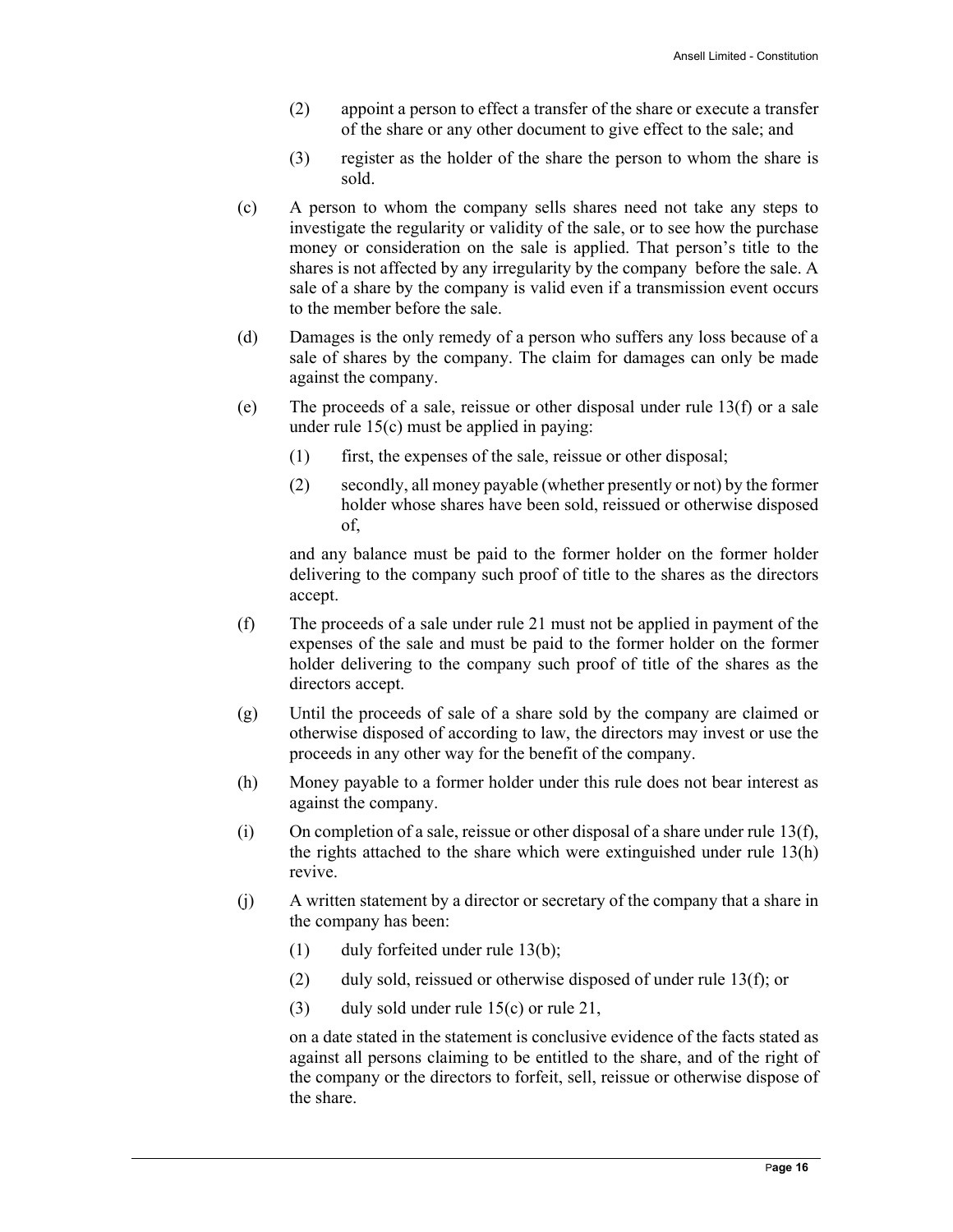#### **17 General**

- (a) For the purposes of rules  $10(g)(1)$ ,  $13(g)(2)$  and  $14(c)(3)$ , the rate of interest payable to the company is:
	- (1) if the directors have fixed a rate, the rate as fixed; or
	- (2) in any other case, a rate per annum 2% higher than the rate fixed under section 2 of the *Penalty Interest Rates Act* 1983 of Victoria.
- (b) Interest payable under rules  $10(g)(1)$ ,  $13(g)(2)$  and  $14(3)$  accrues and must be calculated daily and may be capitalised at the intervals the directors decide.
- (c) The directors may:
	- (1) exempt a share from all or a part of rule 13, 14 or 15;
	- (2) waive or compromise all or a part of any payment due to the company under rule 13, 14 or 15; and
	- (3) in relation to rule 13, before a forfeited share has been sold, reissued or otherwise disposed of, cancel the forfeiture on the conditions they decide.

# **Transferring and transmitting shares**

#### **18 Transferring shares**

- (a) Subject to this constitution, a member may transfer any of the member's shares by:
	- (1) any manner permitted by law; or
	- (2) a written transfer in any usual form or in any other form approved by the directors.
- (b) A transfer referred to in paragraph  $(a)(2)$  must be:
	- (1) signed by or on behalf of both the transferor and the transferee unless:
		- (A) the transfer relates only to fully paid shares and the directors have dispensed with signature by the transferee; or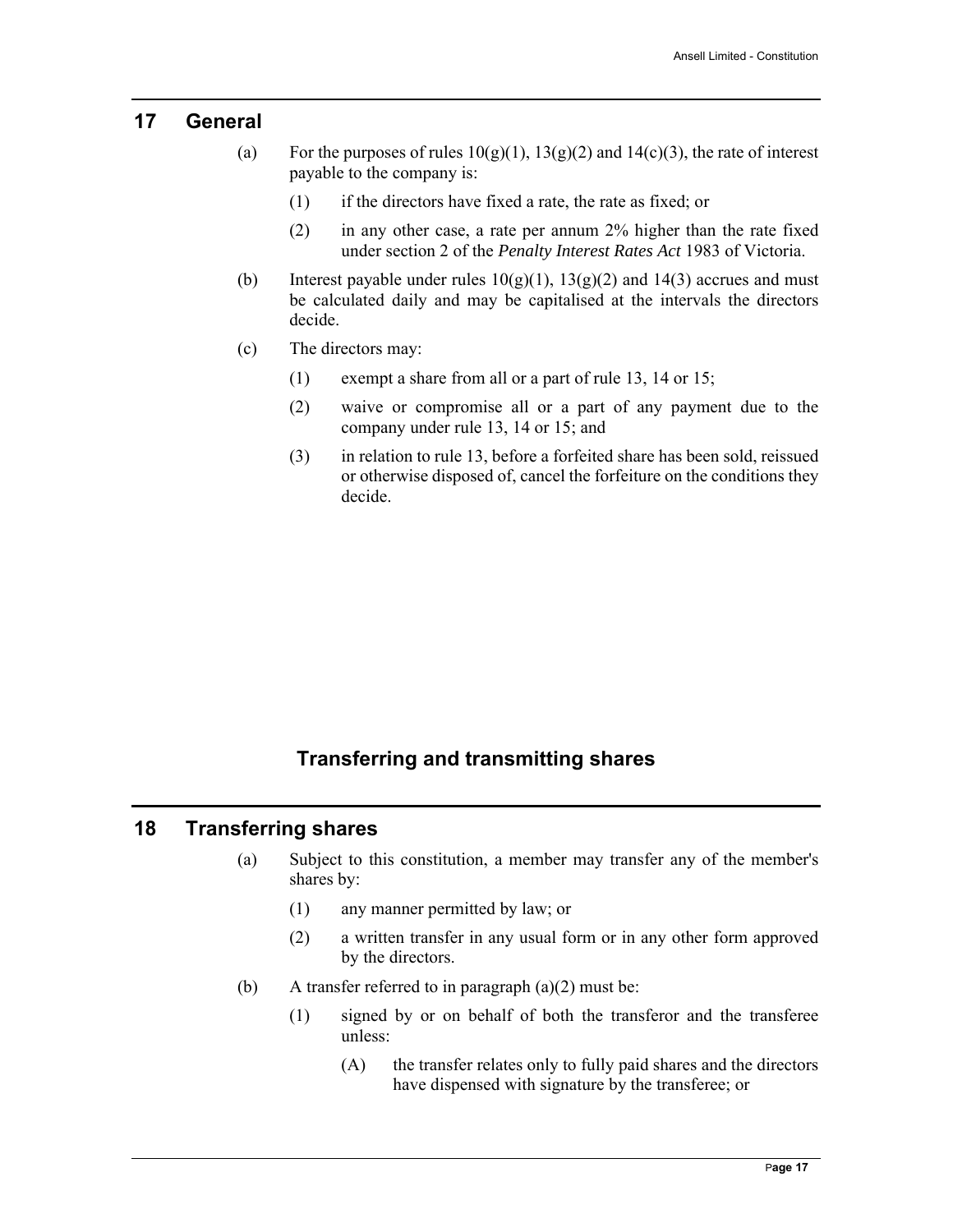- (B) the transfer of the shares is effected by a document which is, or documents which together are, a sufficient transfer of those shares under the Act;
- (2) if required by law to be stamped, duly stamped; and
- (3) left for registration at the company's registered office, or at any other place the directors decide, with any evidence the directors require to prove the transferor's title or right to the shares and to prove the transferee's right to be registered as the owner of the shares.
- (c) Subject to the powers vested in the directors under rules 19 and 20, where the company receives a transfer complying with paragraph (b), the company must register the transferee named in the transfer as the holder of the shares to which it relates.
- (d) A transferor of shares remains the holder of the shares until a proper SCH transfer has been effected or the transferee's name is entered in the register of members as the holder of the shares.
- (e) The company must not charge a fee for registering a transfer of shares.
- (f) The company may retain a registered transfer for any period the directors decide.
- (g) The directors may do anything that is necessary or desirable for the company to participate in any computerised, electronic or other system for facilitating the transfer of shares or operation of the company's registers.
- (h) The directors may, to the extent the law permits, waive any of the requirements of this rule 18 and prescribe alternative requirements instead, whether to give effect to paragraph (g) or for another purpose.

#### **19 Power to decline to register transfers**

- (a) The directors may decline to register, or prevent registration of, a transfer of shares or apply a holding lock to prevent a proper SCH transfer in accordance with the Act or the Listing Rules where:
	- (1) the transfer is not in registrable form;
	- (2) the company has a lien on any of the shares transferred;
	- (3) registration of the transfer may breach a law of Australia;
	- (4) the transfer is paper-based and registration of the transfer will create a new holding which, at the time the transfer is lodged, is less than a marketable parcel;
	- (5) the transfer is not permitted under the terms of an employee share plan; or
	- (6) the company is otherwise permitted or required to do so under the Listing Rules or, except for proper SCH transfers, under the terms of issue of the shares.
- (b) If the directors decline to register a transfer, the company must give notice of the refusal as required by the Act and the Listing Rules. Failure to give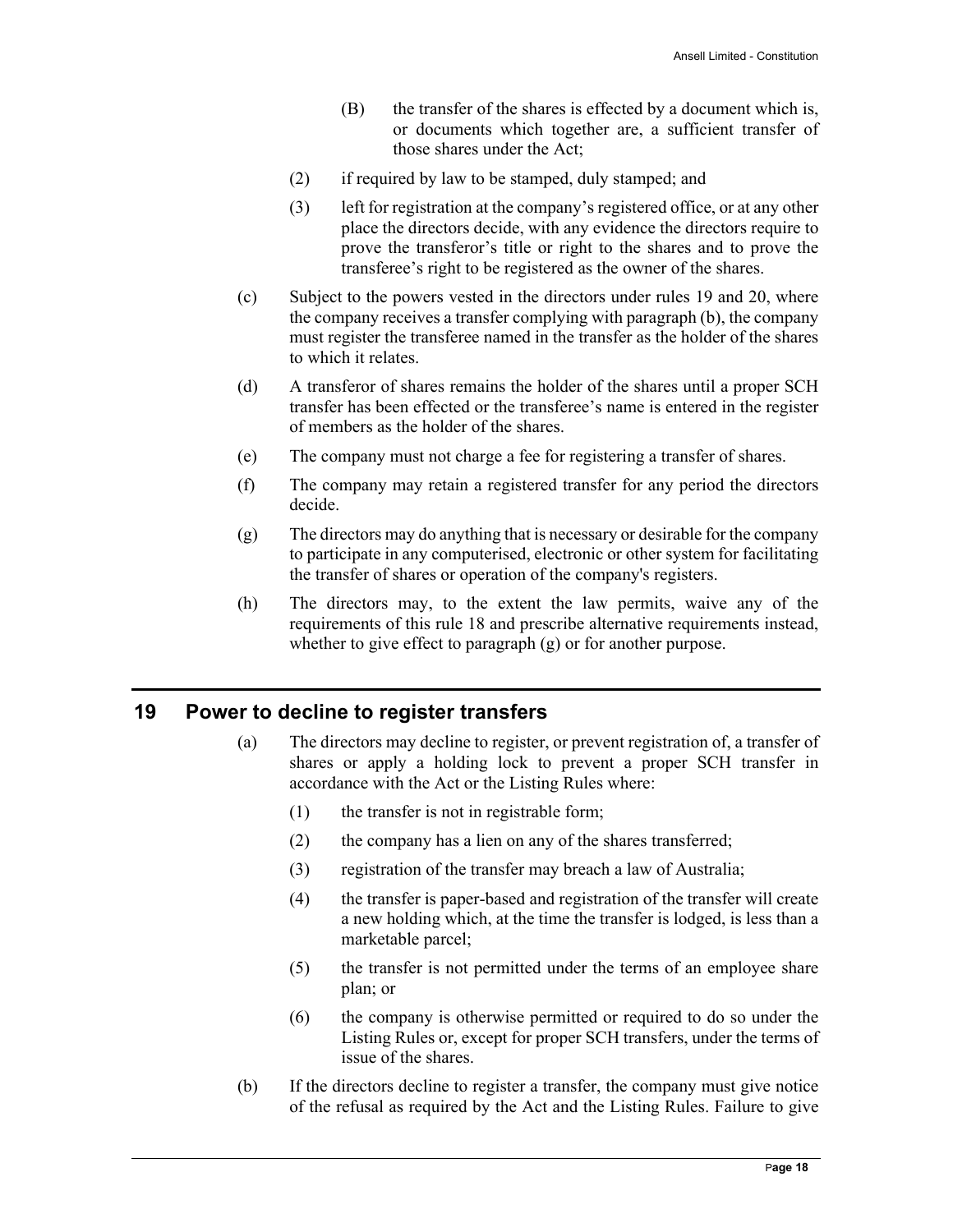that notice will not invalidate the decision of the directors to decline to register the transfer.

(c) The directors may delegate their authority under this rule to the share registrar or any other person.

#### **20 Power to close register of members**

Subject to the SCH business rules, the directors may close the register of members or part of that register at any times and for any periods that they decide.

#### **21 Selling non-marketable parcels**

- (a) The directors may send a written notice to a member who holds on the date of the notice less than a marketable parcel of shares in a class of shares of the company which:
	- (1) explains the effect of this rule 21; and
	- (2) advises the holder that he or she may elect to be exempt from the provisions of this rule. A form of election for that purpose must be sent with the notice.
- (b) If, before 5 pm Melbourne time on a date specified in the notice which is no earlier than 6 weeks after the notice is sent:
	- (1) the company has not received a notice from the member electing to be exempt from the provisions of this rule 21; and
	- (2) the member has not increased his or her shareholding to a marketable parcel,

the member is taken to have irrevocably appointed the company as his or her agent to proceed in accordance with paragraph (c).

- (c) The company may:
	- (1) sell the shares constituting less than a marketable parcel as soon as practicable at a price which the directors consider is the best price reasonably available for the shares when they are sold; and
	- (2) deal with the proceeds of sale under rule 16.
- (d) The costs and expenses of any sale of shares under this rule 21 (including brokerage and stamp duty, if applicable) will, if the Act permits, be payable by the company or, if the company is not permitted, be payable by the purchaser.
- (e) A notice under paragraph (a) may be given to a member only once in a 12 month period and may not be given during the offer period of a takeover bid.
- (f) If a takeover bid for the company is announced after a notice is given but before agreement is entered into for the sale of shares, this rule ceases to operate for those shares. However, despite paragraph (e), a new notice under paragraph (a) may be given after the offer period of the takeover bid closes.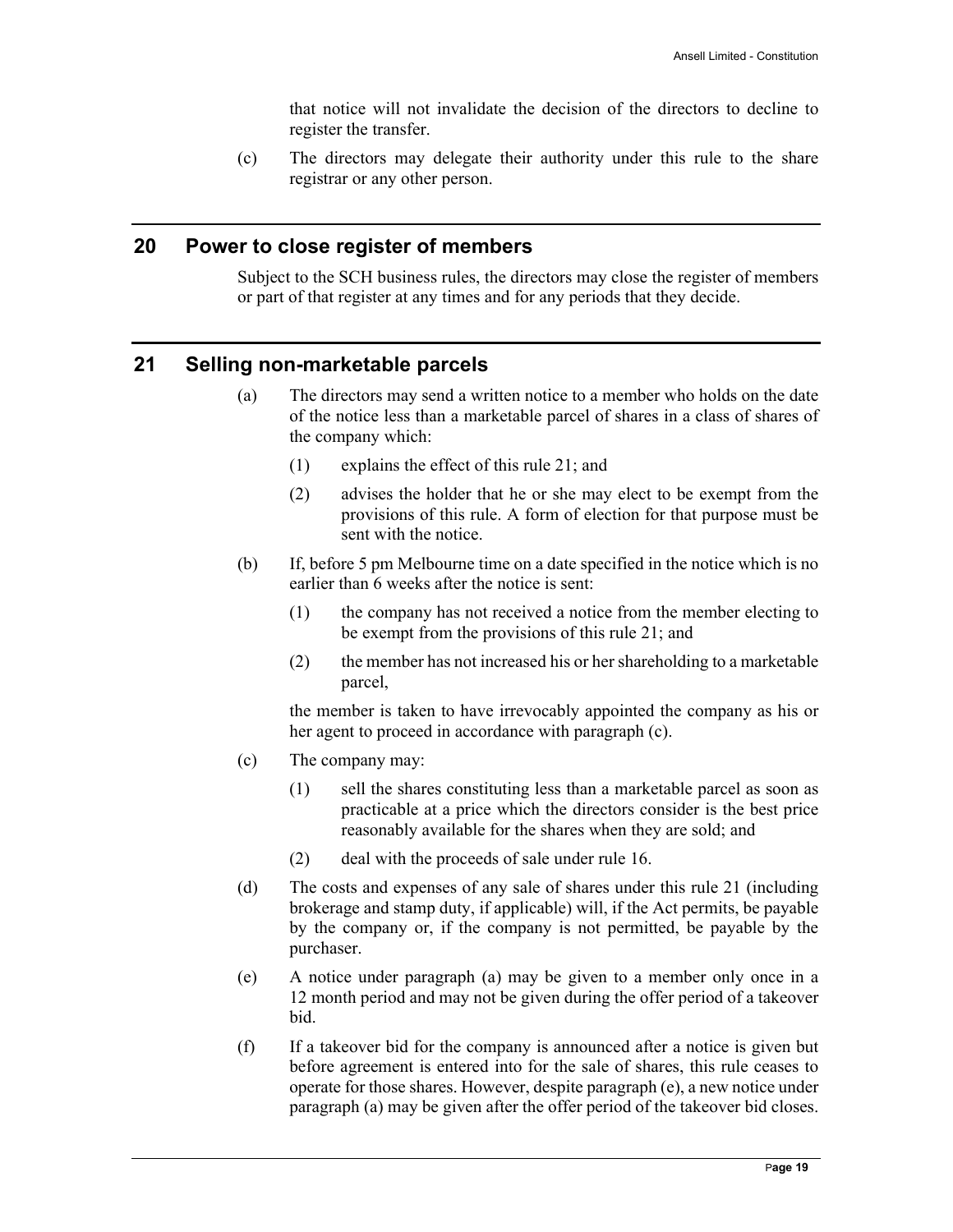- (g) If the holding of a member becomes a marketable parcel after a notice is given but before agreement is entered into for the sale of shares, this rule ceases to operate for those shares.
- (h) The directors may, before a sale is effected under this rule 21, revoke a notice given or suspend or terminate the operation of this rule either generally or in specific cases.
- (i) Subject to the Act and the Listing Rules, the directors may sell a share that is part of a holding that is less than a Marketable Parcel ("relevant holding") without giving notice to the holder of the share if the relevant holding was created by a transfer of shares registered after the adoption of this rule.

# **22 Transmitting shares**

- (a) Subject to paragraph (c), where a member dies, the only persons the company will recognise as having any title to the member's shares or any benefits accruing on those shares are:
	- (1) the legal personal representative of the deceased, where the deceased was a sole holder; and
	- (2) the survivor or survivors, where the deceased was a joint holder.
- (b) Paragraph (a) does not release the estate of a deceased member from any liability on a share, whether that share was held by the deceased solely or jointly with other persons.
- (c) The directors may, if the transfer complies with this constitution, register a transfer of shares signed by a member before the member's death, even though the company has notice of the member's death.
- (d) A person who becomes entitled to a share because of a transmission event may, on producing any evidence the directors require to prove that person's entitlement to the share, choose:
	- (1) to be registered as the holder of the share by signing and giving the company a written notice stating that choice; or
	- (2) nominate some other person to be registered as the transferee of the share by executing or effecting in some other way a transfer of the share to that other person.
- (e) The provisions of this constitution concerning the right to transfer shares, and the registration of transfers of shares apply, so far as they can and with any necessary changes, to a notice or transfer under paragraph (d) as if the relevant transmission event had not occurred and the notice or transfer was a transfer executed or effected by the registered holder of the share.
- (f) For the purpose of this constitution, where 2 or more persons are jointly entitled to a share because of a transmission event they will, on being registered as the holders of the share, be taken to hold the share as joint tenants and rule 7 will apply to them.

# **General meetings**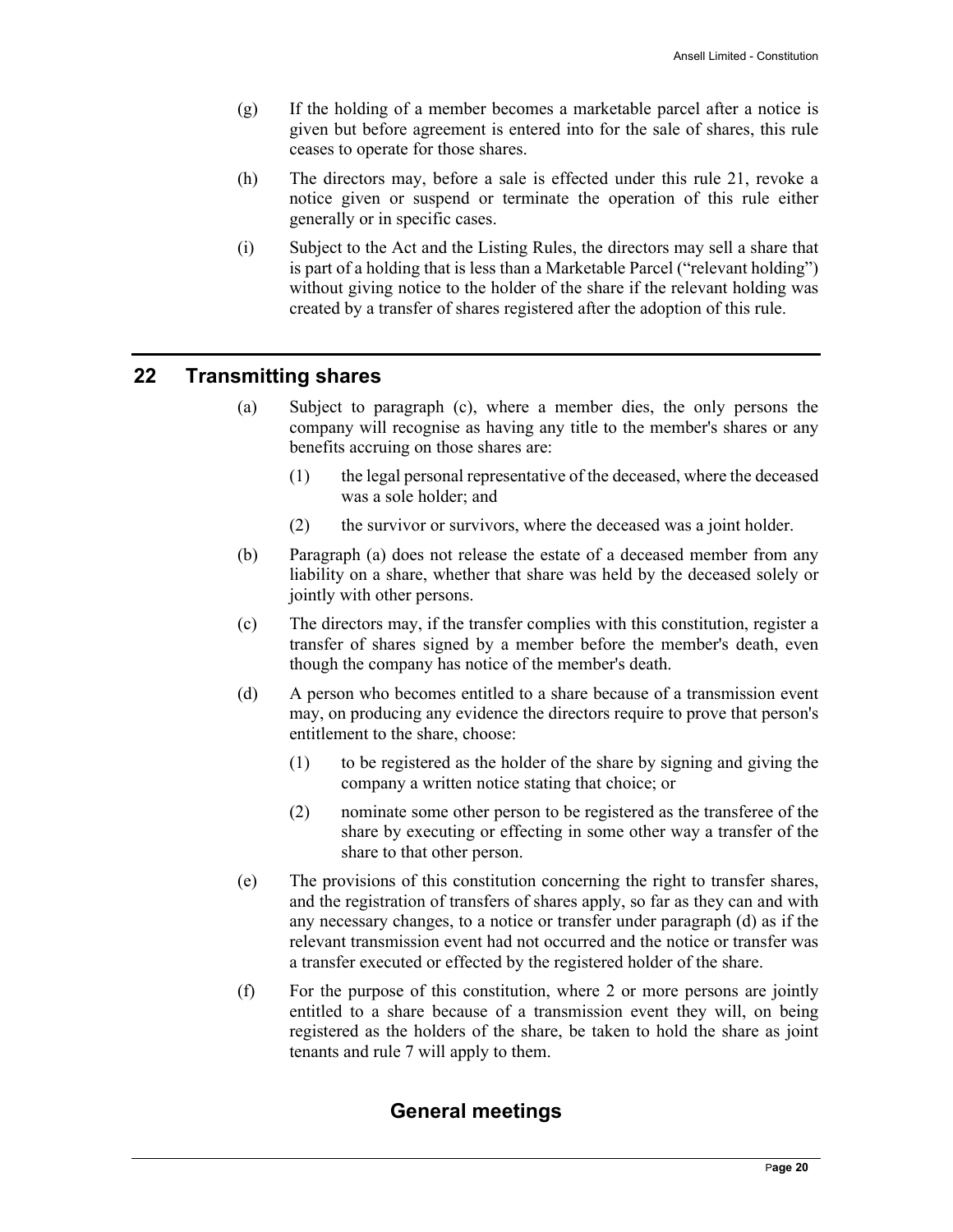# **23 Calling general meetings**

- (a) A general meeting may only be called:
	- (1) by directors' resolution; or
	- (2) as otherwise permitted under the Act.
- (b) The directors may, by notice to the Exchange, postpone or cancel a general meeting if they consider that the meeting has become unnecessary, or change the place for a general meeting if they consider the meeting place would be unreasonable or impractical or a change is necessary in the interests of conducting the meeting efficiently, but:
	- (1) a meeting which is not called by directors' resolution; and
	- (2) a meeting which is called in accordance with a members' requisition under the Act,

may not be postponed or cancelled without the prior written consent of the person or persons who called or requisitioned the meeting.

# **24 Notice of general meetings**

- (a) Notice of a general meeting must be given to each person who is at the time of giving the notice a member, director or auditor of the company or entitled to a share because of a transmission event and who has satisfied the directors of his or her right to be registered as the holder of, or to transfer, the shares.
- (b) The content of a notice of a general meeting called by the directors is to be decided by the directors, but it must state the general nature of the business to be transacted at the meeting and any other matters required by the Act.
- (c) Unless the Act provides otherwise:
	- (1) no business may be transacted at a general meeting unless the general nature of the business is stated in the notice calling the meeting and, if a resolution is set out in that notice, no business may be transacted that is not in substance the same as that resolution; and
	- (2) no person may move any amendment to a proposed resolution the terms of which are set out in the notice calling the meeting or to a document which relates to such a resolution and a copy of which has been made available to members to inspect or obtain,

except with the approval of the directors or the chair.

- (d) Failure of a member to receive a notice of a general meeting or a proxy form, or failure to give notice of a general meeting or a proxy form to any person entitled to receive notice of a general meeting, does not invalidate any act or thing done or resolution passed at the general meeting if:
	- (1) the failure to receive or give the notice occurred by accident or error; or
	- (2) before or after the meeting, the person has given or gives the company written notice of the person's agreement to that act, thing or resolution.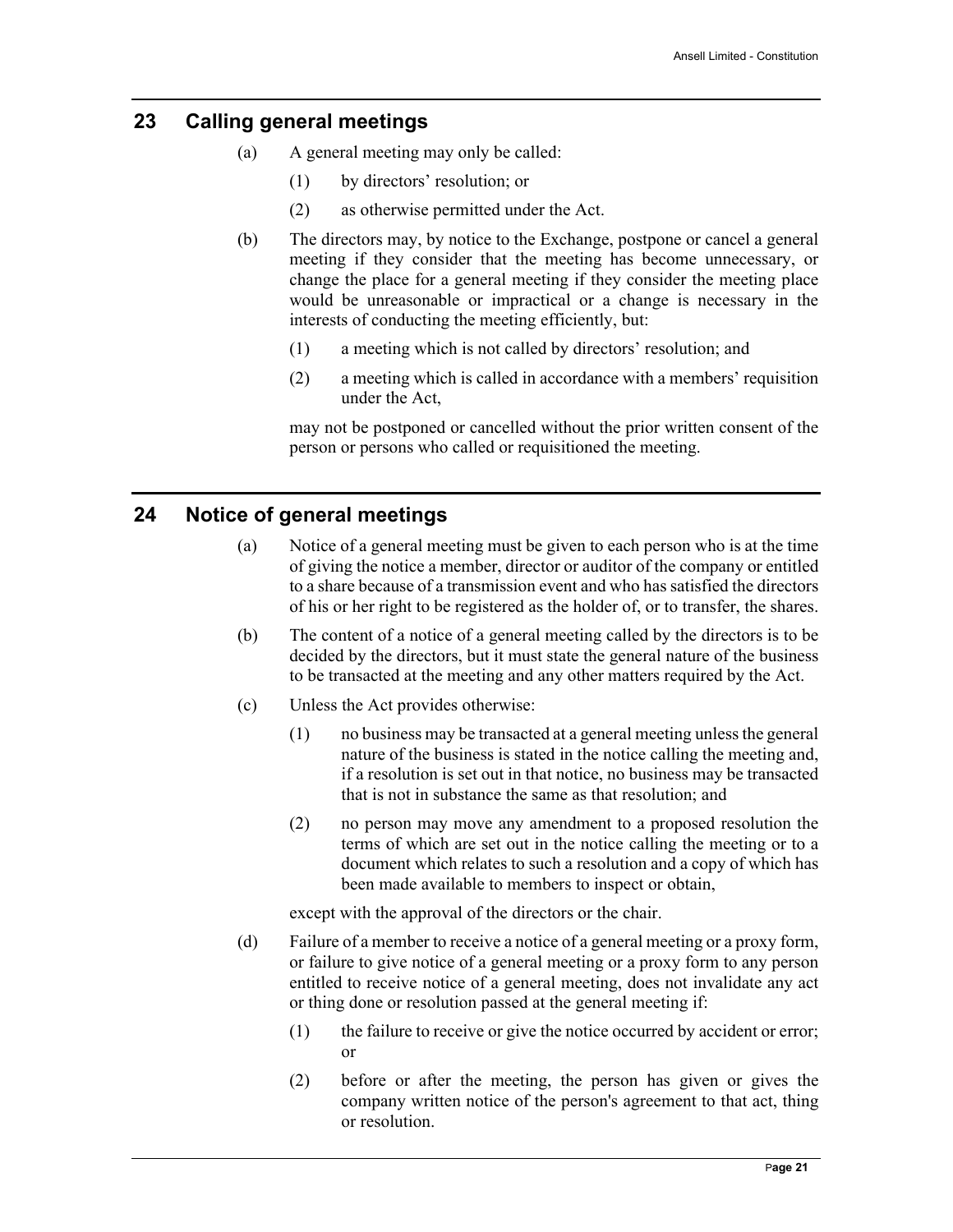#### **25 Admission to general meetings**

- (a) The chair of a general meeting may take any action he or she considers appropriate for the safety of persons attending the meeting and the orderly conduct of the meeting and may refuse admission to, or require to leave and remain out of, the meeting any person:
	- (1) in possession of a pictorial-recording or sound-recording device;
	- (2) in possession of a placard or banner;
	- (3) in possession of an article considered by the chair to be dangerous, offensive or liable to cause disruption;
	- (4) who refuses to produce or to permit examination of any article, or the contents of any article, in the person's possession; or
	- (5) who behaves or threatens to behave in a dangerous, offensive or disruptive way.

The chair may delegate the powers conferred by this rule to any person as he or she thinks fit.

- (b) If the person entitled to act as chair of a general meeting considers that there is not enough room for the number of members who wish to attend the meeting, he or she may arrange for any person whom he or she considers cannot be seated in the main meeting room, where the chair will be, to observe or attend the general meeting in a separate room. Even if the members present in the separate room are not able to participate in the conduct of the meeting, the meeting will nevertheless be treated as validly held in the main room.
- (c) A person, whether a member or not, requested by the directors or the chair to attend a general meeting is entitled to be present and, at the request of the chair, to speak at the meeting.

## **26 Quorum at general meetings**

- (a) No business may be transacted at any general meeting, except the election of a chair and the adjournment of the meeting, unless a quorum of members is present when the meeting proceeds to business.
- (b) A quorum is 5 or more members present at the meeting and entitled to vote on a resolution at the meeting.
- (c) If a quorum is not present within 30 minutes after the time appointed for the general meeting:
	- (1) where the meeting was called on the requisition of members, the meeting must be dissolved; or
	- (2) in any other case:
		- (A) the meeting stands adjourned to the day, and at the time and place, the directors present decide or, if they do not make a decision, to the same day in the next week at the same time and place; and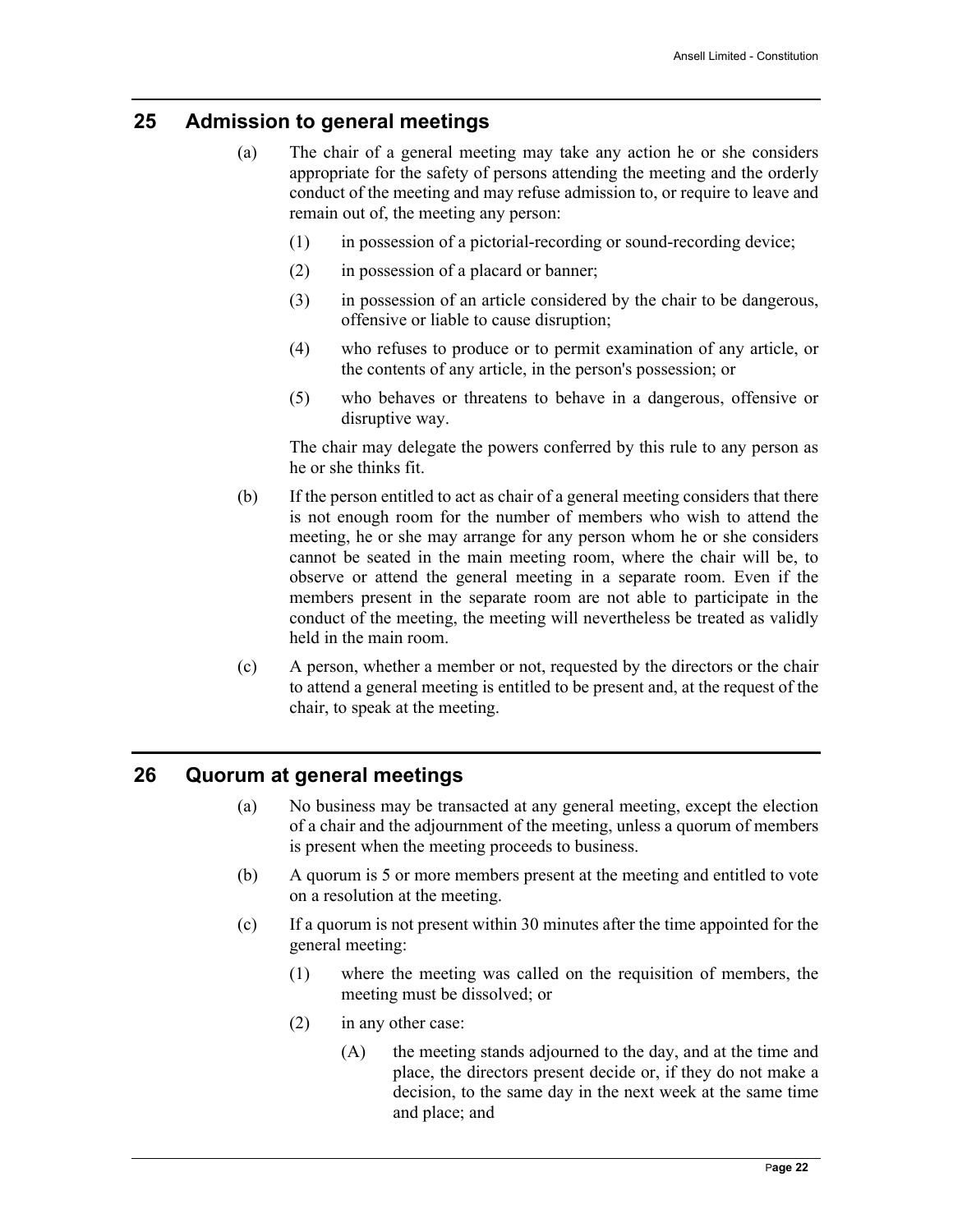(B) if, at the adjourned meeting, a quorum is not present within 30 minutes after the time appointed for the meeting, the meeting must be dissolved.

# **27 Chair of general meetings**

- (a) The chair of directors or, in the absence of the chair of directors, the deputy chair of directors (if any) is entitled, if present within 15 minutes after the time appointed for the meeting and willing to act, to preside as chair at each general meeting.
- (b) The directors present at a general meeting may choose one of their number to preside as chair if, at a general meeting:
	- (1) there is no chair or deputy chair of directors;
	- (2) the chair or deputy chair of directors is not present within 15 minutes after the time appointed for the meeting; or
	- (3) the chair or deputy chair of directors is present within that time but is not willing to act as chair of the meeting.
- (c) If the directors do not choose a chair under paragraph (b), the members present must elect as chair of the meeting:
	- (1) another director who is present and willing to act; or
	- (2) if no other director willing to act is present at the meeting, a member who is present and willing to act.
- (d) A chair of a general meeting may, for any item of business or discrete part of the meeting, vacate the chair in favour of another person nominated by him or her.

#### **28 Conduct at general meetings**

- (a) The chair of a general meeting is responsible for the general conduct of the meeting and for the procedures to be adopted at the meeting. The chair may:
	- (1) at any time the chair considers it necessary or desirable for the proper and orderly conduct of the meeting, demand the cessation of debate or discussion on any business, question, motion or resolution being considered by the meeting and require the business, question, motion or resolution to be put to a vote of the members present; and
	- (2) require any procedures to be adopted which are in the chair's opinion necessary or desirable for casting or recording votes at the meeting, whether on a show of hands or on a poll, in a proper and orderly way, including the appointment of scrutineers.
- (b) A decision by a chair under paragraph (a) is final.
- (c) A person present at a general meeting at the request of the directors or the chair is entitled to speak at the meeting if the chair allows.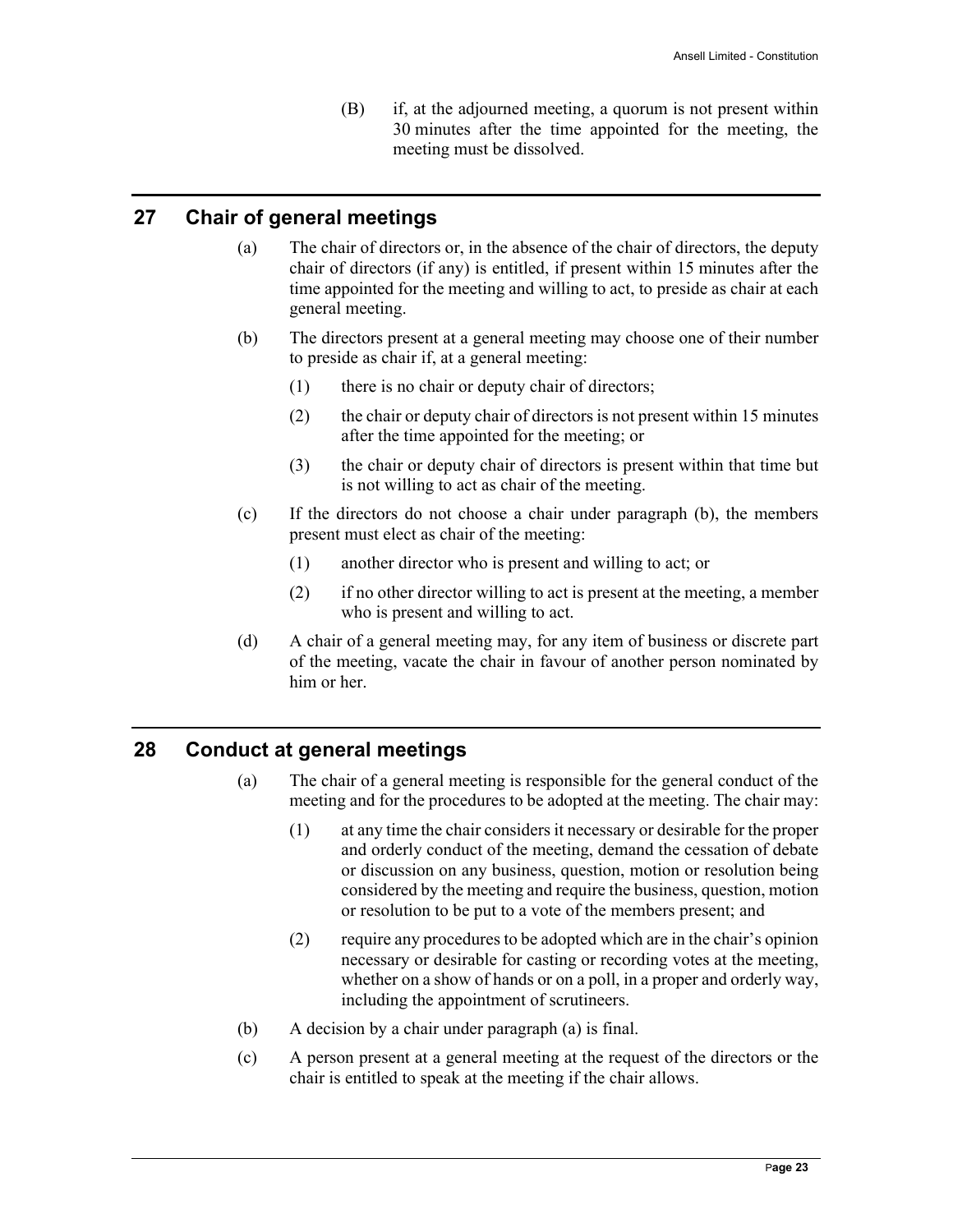- (d) The person entitled to act as chair of a general meeting may postpone the meeting before it has started, whether or not a quorum is present, if, at the time and place appointed for the meeting, he or she considers that:
	- (1) there is not enough room for the number of members who wish to attend the meeting; or
	- (2) a postponement is necessary in light of the behaviour of persons present or for any other reason so that the business of the meeting can properly be carried out.
- (e) A postponement under paragraph (d) will be to another time, which may be on the same day as the meeting, and may be to another place (and the new time and place will be taken to be the time and place for the meeting as if specified in the notice which called the meeting originally).
- (f) The chair of a general meeting may, without seeking approval of the members present at any time during the course of the meeting:
	- (1) adjourn from time to time and place to place the meeting or any business, motion, question or resolution being considered or remaining to be considered by the meeting or any debate or discussion;
	- (2) adjourn or defer any business, motion, question, resolution, debate or discussion either to a later time at the same meeting or to an adjourned meeting; and
	- (3) for the purpose of allowing any poll to be taken or determined, suspend the proceedings of the meeting for such period or periods as he or she decides without effecting an adjournment.
- (g) Only unfinished business may be transacted at a meeting resumed after an adjournment.
- (h) Where a meeting is postponed or adjourned for more than 24 hours under this rule 28, notice of the postponed or adjourned meeting must be given to the Exchange, but need not be given to any other person.
- (i) Where a meeting is postponed or adjourned, the directors may, by notice to the Exchange, postpone, cancel or change the place of the postponed or adjourned meeting.
- (j) If a separate meeting place is linked to the main place of a general meeting by an instantaneous audio-visual communication device which, by itself or in conjunction with other arrangements:
	- (1) gives the general body of members in the separate meeting place a reasonable opportunity to participate in proceedings in the main place;
	- (2) enables the chair to be aware of proceedings in the other place; and
	- (3) enables the members in the separate meeting place to vote on a show of hands or on a poll,

a member present at the separate meeting place is taken to be present at the general meeting and entitled to exercise all rights as if he or she was present at the main place.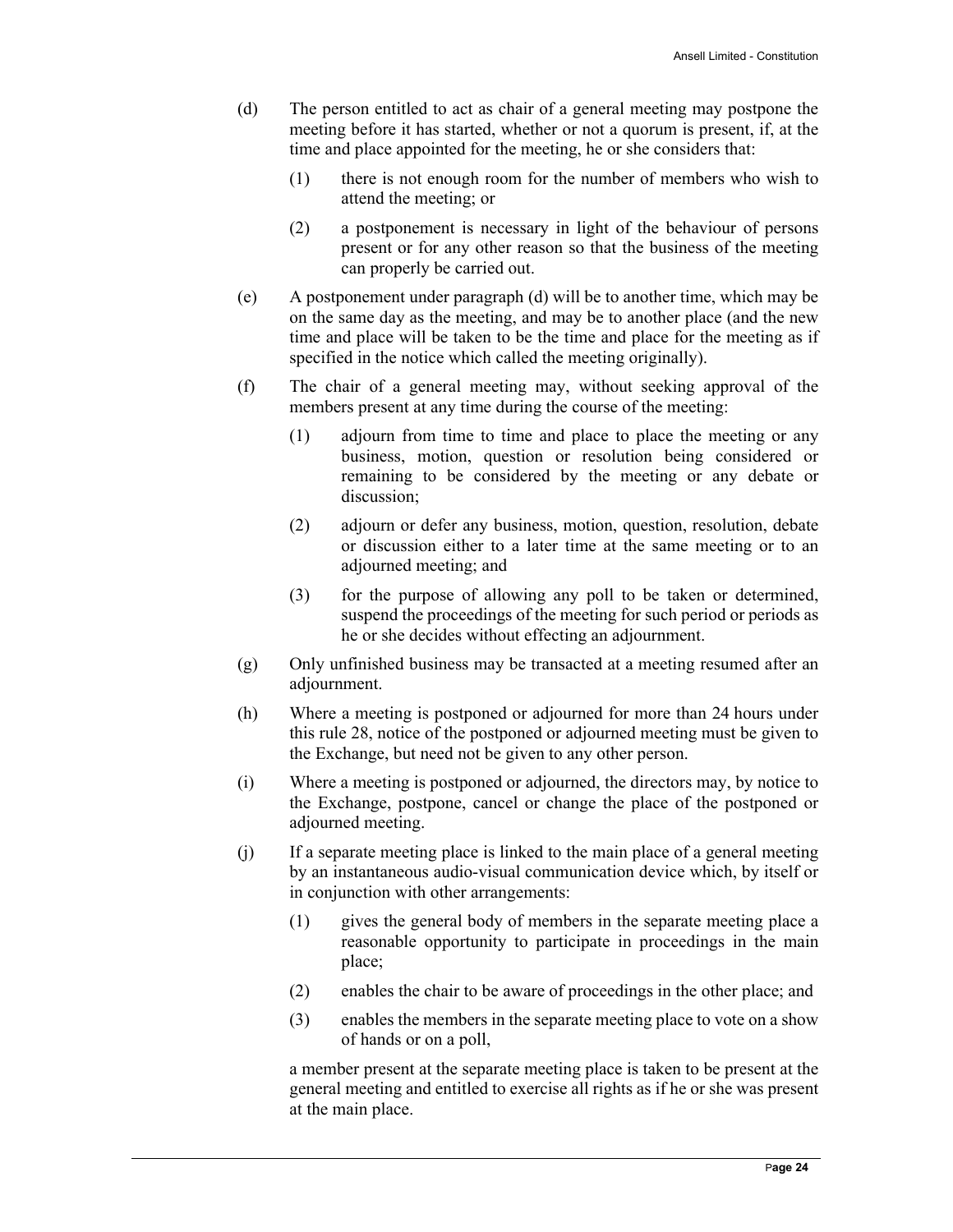- (k) If the communication device encounters a technical difficulty, whether before or during the meeting, which results in the matters required by sub-paragraphs  $(j)(1)$ ,  $(2)$  or  $(3)$  at the separate meeting place not being satisfied, the meeting may still be held or continue in the main place (and any other place which is linked under paragraph (1)) and transact business, even if the members in the separate meeting place are unable to participate. No member may object to the meeting being held or continuing. However, if the effect of this paragraph (k) has not been referred to in the notice calling the meeting, the business the meeting may conduct is limited to adjourning the meeting.
- (l) Nothing in this rule 28 or in rule 25 is to be taken to limit the powers conferred on the chair by law.

# **29 Decisions at general meetings**

- (a) Except where a resolution requires a special majority, questions arising at a general meeting must be decided by a majority of votes cast by the members present at the meeting. A decision made in this way is for all purposes a decision of the members.
- (b) If the votes are equal on a proposed resolution, the chair of the meeting has a casting vote, in addition to his or her deliberative vote.
- (c) A resolution put to the vote of a general meeting must be decided on a show of hands unless a poll is demanded:
	- (1) before the show of hands is held;
	- (2) before the result of the show of hands is declared; or
	- (3) immediately after the result of the show of hands is declared.
- (d) A poll may be demanded by:
	- (1) the chair of the meeting; or
	- (2) members in accordance with the Act.
- (e) A demand for a poll does not prevent a general meeting continuing to transact any business except the question on which the poll is demanded.
- (f) Unless a poll is duly demanded, a declaration by the chair of a general meeting that a resolution has on a show of hands been carried or carried unanimously, or carried by a particular majority, or lost, and an entry to that effect in the book containing the minutes of the proceedings of the company, is conclusive evidence of the fact without proof of the number or proportion of the votes recorded for or against the resolution.
- (g) If a poll is duly demanded at a general meeting, it must be taken in a way and either at once or after an interval or adjournment or otherwise as the chair of the meeting directs. The result of the poll as declared by the chair is the resolution of the meeting at which the poll was demanded.
- (h) A poll cannot be demanded at a general meeting on the election of a chair of the meeting.
- (i) The demand for a poll may be withdrawn.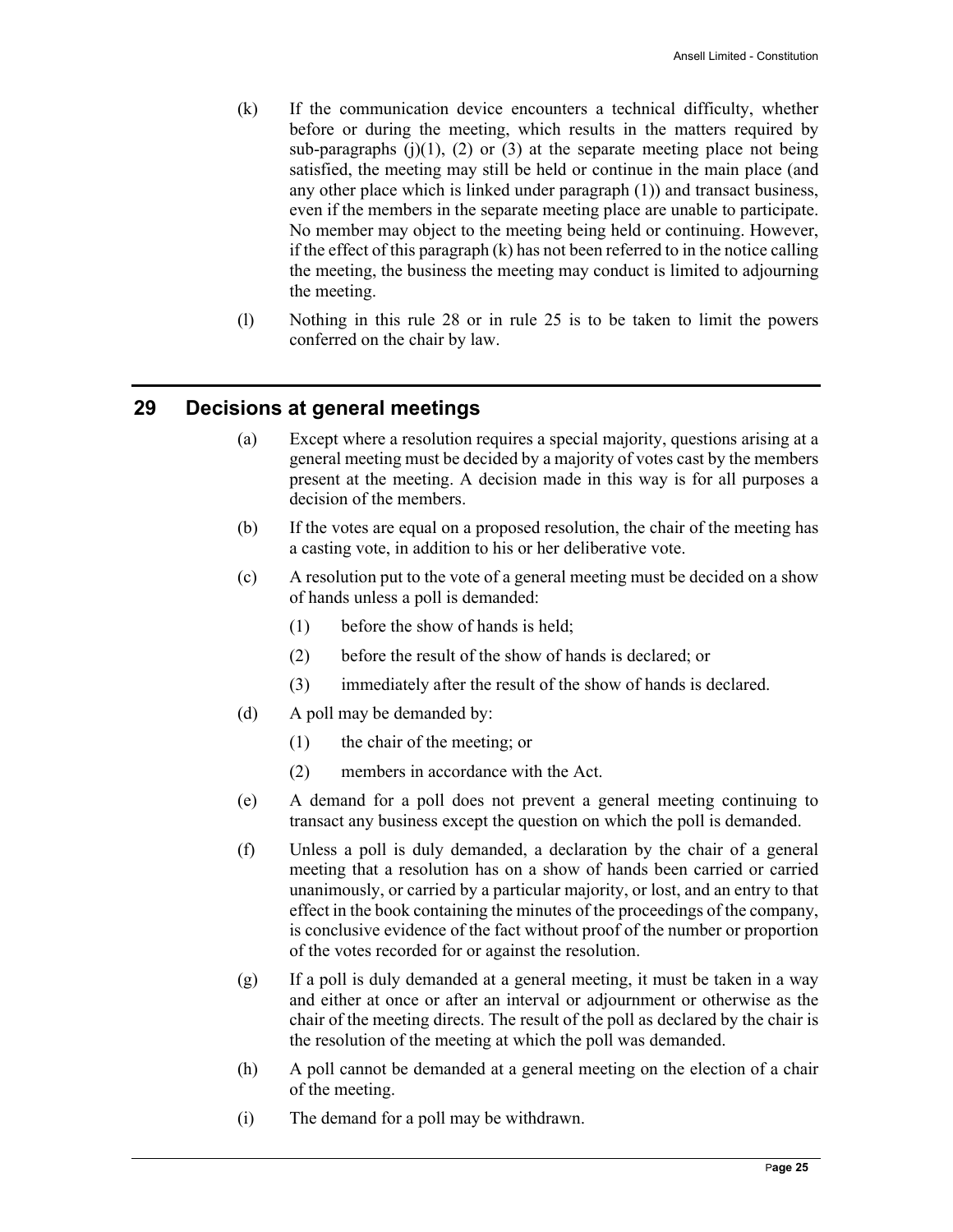#### **30 Voting rights**

- (a) Subject to this constitution and to any rights or restrictions attached to any shares or class of shares, at a meeting:
	- (1) on a show of hands, every member present has one vote; and
	- (2) on a poll, every member present has one vote for each share held as at the record time by the member and in respect of which the member is entitled to vote, except for partly paid shares, each of which confers on a poll only the fraction of one vote which the amount paid (not credited) on the share bears to the total amounts paid and payable (excluding amounts credited) on the share. An amount paid in advance of a call will be disregarded for this purpose.
- (b) If a person present at a general meeting represents personally or by proxy, attorney or representative more than one member, on a show of hands the person is entitled to one vote only, even though he or she represents more than one member.
- (c) A joint holder may vote at a meeting either personally or by proxy, attorney or representative as if that person was the sole holder. If more than one joint holder tenders a vote in respect of the relevant shares, the vote of the holder named first in the register who tenders a vote, whether in person or by proxy, attorney or representative, must be accepted to the exclusion of the votes of the other joint holders.
- (d) A person entitled to a share because of a transmission event may vote at a general meeting in respect of those shares in the same way as if that person were the registered holder of those shares if, at least 48 hours before the meeting, the directors have:
	- (1) admitted that person's right to vote at that meeting in respect of those shares; or
	- (2) been satisfied of that person's right to be registered as the holder of, or to transfer, those shares.

Any vote duly tendered by that person must be accepted and the vote of the registered holder of those shares must not be counted.

- (e) Where a member holds a share on which a call or other amount payable to the company has not been duly paid:
	- (1) that member is only entitled to be present at a general meeting and vote if that member holds, as at the relevant record time, other shares on which no money is then due and payable; and
	- (2) on a poll, that member is not entitled to vote in respect of those shares but may vote in respect of any shares that member holds, as at the record time, on which no money is then due and payable.
- (f) An objection to the validity of a vote tendered at a general meeting must be:
	- (1) raised before or immediately after the result of the motion is declared; and
	- (2) referred to the chair of the meeting, whose decision is final.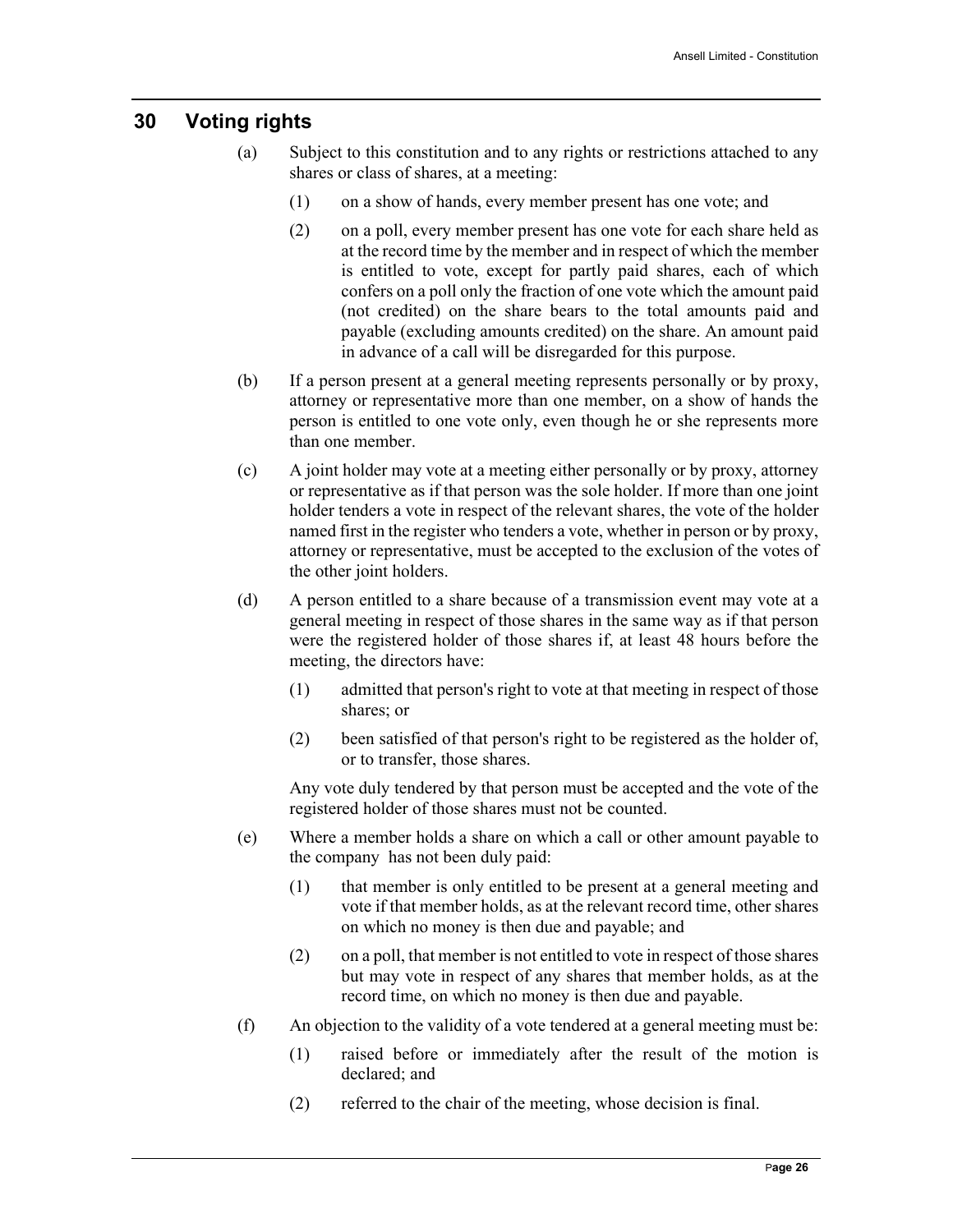(g) A vote tendered, but not disallowed by the chair of a meeting under paragraph (f), is valid for all purposes, even if it would otherwise not have been valid.

#### **31 Representation at general meetings**

- (a) Subject to this constitution, each member entitled to vote at a general meeting may vote:
	- (1) in person or, where the member is a body corporate, by representative;
	- (2) by not more than 2 proxies; or
	- (3) by not more than 1 attorney.
- (b) A proxy, attorney or representative may, but need not, be a member of the company.
- (c) An instrument appointing a proxy is valid if it is in accordance with the Act or in any form approved by the directors.
- (d) For the purposes of this rule 31, a proxy appointment received at an electronic address specified in the notice of general meeting for the receipt of proxy appointments or otherwise received by the company in accordance with the Act is taken to have been signed or executed if the appointment:
	- (1) includes or is accompanied by a personal identification code allocated by the company to the member making the appointment;
	- (2) has been authorised by the member in another manner approved by the directors and specified in or with the notice of meeting; or
	- (3) is otherwise authenticated in accordance with the Act.
- (e) Unless the instrument or resolution appointing a proxy, attorney or representative provides differently, the appointment is taken to give the relevant person the same rights to speak, demand a poll, join in demanding a poll or act generally at the meeting as the member would have had if he or she was present.
- (f) A proxy form issued by the company must allow for the insertion of the name of the person to be primarily appointed as proxy and may provide that, in circumstances and on conditions specified in the form that are not inconsistent with this constitution, the chair of the relevant meeting (or another person specified in the form) is appointed as proxy.
- (g) An instrument appointing a proxy or attorney is not effective in relation to a meeting or adjourned meeting or in relation to a poll taken subsequently to the date of a meeting or adjourned meeting unless it, and the original (or a certified copy) of the power of attorney or any other instrument under which it is signed or executed, are received by the company at least 48 hours (or, in the case of an adjournment or postponement of a meeting, including an adjourned meeting, any lesser time that the directors or chair of the meeting decides) before the time for holding the meeting or adjourned meeting or taking the poll, as applicable.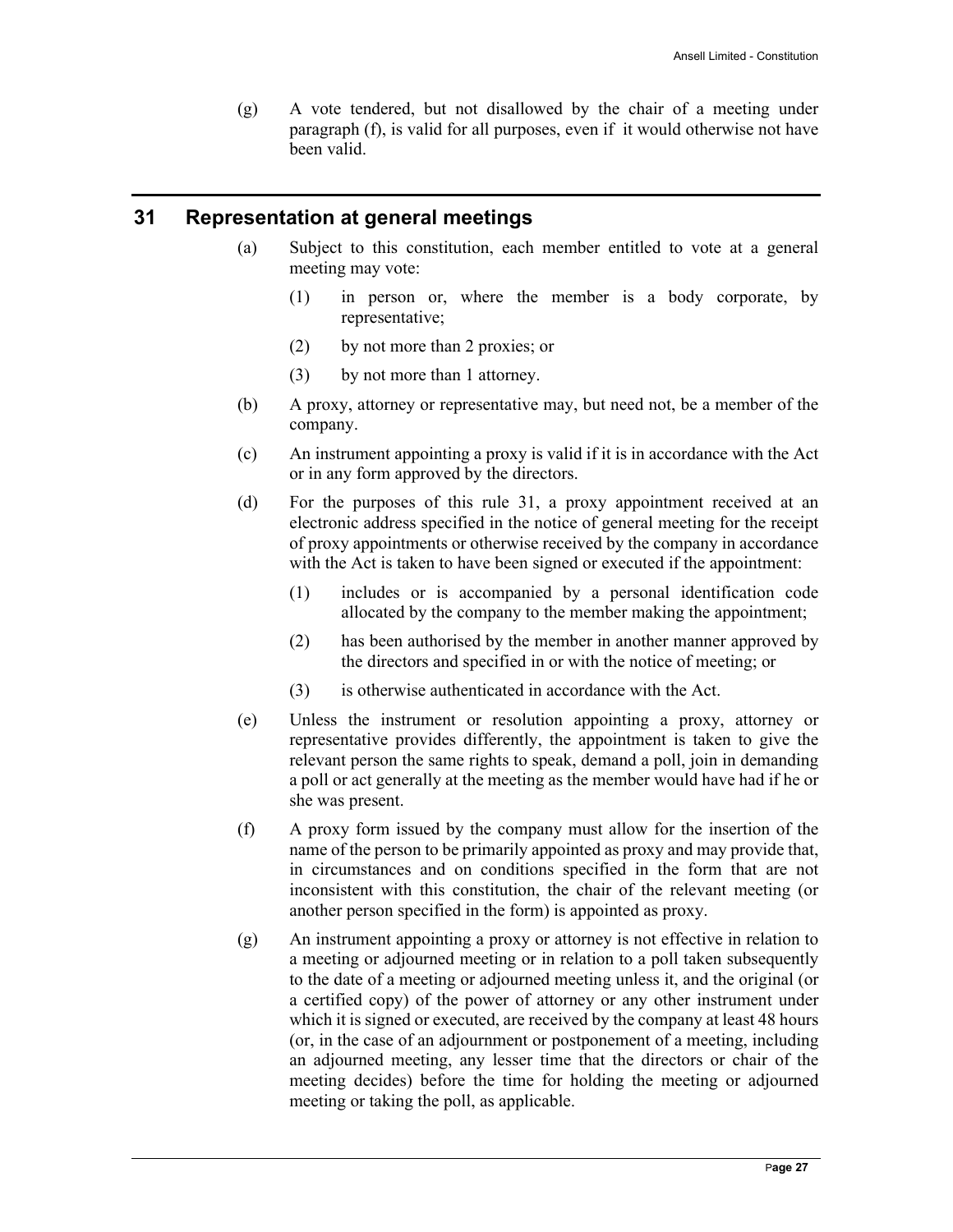- (h) An instrument is received by the company under paragraph (g) when it is received in accordance with the Act and, to the extent permitted by the Act, if the instrument is produced or the transmission of the instrument is otherwise verified to the company in the way specified in the notice of meeting.
- (i) The appointment of a proxy or attorney is not revoked by the appointor attending and taking part in the general meeting but if the appointor votes on a resolution, the person acting as proxy or attorney for the appointor is not entitled to vote, and must not vote, as the appointor's proxy or attorney on the resolution.
- (j) Where, otherwise than in accordance with paragraph (f), a member appoints 2 proxies to vote at the same general meeting:
	- (1) subject to sub-paragraph (2), the appointment is of no effect and a proxy may not vote unless each proxy is appointed to represent a specified proportion or number of the member's votes;
	- (2) if the Act precludes the company from treating as invalid an appointment of 2 proxies which fails to specify the proportion or number of votes that each may exercise, each person appointed may exercise half the member's votes;
	- (3) on a show of hands, a proxy may not vote if more than one proxy attends; and
	- (4) on a poll, each proxy may only exercise votes in respect of those shares or voting rights the proxy represents.
- (k) Unless written notice of the matter has been received at the company's registered office (or at another place specified for lodging an appointment of a proxy for the meeting) at least 48 hours before the time for holding the meeting, adjourned meeting or poll at which a proxy or attorney votes, a vote cast by the proxy or attorney is valid even if, before the vote is cast:
	- (1) a transmission event occurs to the member; or
	- (2) the member revokes the appointment of the proxy or attorney or revokes the authority under which a third party appointed the proxy or attorney.
- (l) Where authority is given to a proxy, attorney or representative concerning a meeting to be held on or before a specified date or at a specified place and that meeting is postponed to a later date or the meeting place is changed, the authority is taken to include authority to act at the re-scheduled meeting unless the member granting the authority gives the company notice to the contrary under paragraph (g).
- (m) The chair of a meeting may permit a person claiming to be a representative to exercise the powers of a representative, even though the person is unable to produce written evidence to show that he or she has been validly appointed.
- (n) The chair of a meeting may require a person acting as a proxy, attorney or representative to establish to the chair's satisfaction that the person is the person duly appointed to act. If the person fails to satisfy the requirement, the chair may exclude the person from attending or voting at the meeting.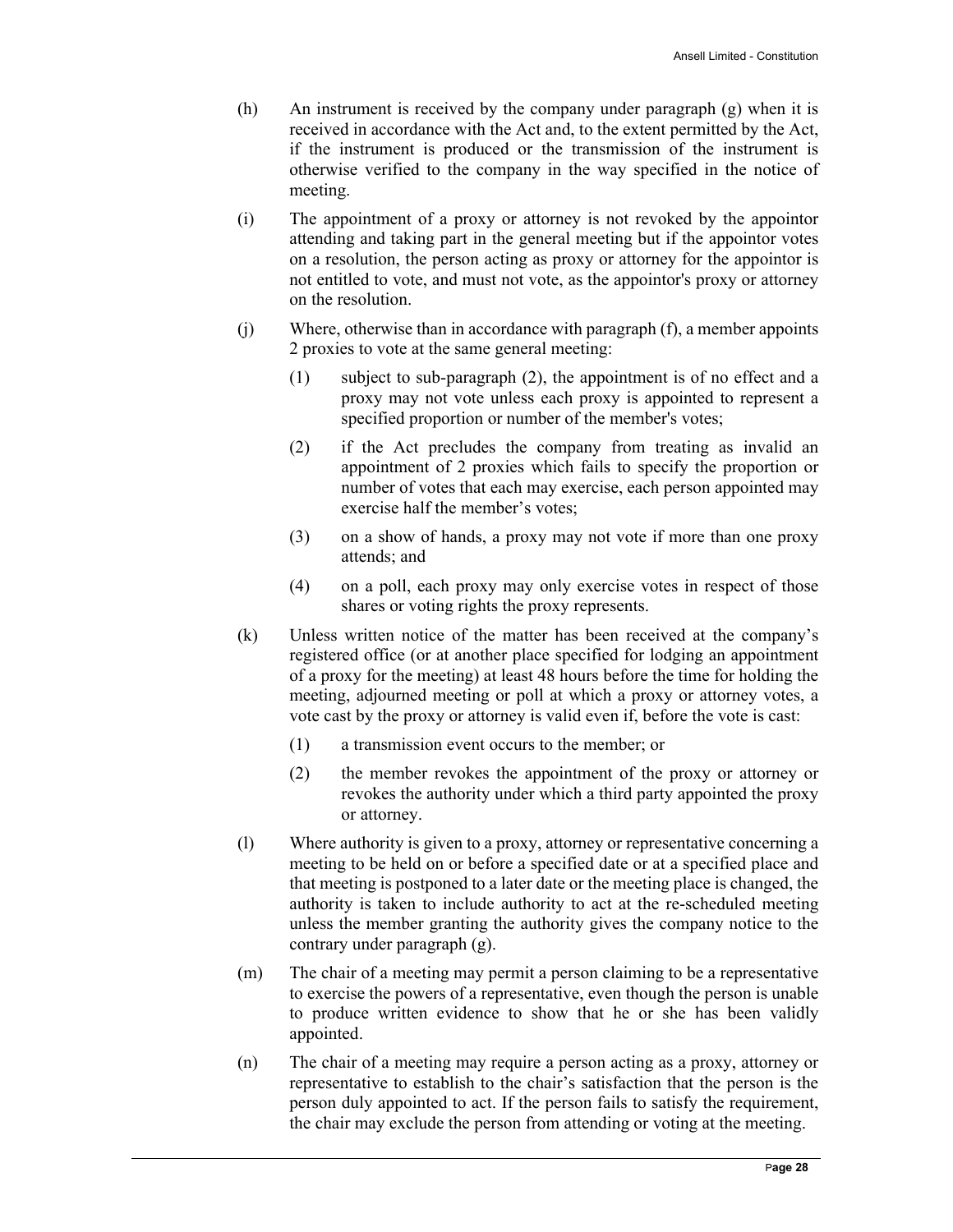- (o) The chair may delegate his or her powers under paragraphs (m) and (n) to the share registrar or any other person.
- (p) In the case of a body corporate appointed as a member's proxy in accordance with the Act, the instrument appointing a representative to exercise the powers that the body corporate may exercise as the member's proxy is not valid unless:
	- (1) the full name of the body corporate appointed as proxy, and the full name or title of the individual representative the body corporate at the meeting, is set out in the instrument; and
	- (2) the instrument is also deposited in accordance with rule  $31(g)$ .

# **Directors**

# **32 Number of directors**

- (a) The minimum number of directors is 4.
- (b) The maximum number of directors is to be fixed by the directors, but may not be more than 10 unless the company in general meeting resolves otherwise.
- (c) Until otherwise determined by the company in general meeting, no more than half the number of directors in office at the date of appointment of a new director may be executive directors and any nomination of a person pursuant to rule 33(h) which may result in a breach of this rule 32(c) will be ineffective.
- (d) The directors must not at any time determine a maximum which is less than the number of directors in office at the time the determination takes effect.

# **33 Appointing and retirement of directors**

- (a) The directors may appoint a person as a director, either in addition to the existing directors or to fill a casual vacancy, but so that:
	- (1) the total number of directors does not exceed the maximum number fixed under this constitution; and
	- (2) the number of executive directors in office following the appointment is not more than half the number of directors in office at that time.
- (b) A director appointed under paragraph (a), who is not a managing director, holds office only until the conclusion of the next annual general meeting following his or her appointment.
- (c) A director (excluding a managing director and a director appointed under paragraph (a)) may not hold office beyond the third annual general meeting following the meeting at which the director was elected or last re-elected (whichever is later). A director who retires from office under this paragraph retains office until the conclusion of the relevant annual general meeting.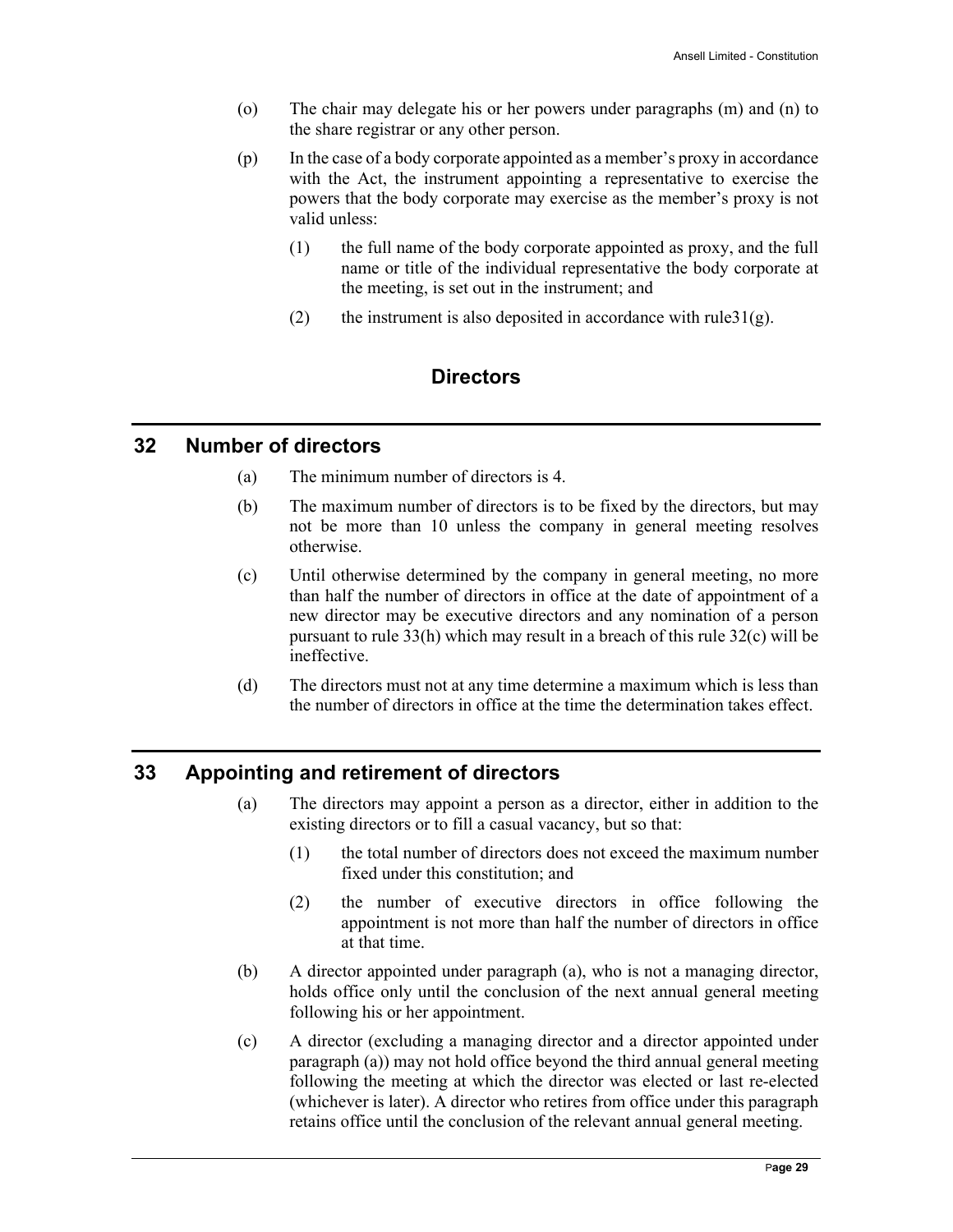- (ca) If the directors have appointed more than one managing director, the directors must, where required by the Listing Rules, nominate one of them to not be subject to vacation of office under this Rule.
- (d) Where it is a requirement of law or the Listing Rules that a director be submitted for election or re-election at an annual general meeting and it is necessary that a director retire before the period specified in paragraph (c) to satisfy this requirement, the director to retire will be the director having been longest in office since the date of his or her election or last re-election. As between directors who were last elected or re-elected on the same date, the director to retire will, unless agreed otherwise, be decided by lot.
- (e) The directors to retire under paragraph (c) (both as to number and identity) is to be decided having regard to the composition of the board of directors at the date of the notice calling the annual general meeting. A director is not required to retire and is not relieved from retiring because of a change in the number or identity of the directors after the date of the notice but before the meeting closes.
- (f) The company may by resolution at an annual general meeting fill an office vacated by a director under paragraphs (b) or (c) by electing or re-electing an eligible person to that office.
- (g) If at a general meeting at which an election of directors ought to take place and no such election is made, the retiring directors or those retiring directors whose position on the board has not been filled, may, if willing to act, continue in office until the next annual general meeting of the company.
- (h) A person is eligible for election to the office of a director at a general meeting only if:
	- (1) the person is in office as a director immediately before that meeting;
	- (2) the person has been nominated by the directors for election at that meeting;
	- (3) where the person is a member, he or she has, at least 45 business days (or such other period as may be stipulated for this purpose under the Listing Rules) before the meeting, given the company a notice signed by him or her stating his or her desire to be a candidate for election at that meeting; or
	- (4) where the person is not a member, a member intending to nominate him or her for election at that meeting has, at least 45 business days (or such other period as may be stipulated for this purpose under the Listing Rules) before the meeting, given the company a notice signed by the member stating the member's intention to nominate the person for election, and a notice signed by the person and stating his or her consent to the nomination.

# **34 Vacating office**

In addition to the circumstances prescribed by the Act and this constitution, the office of a director becomes vacant if the director: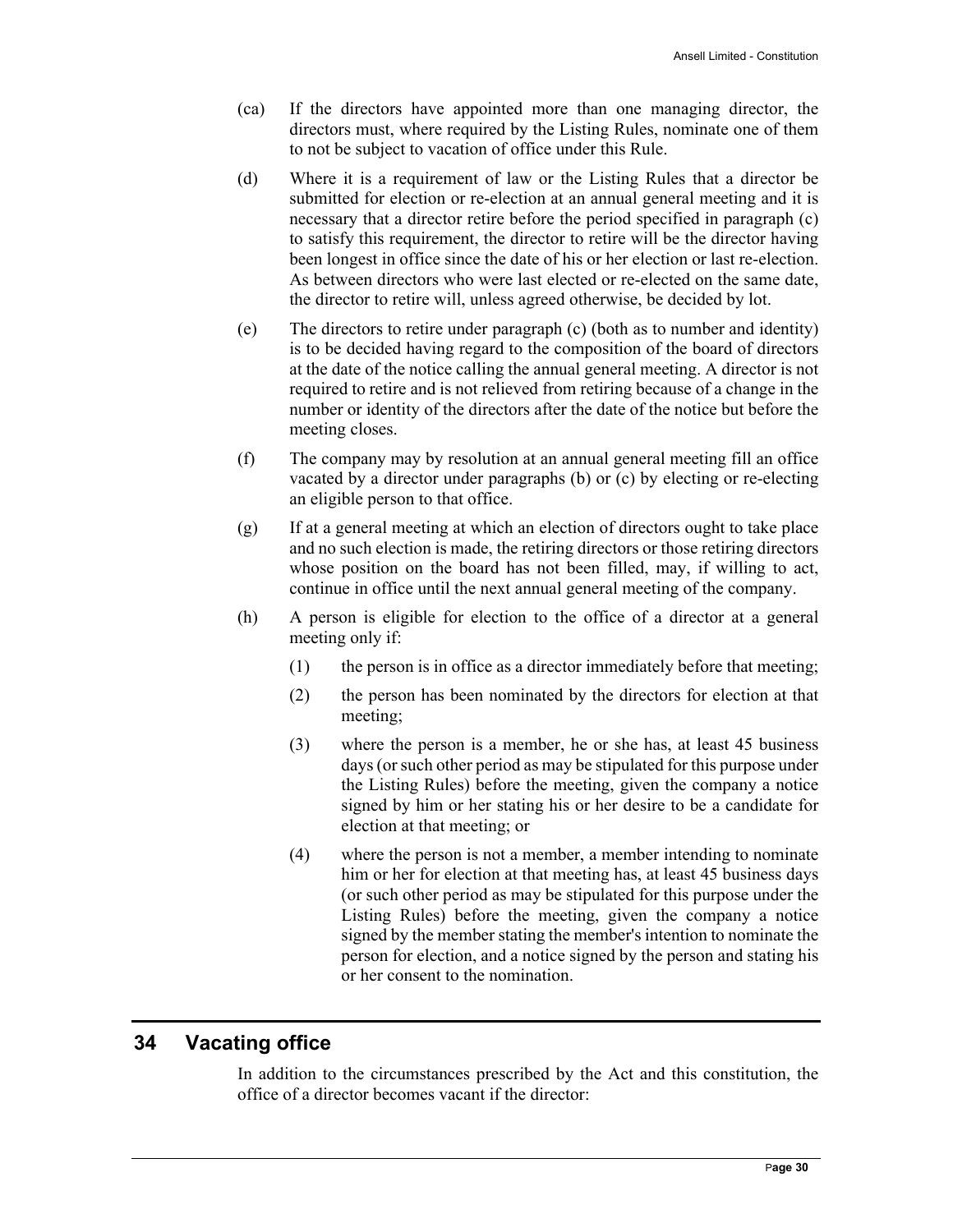- (a) becomes of unsound mind or a person who is, or whose estate is, liable to be dealt with in any way under the law relating to mental health;
- (b) fails to attend meetings of the directors for more than 3 consecutive months without leave of absence from the directors and a majority of the other directors have resolved that his or her office is vacated; or
- (c) resigns or retires by written notice to the company.

#### **35 Remuneration**

- (a) Each director (excluding any director who is an executive) is entitled to such remuneration from the company for his or her services as a director as the directors decide, but the total amount provided to all such directors for their services as directors in any year, excluding any amounts paid under paragraphs (e) and under rule 61 (subject to any limitations in these provisions), must not exceed in aggregate the amount fixed by the company in general meeting.
- (b) Fees under paragraph (a) will be provided in such manner (including by way of non cash benefit) that the directors decide and will include any superannuation contribution made by the company for the benefit of a director.
- (c) Fees are taken to accrue from day to day.
- (d) The remuneration of a director must not include a commission on, or percentage of, profits or operating revenue.
- (e) The directors are also entitled to be paid out of the funds of the company all travelling and other expenses they properly incur concerning the company's affairs, including attending and returning from general meetings of the company or meetings of the directors or of committees of the directors.
- (f) If a director, with the concurrence of the directors, performs extra services or makes any special exertions for the benefit of the company, the directors may cause that director to be paid out of the funds of the company such special and additional remuneration in addition to that provided for under paragraph (a) as the directors decide is appropriate having regard to the value to the company of the extra services or special exertions.

# **36 Disclosing directors' interests**

(a) In addition to any disclosures required under the Act or the Listing Rules, the directors may make rules requiring disclosure of interests that a director, and any person deemed by the directors to be related to the director, may have in any matter that relates to the affairs of the company or a related body corporate or in any other matter. The extent to which, and the conditions on which, disclosure is required will be determined by the directors. Any rules made under this paragraph will bind all directors.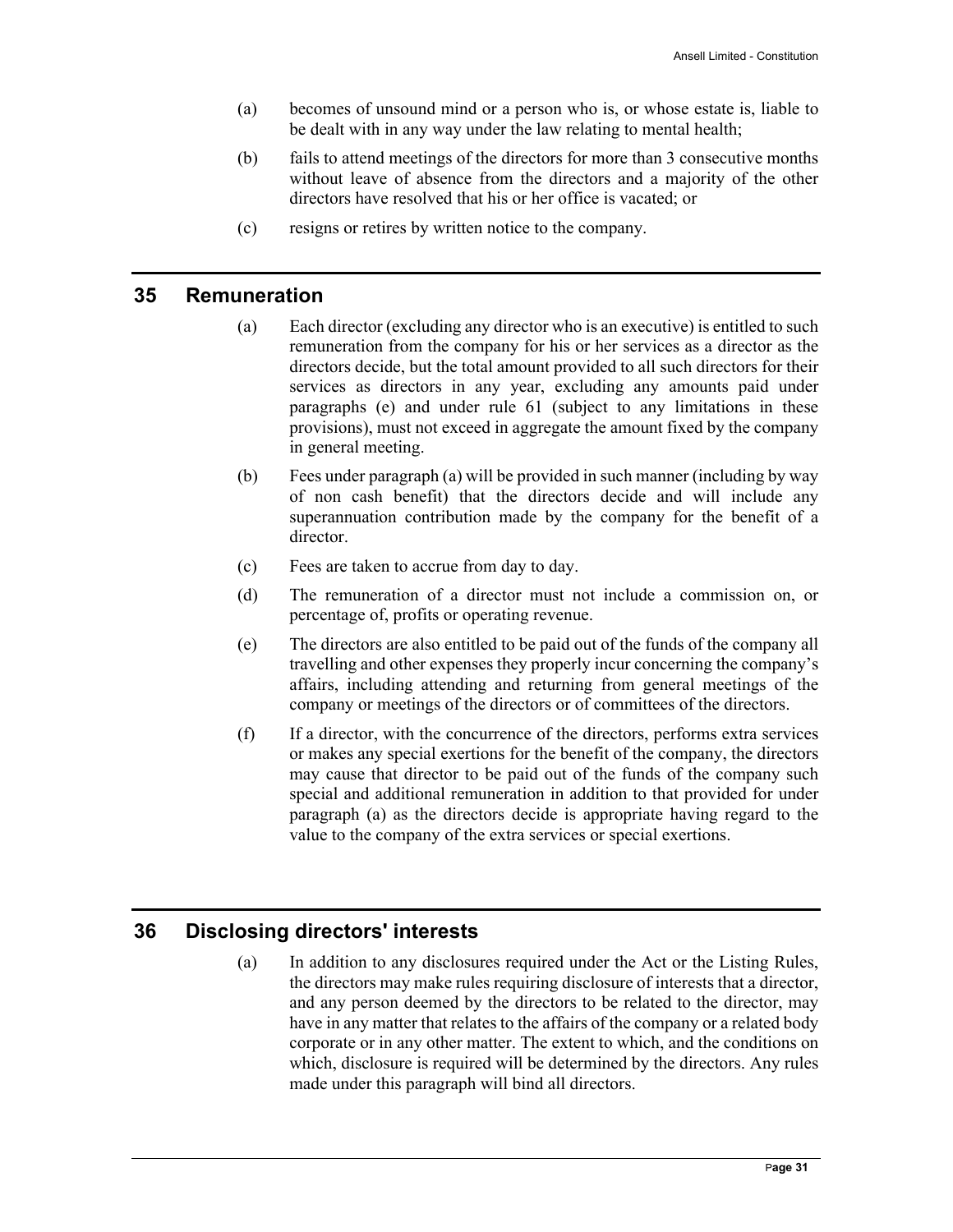(b) No act, transaction, agreement, instrument, resolution or other thing is invalid or voidable only because a person fails to comply with any requirement for disclosure under the Act or with any rules made under paragraph (a).

# **37 Directors may contract with the company and hold other offices**

- (a) A director is not disqualified from contracting or entering into an arrangement with the company as vendor, purchaser or in another capacity, merely because the director holds office as a director or because of the fiduciary obligations arising from that office.
- (b) A contract or arrangement entered into by or on behalf of the company in which a director is in any way interested is not invalid, avoided or rendered voidable merely because the director holds office as a director or because of the fiduciary obligations arising from that office.
- (c) A director who is interested in any arrangement involving the company is not liable to account to the company for any profit realised by or under the arrangement merely because the director holds office as a director or because of the fiduciary obligations arising from that office.
- (d) A director may hold any other office or place of profit (except auditor) in the company or any related body corporate in conjunction with his or her directorship and may be appointed to that office or place on the terms as to remuneration, tenure of office and otherwise as the directors decide.
- (e) A director may be or become a director or other officer of, or interested in, any related body corporate or any other body corporate promoted by the company or in which the company may be interested as a shareholder or in any other way, and need not account to the company for any remuneration or other benefits the director receives as a director or officer of, or from having an interest in, that body corporate.
- (f) A director who has an interest in a matter that is being considered at a meeting of directors may, despite that interest, vote, be present and be counted in a quorum at the meeting, unless that is prohibited by the Act. No act, transaction, agreement, instrument, resolution or other thing is invalid or voidable only because a director fails to comply with that prohibition.
- (g) The directors may exercise the voting rights given by shares in any corporation held or owned by the company in any way and in all respects as the directors decide. This includes voting for any resolution appointing a director as a director of that corporation or voting for the payment of remuneration to the directors of that corporation. A director may, if the law permits, vote for the exercise of those voting rights even though he or she is, or may be about to be appointed, a director of that other corporation and, in that capacity, interested in the exercise of those voting rights.
- (h) A director who is interested in any contract or arrangement may despite that interest witness the fixing of the seal to any document evidencing or otherwise connected with that contract or arrangement.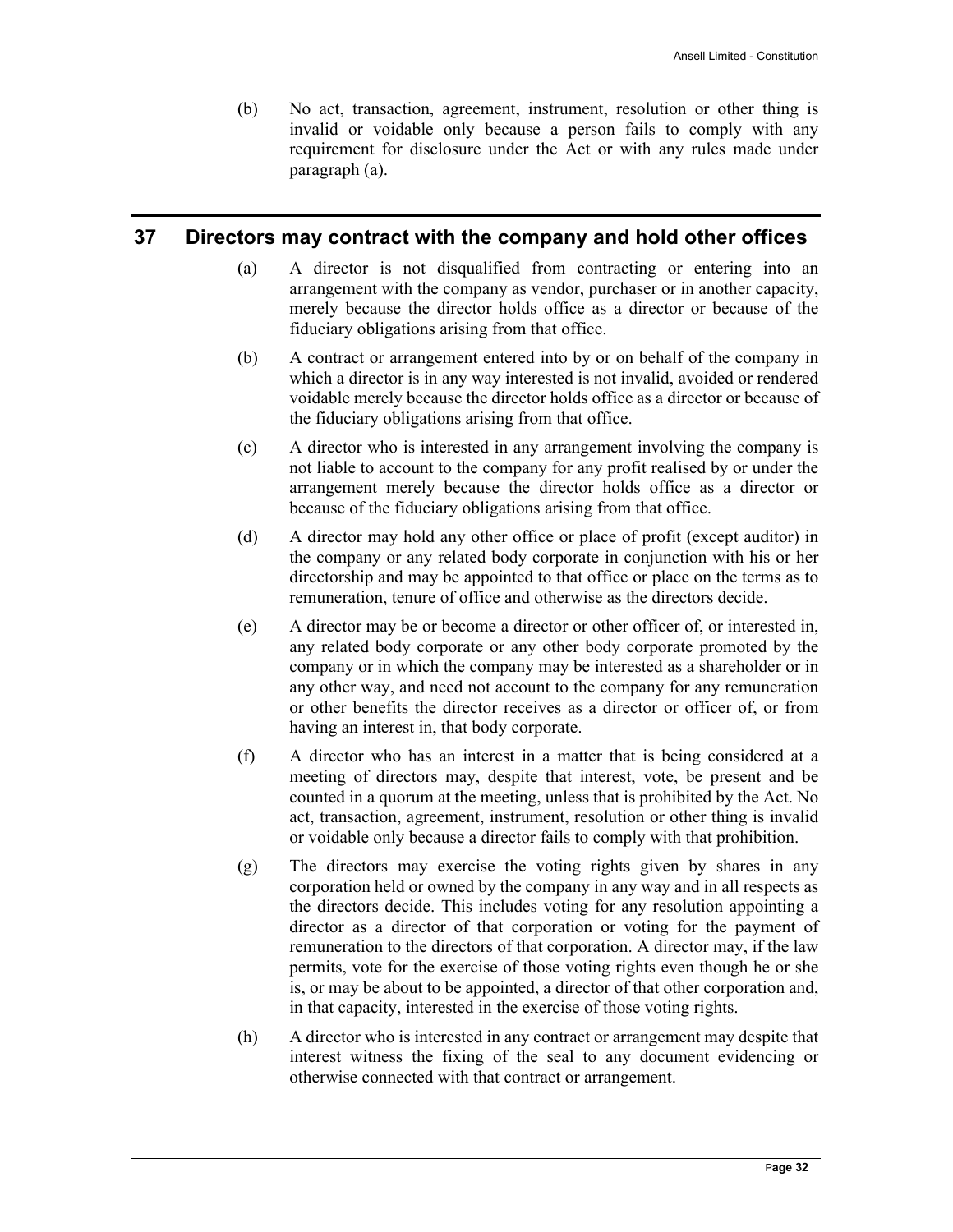#### **38 Powers and duties of directors**

- (a) The management and control of the company's business and affairs are vested in the directors, who may exercise all powers and do all things that are within the company's power and are not expressly required by the Act or this constitution to be exercised by the company in general meeting.
- (b) The directors may exercise all the powers of the company:
	- (1) to borrow or raise money in any other way;
	- (2) to charge any of the company's property or business or any amount unpaid on its shares; and
	- (3) to issue debentures or give any other security for a debt, liability or obligation of the company or of any other person.
- (c) Debentures or other securities may be issued on the terms and at prices decided by the directors, including bearing interest or not, with rights to subscribe for, or exchange into, shares or other securities in the company or a related body corporate or with special privileges as to redemption, participating in share issues, attending and voting at general meetings and appointing directors.
- (d) The directors may decide how cheques, documents, promissory notes, banker's drafts, bills of exchange or other negotiable instruments must be signed, drawn, accepted, endorsed or otherwise executed, as applicable, by or on behalf of the company.
- (e) The directors may:
	- (1) appoint or employ any person (including a person identified only as one of a fluctuating body or class of persons) as an officer, agent or attorney of the company for the purposes and with the powers, discretions and duties (including powers, discretions and duties vested in or exercisable by the directors), for any period and on any conditions they decide;
	- (2) authorise an officer, agent or attorney to delegate any of the powers, discretions and duties vested in the officer, agent or attorney; and
	- (3) without prejudice to any rights or obligations under any agreement entered into with the relevant person or under any law, remove or dismiss any officer, agent or attorney of the company at any time, with or without cause.
- (f) A power of attorney may contain any provisions for the protection and convenience of the attorney or persons dealing with the attorney that the directors decide.
- (g) Nothing in this rule 38 limits the general nature of paragraph (a).

# **39 Proceedings of directors**

(a) The directors may meet together to attend to business and adjourn and regulate their meetings as they decide.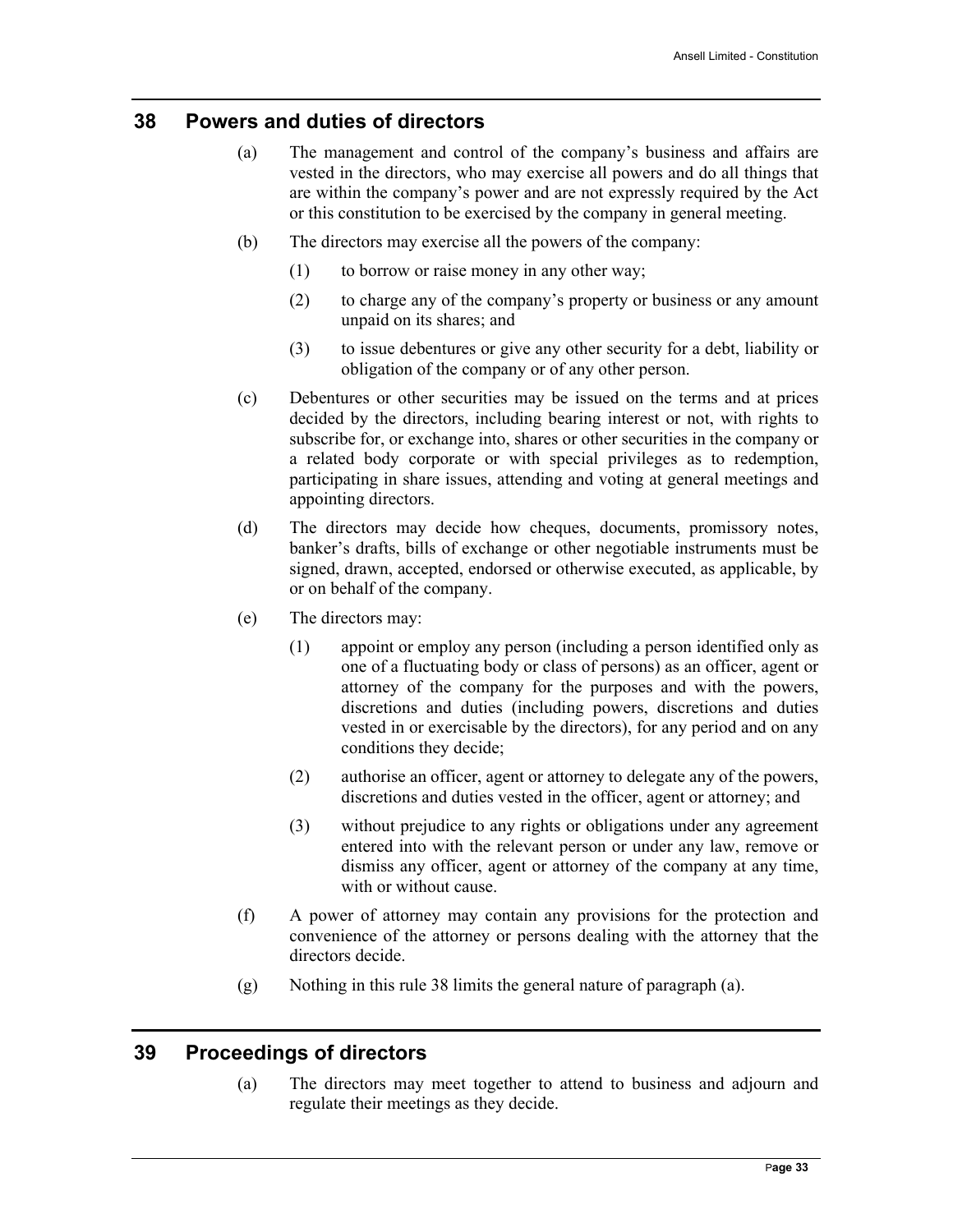- (b) The contemporaneous linking together by telephone or other method of audio or audio visual communication of a sufficient number of the directors to constitute a quorum, constitutes a meeting of the directors. All the provisions in this constitution relating to meetings of the directors apply, as far as they can and with any necessary changes, to meetings of the directors by telephone or audio or audio visual communication.
- (c) A director taking part in a meeting by telephone or audio or audio visual communication is to be taken to be present in person at the meeting.
- (d) If, before or during the meeting, any technical difficulty occurs whereby one or more directors cease to participate, the chair may, where a quorum of directors remains present, continue with the meeting.

# **40 Calling meetings of directors**

- (a) A director may, whenever he or she thinks fit, call a meeting of the directors.
- (b) A secretary must, on the requisition of a director, call a meeting of the directors.

#### **41 Quorum at meetings of directors**

- (a) No business may be transacted at a meeting of directors unless a quorum of directors is present at the time the business is dealt with.
- (b) Until the directors decide differently, 3 directors constitute a quorum.
- (c) If there is a vacancy in the office of a director, the remaining directors may act. But, if their number is not sufficient to constitute a quorum, they may act only in an emergency or to increase the number of directors to a number sufficient to constitute a quorum or to call a general meeting of the company.

# **42 Chair and deputy chair of directors**

- (a) The directors may elect a director to the office of chair of directors and may elect one or more directors to the office of deputy chair of directors. The directors may decide the period for which those offices will be held.
- (b) The chair of directors is entitled (if present within 10 minutes after the time appointed for the meeting and willing to act) to preside as chair at each meeting of directors.
- (c) If at a meeting of directors:
	- (1) there is no chair of directors;
	- (2) the chair of directors is not present within 10 minutes after the time appointed for holding the meeting; or
	- (3) the chair of directors is present within that time but is not willing or declines to act as chair of the meeting or of part of the meeting,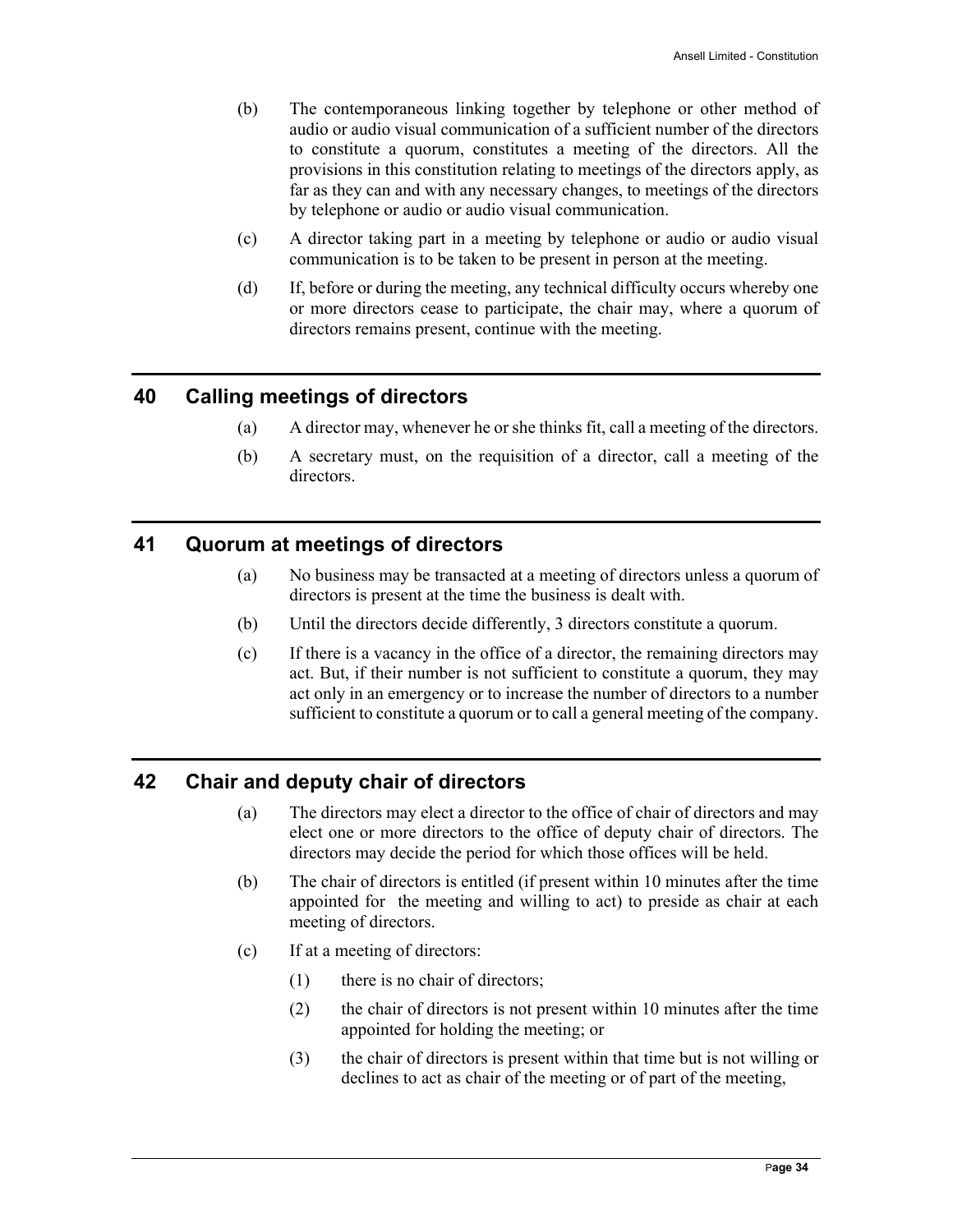the director present having been longest in office will chair the meeting or part of it.

- (d) Subject to rule 42(e), an executive director (including a managing director) is ineligible to be elected as chair or deputy chair of directors.
- (e) An executive director (including a managing director) may act as chair at a meeting of directors in relation to any particular item of business to be considered by the meeting of directors.

# **43 Authority and decisions of directors**

- (a) A meeting of directors at which a quorum is present may exercise all the authorities, powers and discretions vested in or exercisable by the directors generally or under this constitution.
- (b) Questions arising at a meeting of directors must be decided by a majority of votes cast by the directors present and entitled to vote on the matter. The decision is for all purposes a decision of the directors.
- (c) If the votes are equal on a proposed resolution, the chair of the meeting has a casting vote, in addition to his or her deliberative vote.

# **44 Circular resolutions**

A written resolution signed or consented to by all the directors, being directors who would at a meeting duly called constitute a quorum, but excluding any director:

- (1) on leave of absence approved by the directors; or
- (2) who is not able to be contacted using reasonable means; or
- (3) who has participated in a recommendation made to the Board by a duly constituted committee, where it is inappropriate for the director to vote; or
- (4) who, at a meeting of directors, would be prohibited by the Act from voting on the resolution,

is as valid as if it had been passed at a meeting of directors duly called. A director may consent to a resolution by:

- (a) signing the document containing the resolution (or a copy of that document);
- (b) giving to the company at its registered office a written notice (including by facsimile or other electronic transmission) addressed to the secretary or to the chair of directors signifying assent to the resolution and either setting out its terms or otherwise clearly identifying them; or
- (c) communicating with the chair of directors, or in his or her absence, the secretary and signifying assent to the resolution and clearly identifying its terms.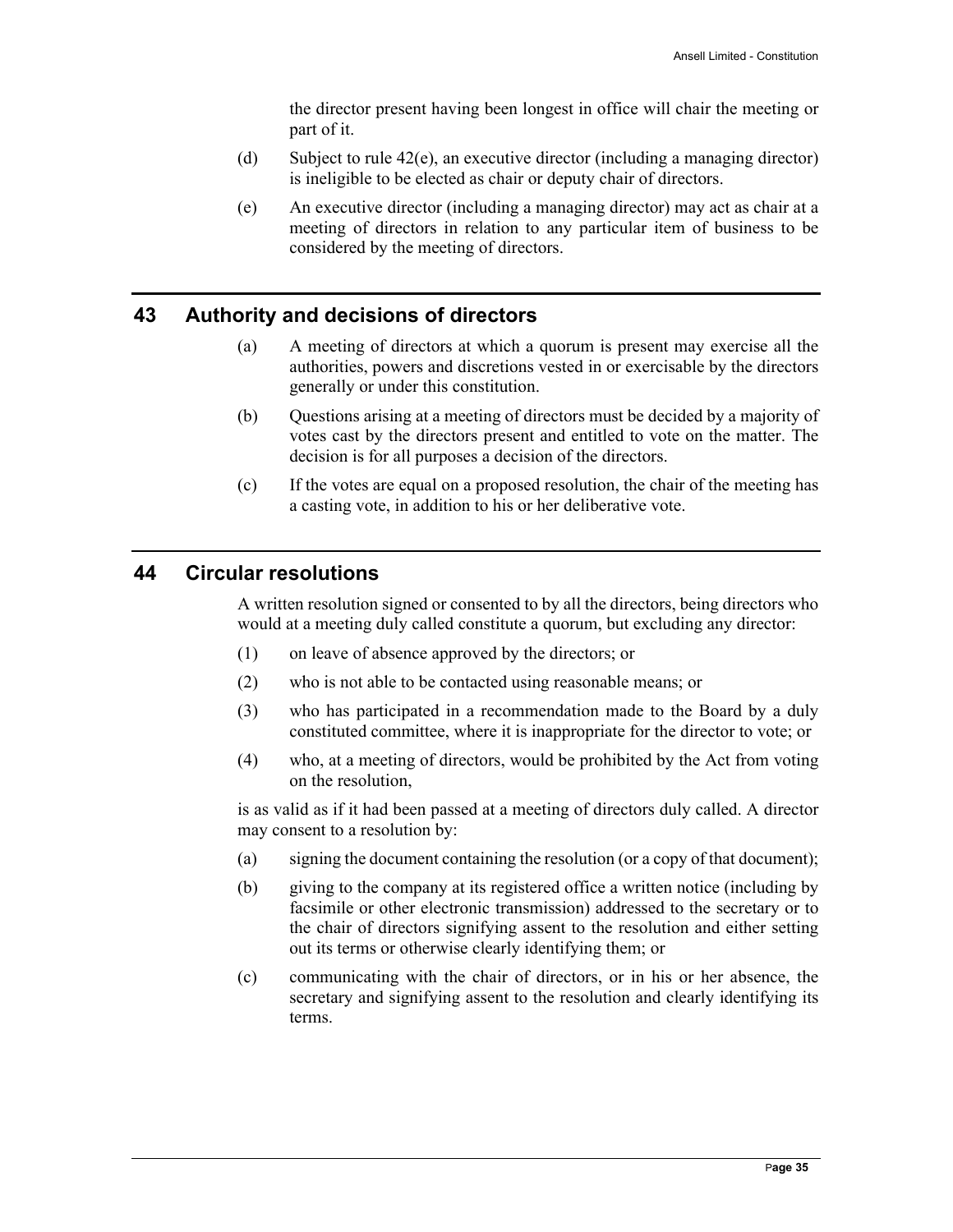#### **45 Alternate directors**

- (a) A director may, with the approval of a majority of his or her co-directors, appoint a person to be the director's alternate director for such period as the director decides.
- (b) An alternate director may, but need not, be a member or a director of the company.
- (c) An alternate director does not require any share qualification.
- (d) One person may act as alternate director to more than one director.
- (e) An alternate director is entitled to exercise all powers (except the power to appoint an alternate director) and perform all duties of a director, insofar as the director by whom he or she was appointed had not exercised or performed them.
- (f) An alternate director is entitled, if the appointor does not attend a meeting of directors, to attend and vote in place of and on behalf of the appointor.
- (g) An alternate director is entitled to a separate vote for each director the alternate director represents in addition to any vote the alternate director may have as a director in his or her own right.
- (h) An alternate director, whilst acting as a director, is responsible to the company for his or her own acts and defaults and is not to be taken to be the agent of the director by whom he or she was appointed.
- (i) The office of an alternate director is vacated if and when the appointor vacates office as a director.
- (j) The appointment of an alternate director may be terminated or suspended at any time by the appointor or by a majority of the other directors.
- (k) An appointment, or the termination or suspension of an appointment of an alternate director must be in writing signed and takes effect only when the company has received notice in writing of the appointment, termination or suspension.
- (l) An alternate director is not to be taken into account in determining the minimum or maximum number of directors allowed or the rotation of directors under this constitution.
- (m) An alternate director is to be counted for the purpose of determining whether a quorum is present at a meeting of directors attended by the alternate director at which the alternate director is entitled to vote.
- (n) An alternate director is not entitled to receive any remuneration as a director from the company otherwise than out of the remuneration of the director appointing the alternate director but is entitled to travelling, hotel and other expenses reasonably incurred for the purpose of attending any meeting of directors at which the appointer is not present and at which the alternate director is entitled to vote.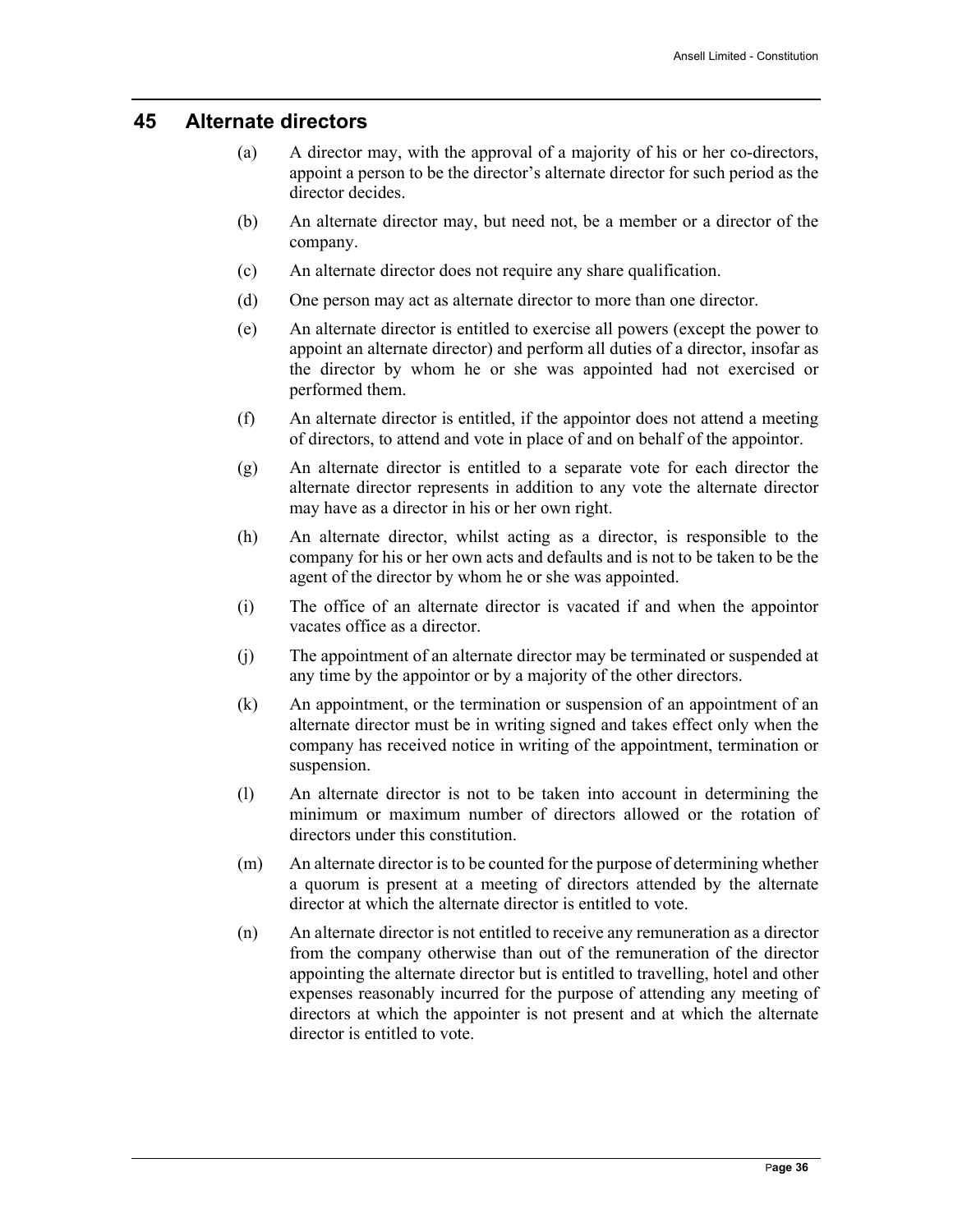#### **46 Committees of directors**

- (a) The directors may delegate any of their powers to committees comprising any director or directors they decide.
- (b) A committee to which any powers have been delegated must exercise the powers delegated in accordance with any directions of the directors.
- (c) The provisions of this constitution applying to meetings and resolutions of directors apply, so far as they can and with any necessary changes, to meetings and resolutions of a committee of directors, except to the extent they are contrary to any direction given under paragraph (b).
- (d) Membership of a committee of directors may, if the directors so decide in circumstances where the role of the committee is limited to a specific task or discrete project, be treated as an extra service or special exertion performed by the members for the purposes of rule 35(f).

# **47 Validity of acts**

An act done by a meeting of directors, a committee of directors or a person acting as a director is not invalidated by:

- (a) a defect in the appointment of a person as a director, a member of a committee or to act as a director; or
- (b) a person so appointed being disqualified, having vacated office or not being entitled to vote,

if that circumstance was not known by the directors, committee or person when the act was done.

# **Executive officers**

# **48 Managing director and executive director**

- (a) The directors may appoint one or more persons as managing director who must be a director or who, if not already a director, must be appointed a director within 2 months after his or her appointment.
- (b) Subject to rules 32(c) and 42(d), the directors may also appoint one or more persons as executive director.
- (c) A managing director's appointment automatically terminates if he or she does not become a director within 2 months of his or her appointment or, unless the directors decide differently, at any time ceases to be a director.
- (d) Unless the directors decide differently, an executive director's appointment automatically terminates if he or she at any time ceases to be a director.
- (e) A managing director or other executive director may be referred to by any title the directors decide on.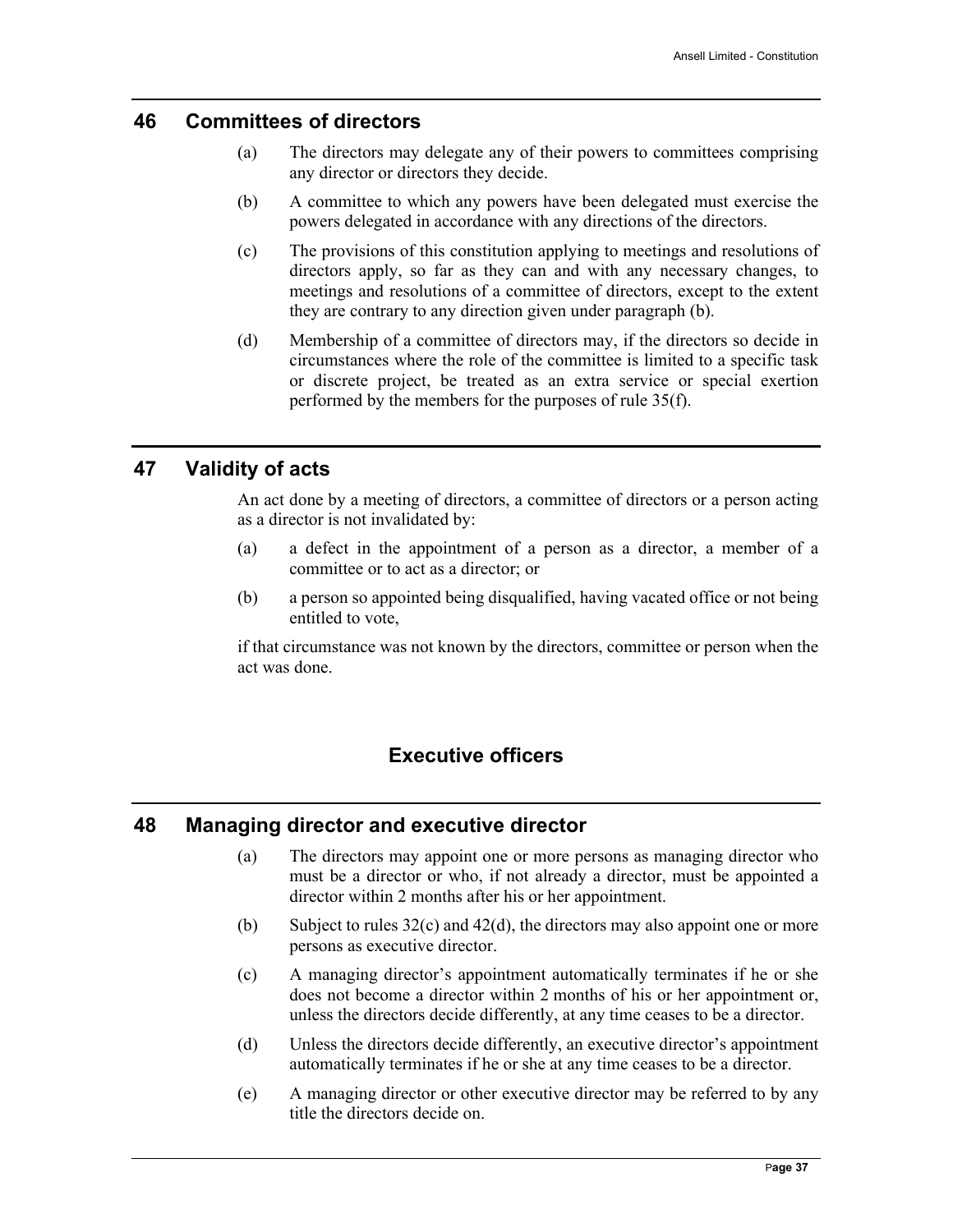#### **49 Secretary**

- (a) The directors must appoint at least one secretary and may appoint additional secretaries.
- (b) The directors may appoint one or more assistant secretaries.

#### **50 Provisions applying to executive officers**

- (a) The appointment of a managing director, executive director or secretary (each in this rule an **executive officer**) may be for the period, at the remuneration and on the conditions the directors decide.
- (b) The remuneration payable by the company to a managing director or an executive director must not include a commission on, or percentage of, operating revenue.
- (c) The directors may:
	- (1) delegate to or give an executive officer any powers, discretions and duties they decide;
	- (2) withdraw, suspend or vary any of the powers, discretions and duties given to an executive officer; and
	- (3) authorise the executive officer to delegate any of the powers, discretions and duties given to the executive officer.
- (d) Unless the directors decide differently, the office of a director who is employed by the company or by a subsidiary of the company becomes vacant if the director ceases to be so employed.
- (e) An act done by a person acting as an executive officer is not invalidated by a defect in the person's appointment as an executive officer, the person being disqualified to be an executive officer or having vacated office if he or she did not know that circumstance when the act was done.

#### **Seals**

# **51 Using the seal**

Without limiting the ways in which the company can execute documents in accordance with the Act, if the company has a common seal the directors may determine whatever procedures they consider appropriate for the use of the seal.

#### **52 Seal register**

(a) The company must, for so long as it has a seal, keep a seal register and, on affixing the seal to any document (except a certificate for securities of the company), must enter in the register particulars of the document, giving in each case a short description of the document.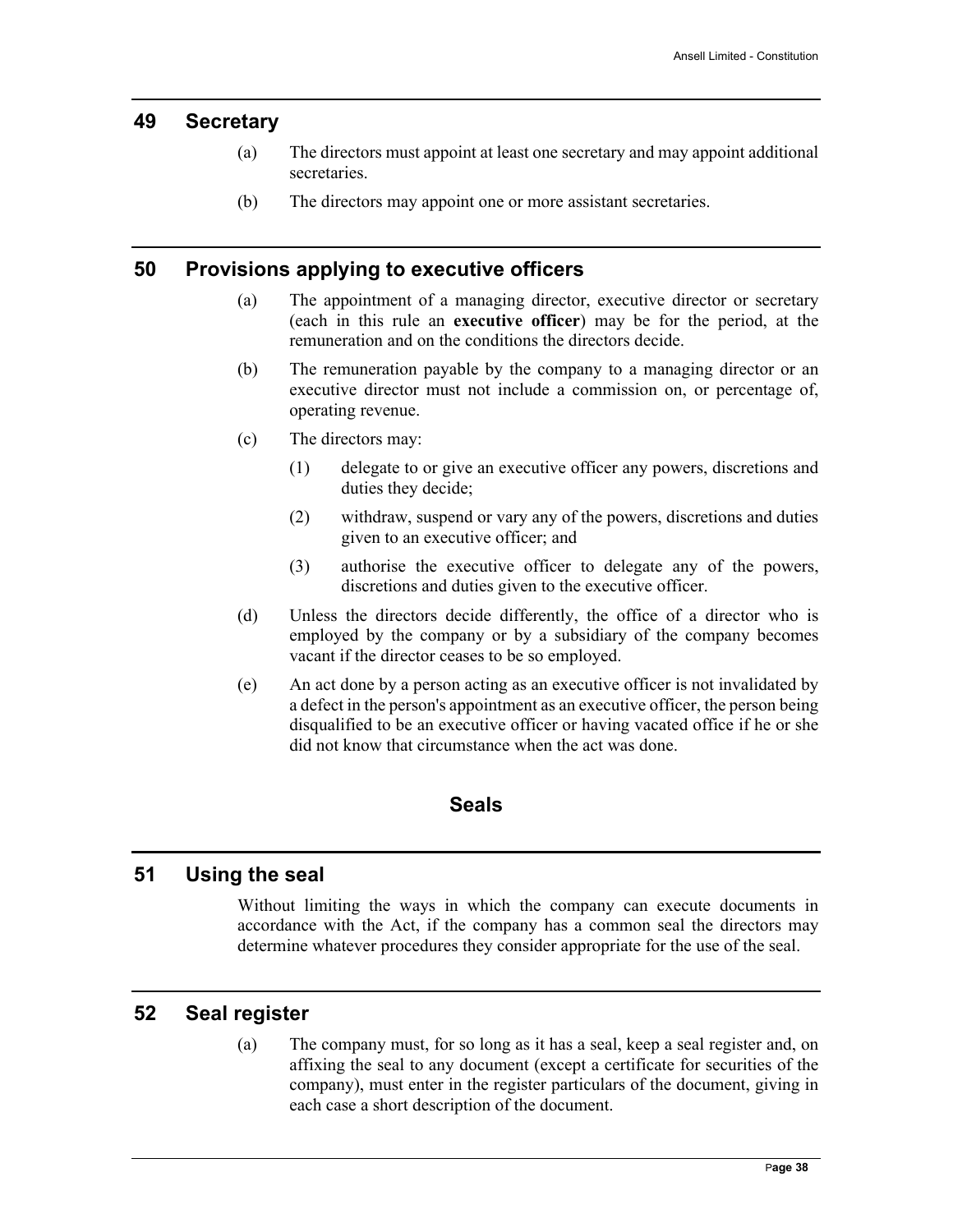(b) Failure to comply with paragraph (a) does not invalidate any document to which the seal is properly affixed.

# **Distributions to members**

# **53 Dividends**

- (a) The directors may pay any interim and final dividends that, in their judgment, the financial position of the company justifies. The directors may rescind a decision to pay a dividend if they decide at any time before the company's shares are quoted by the Exchange on an ex-dividend basis in relation to the dividend.
- (b) The directors may pay any dividend required to be paid under the terms of issue of a share.
- (c) Paying a dividend does not require confirmation by a general meeting.
- (d) Subject to any rights or restrictions attached to any shares or class of shares:
	- (1) all dividends must be paid equally on all shares, except that a partly paid share does not confer an entitlement to a greater proportion of the dividend than the proportion which the amount paid (not credited) is of the total amounts paid and payable (excluding amounts credited);
	- (2) all dividends must be apportioned and paid proportionately to the amounts so paid or credited during any portion of the period for which the dividend is paid;
	- (3) a dividend may be paid at a rate per annum for a specified period;
	- (4) for the purposes of sub-paragraphs  $(1)$  and  $(2)$ , unless the directors decide differently, an amount paid or credited as paid on a share in advance of a call is to be taken as not having been credited as paid on the share until it becomes payable; and
	- (5) interest is not payable by the company on any dividend.
- (e) A decision of the directors as to the amount of the net profits of the company is conclusive.
- (f) Subject to the SCH business rules, the directors may fix a books closing date or record date for a dividend, with or without suspending the registration of transfers from that date under rule 20.
- (g) Subject to the SCH business rules, a transfer of shares does not pass the right to any dividend to be paid on the shares unless the transfer is registered or left with the company for registration under rule 18(b):
	- (1) where the directors have fixed a books closing date or record date for the dividend, on or before that date or before the company's shares are quoted by the Exchange on an ex-dividend basis in relation to the dividend; or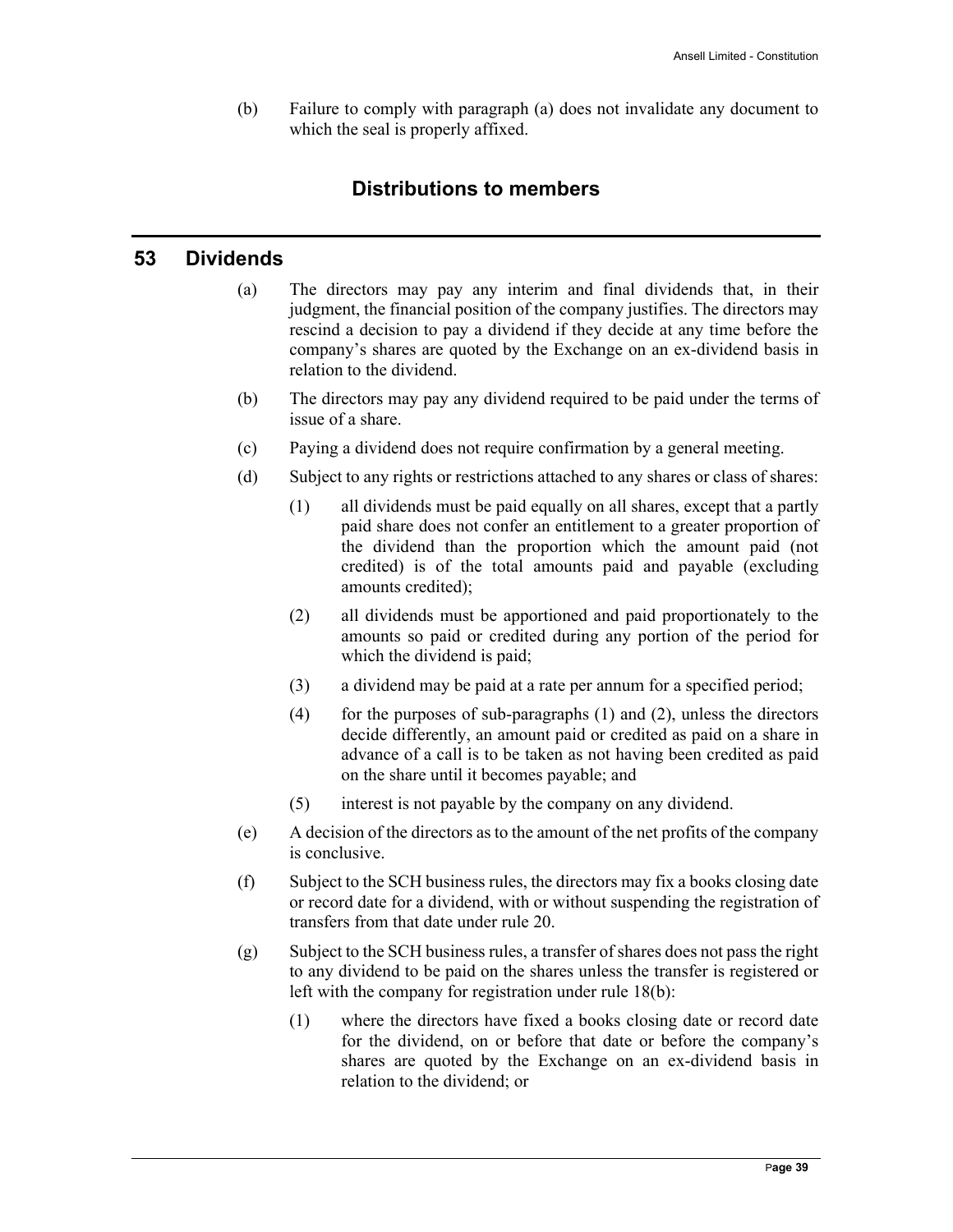- (2) where the directors have not fixed a books closing date or record date for that dividend, on or before the date the dividend is paid.
- (h) The directors when resolving to pay a dividend may:
	- (1) direct payment of the dividend wholly or partly by the distribution of specific assets, including paid-up shares or other securities of the company or of another body corporate, either generally or to specific members; and
	- (2) unless prevented by the Listing Rules, direct payment of the dividend to particular shareholders wholly or partly out of any particular fund or reserve or out of profits derived from any particular source, and to the other shareholders wholly or partly out of any other particular fund or reserve or out of profits derived from any other particular source.
- (i) The directors may retain from any dividend payable to a member any money presently payable by the member to the company in relation to shares in the company, whether on account of calls or for any other reason, and apply the amount retained in or towards satisfaction of the money owing.
- (j) Without affecting any other method of payment the directors may adopt (including by cheque), any dividend, interest or other money payable in cash in respect of shares may be paid by electronic or other means approved by the directors directly to an account with a financial institution nominated in writing by the member being:
	- (1) an account of the member or the joint holders;
	- (2) an account of which the member or a joint holder is a joint account holder;
	- (3) an account of which a joint holder is the sole account holder; or
	- (4) any other account which the company in its absolute discretion determines is acceptable for the purposes of this rule.

Any payment made under paragraph (j) is made at the member's risk.

#### **54 Capitalising profits**

- (a) Subject to the Listing Rules, any rights or restrictions attached to any shares or class of shares and any special resolution of the company in general meeting, the directors may capitalise and distribute among those members who would be entitled to receive dividends, and in the same proportions, any amount:
	- (1) forming part of the company's undivided profits;
	- (2) representing profits arising from an ascertained accretion to capital or from a revaluation of the company's assets;
	- (3) arising from the realisation of any of the company's assets; or
	- (4) available for distribution as a dividend for any other reason.
- (b) The directors may resolve that any part of the capitalised amount is to be applied: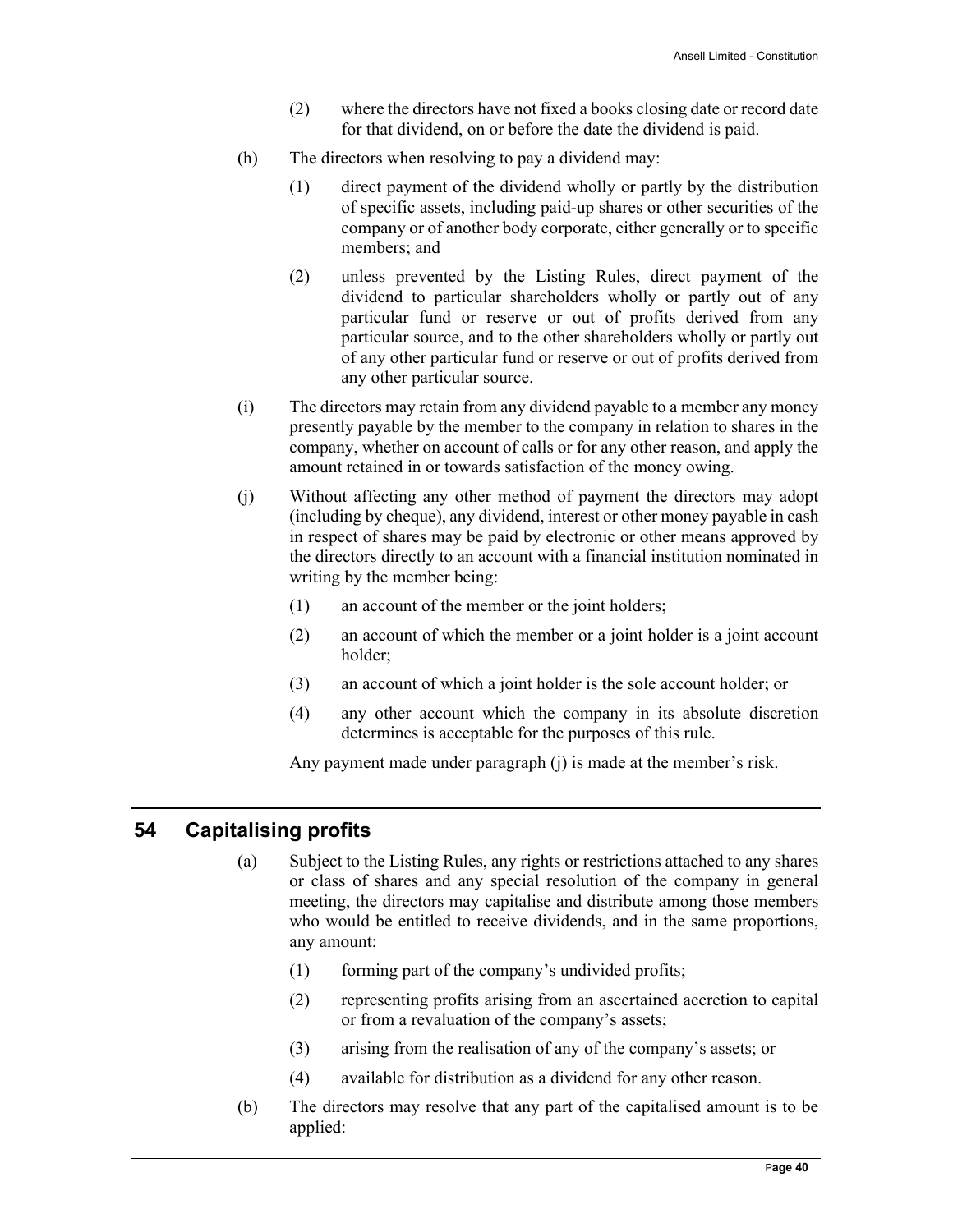- (1) in paying up in full, at an issue price decided by the resolution, any unissued shares in or other securities of the company;
- (2) in paying up any amounts unpaid on shares or other securities held by the members; or
- (3) partly as specified in sub-paragraph (1) and partly as specified in sub-paragraph (2).

The members entitled to share in the distribution must accept that application in full satisfaction of their interests in the capitalised amount.

- (c) Rules  $53(f)$  and (g) apply, so far as they can and with any necessary changes, to capitalising an amount under this rule 54 as if references in those rules to:
	- (1) a dividend were references to capitalising an amount; and
	- (2) the date a dividend is declared were references to the date the directors resolve to capitalise the amount under this rule 54.

#### **55 Ancillary powers**

- (a) To give effect to any resolution to satisfy a dividend as set out in rule  $53(h)(1)$  or by capitalising any amount under rule 54, the directors may:
	- (1) settle as they think expedient any difficulty that arises in making the distribution or capitalisation and, in particular:
		- (A) make cash payments in cases where shares or other securities in the company become issuable in fractions; and
		- (B) decide that amounts or fractions of less than a particular value decided by the directors may be disregarded in order to adjust the rights of all parties;
	- (2) fix the value for distribution of any specific assets;
	- (3) pay cash or issue shares or other securities to any member in order to adjust the rights of all parties;
	- (4) vest any of those specific assets, cash, shares or other securities in a trustee on the trusts for the persons entitled to the dividend or capitalised amount that seem expedient to the directors; and
	- (5) authorise any person to make, on behalf of all the members entitled to any further shares or other securities as a result of the distribution or capitalisation, an agreement with the company or another body corporate which provides, as appropriate:
		- $(A)$  for the issue to them of those further shares or other securities credited as fully paid up; or
		- (B) for payment by the company on their behalf of the amounts or any part of the amounts remaining unpaid on their existing shares or other securities by applying their respective proportions of the sum resolved to be capitalised.

Any agreement made under an authority referred to in this sub-paragraph (5) is effective and binds all members concerned.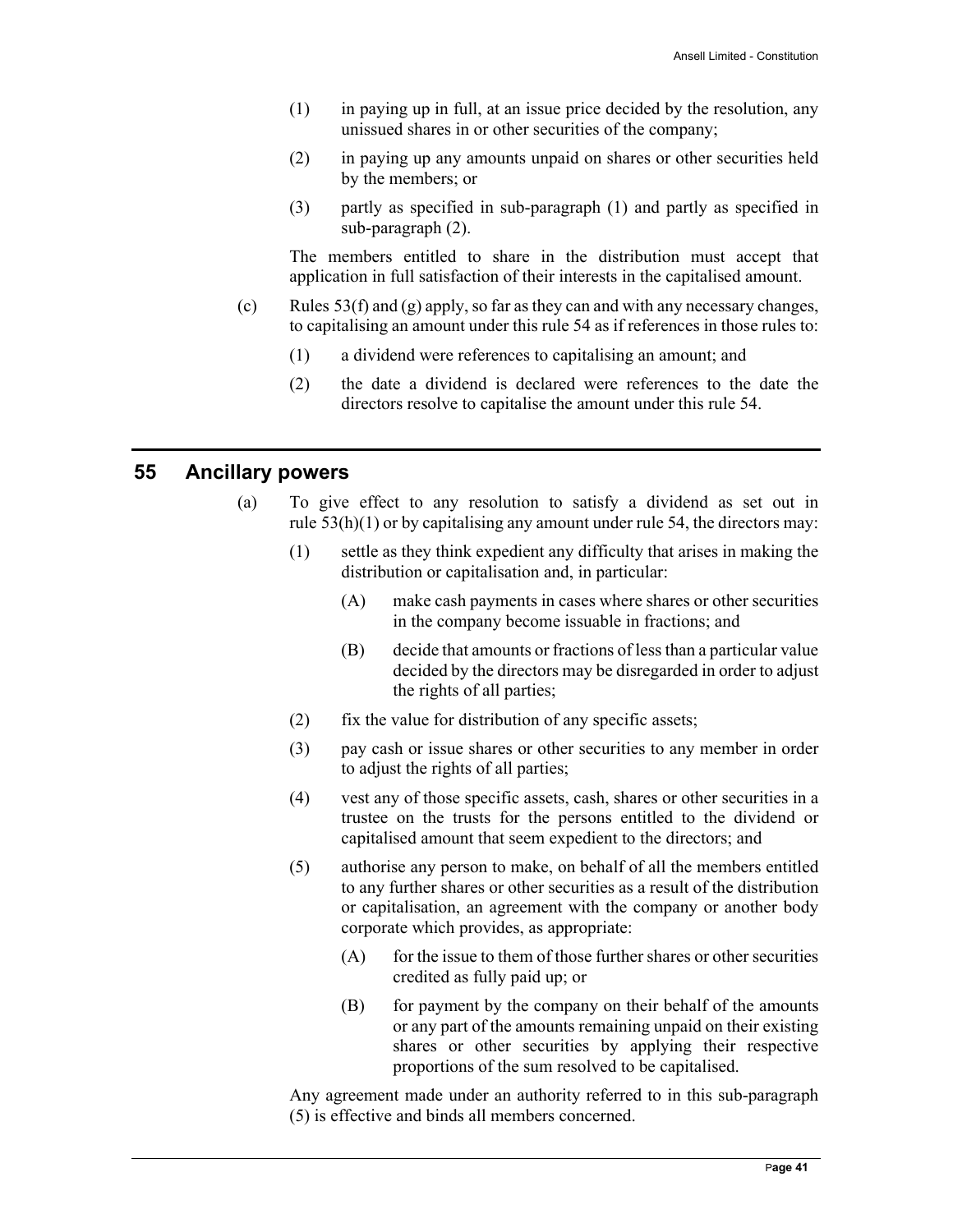- (b) If the company distributes to members (either generally or to specific members) securities in the company or in another body corporate or trust (whether as a dividend or otherwise and whether or not for value), each of those members appoints the company as his or her agent to do anything needed to give effect to that distribution, including agreeing to become a member of that other body corporate.
- (c) The directors may:
	- (1) determine that any dividend payable to some or all of the members will be paid in a currency other than Australian currency;
	- (2) determine or provide for the determination of the exchange rate or exchanges rates at which the amount of dividend in Australian currency will be converted into the other currency or currencies for the purpose of payment; and
	- (3) settle any difficulty arising in regard to any payment of a dividend in a currency or currencies other than Australian currency, as they consider expedient.
- (d) Payment in another currency or currencies of the amount of any dividend converted pursuant to this paragraph (c) is deemed between the company and any member to whom payment is made, and as against all other members, to be an adequate and proper payment of the amount of the dividend.

#### **56 Reserves**

- (a) Subject to this constitution, the directors may set aside out of the company's profits any reserves or provisions for any purposes they decide.
- (b) The directors may appropriate to the company's profits any amount previously set aside as a reserve or provision.
- (c) Setting aside an amount as a reserve or provision does not require the directors to keep the amount separate from the company's other assets or prevent the amount being used in the company's business or being invested in any investments the directors decide.

#### **57 Carrying forward profits**

The directors may carry forward any part of the profits remaining that they consider should not be distributed as dividends or capitalised, without transferring those profits to a reserve or provision.

#### **58 Distributing surplus**

(a) If the company is wound up and the surplus assets are insufficient to repay the whole of the paid up capital, the surplus assets must be distributed so that, as nearly as may be, the losses are borne by the members in proportion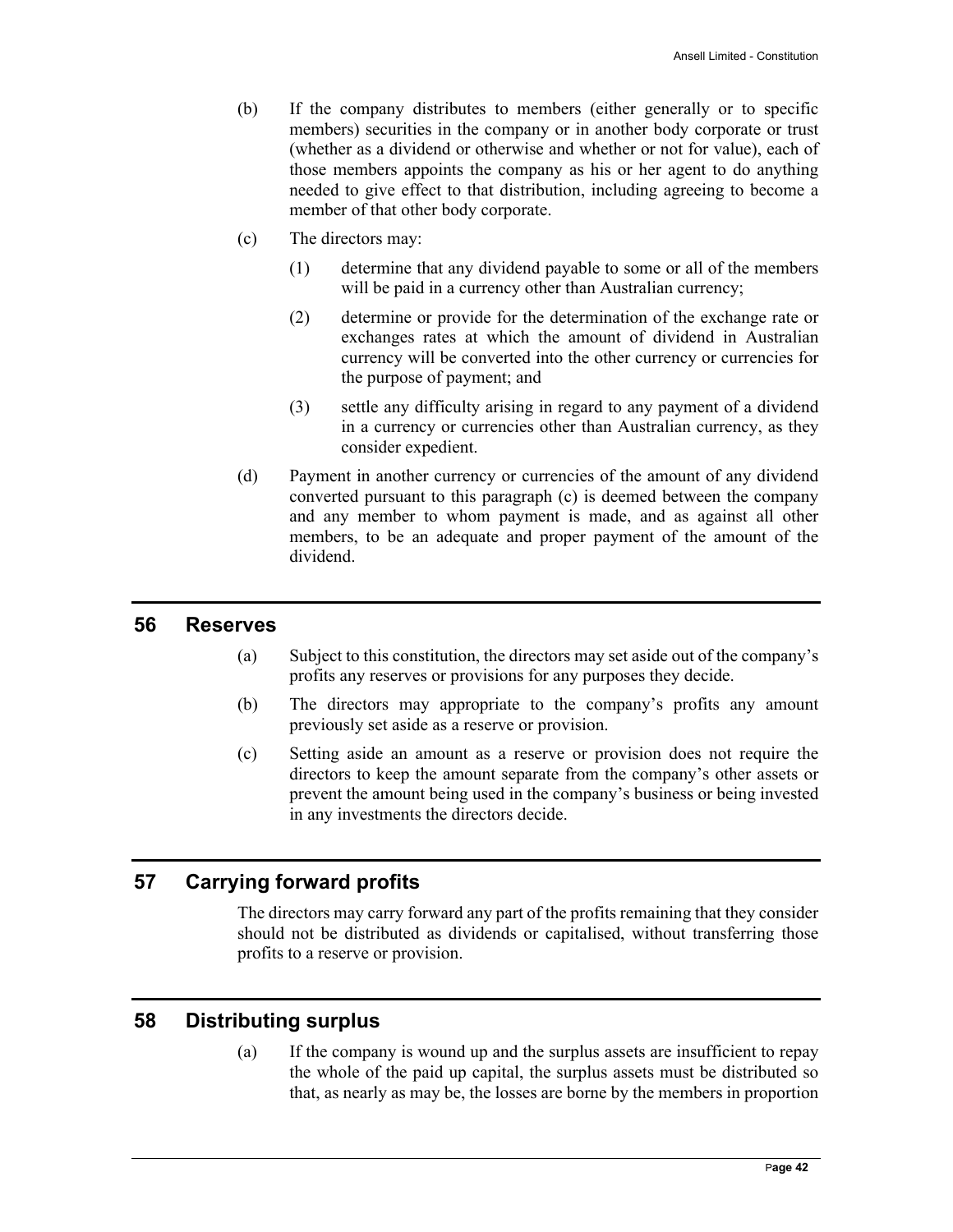to the capital paid up or which ought to have been paid up on the shares held by them at the commencement of the winding up.

- (b) If in a winding up the assets available for distribution among the members are more than sufficient to repay the whole of the capital paid up at the commencement of the winding up, the excess must be distributed among the members in proportion to the capital paid up or which ought to have been paid up on the shares held by them at the commencement of the winding up.
- (c) Paragraphs (a) and (b) are subject to the rights of the holders of shares issued upon special terms and conditions.

# **59 Dividing property**

- (a) If the company is wound up, the liquidator may, with the sanction of a special resolution:
	- (1) divide among the members the whole or any part of the company's property; and
	- (2) decide how the division is to be carried out as between the members or different classes of members.
- (b) A division under paragraph (a) need not accord with the legal rights of the members and, in particular, any class may be given preferential or special rights or may be excluded altogether or in part.
- (c) Where a division under paragraph (a) does not accord with the legal rights of the members, a member is entitled to dissent and to exercise the same rights as if the special resolution sanctioning that division were a special resolution passed under section 507 of the Act.
- (d) If any of the property to be divided under paragraph (a) includes securities with a liability to calls, any person entitled under the division to any of the securities may, within 10 days after the special resolution referred to in paragraph (a) is passed, by written notice direct the liquidator to sell the person's proportion of the securities and to account for the net proceeds. The liquidator must, if practicable, act accordingly.
- (e) Nothing in this rule 59 takes away from or affects any right to exercise any statutory or other power which would have existed if this rule were omitted.
- (f) Rule 55 applies, so far as it can and with any necessary changes, to a division by a liquidator under paragraph (a) as if references in rule 55 to:
	- (1) the directors were references to the liquidator; and
	- (2) a distribution or capitalisation were references to the division under paragraph (a).

# **Records**

#### **60 Inspection of and access to records**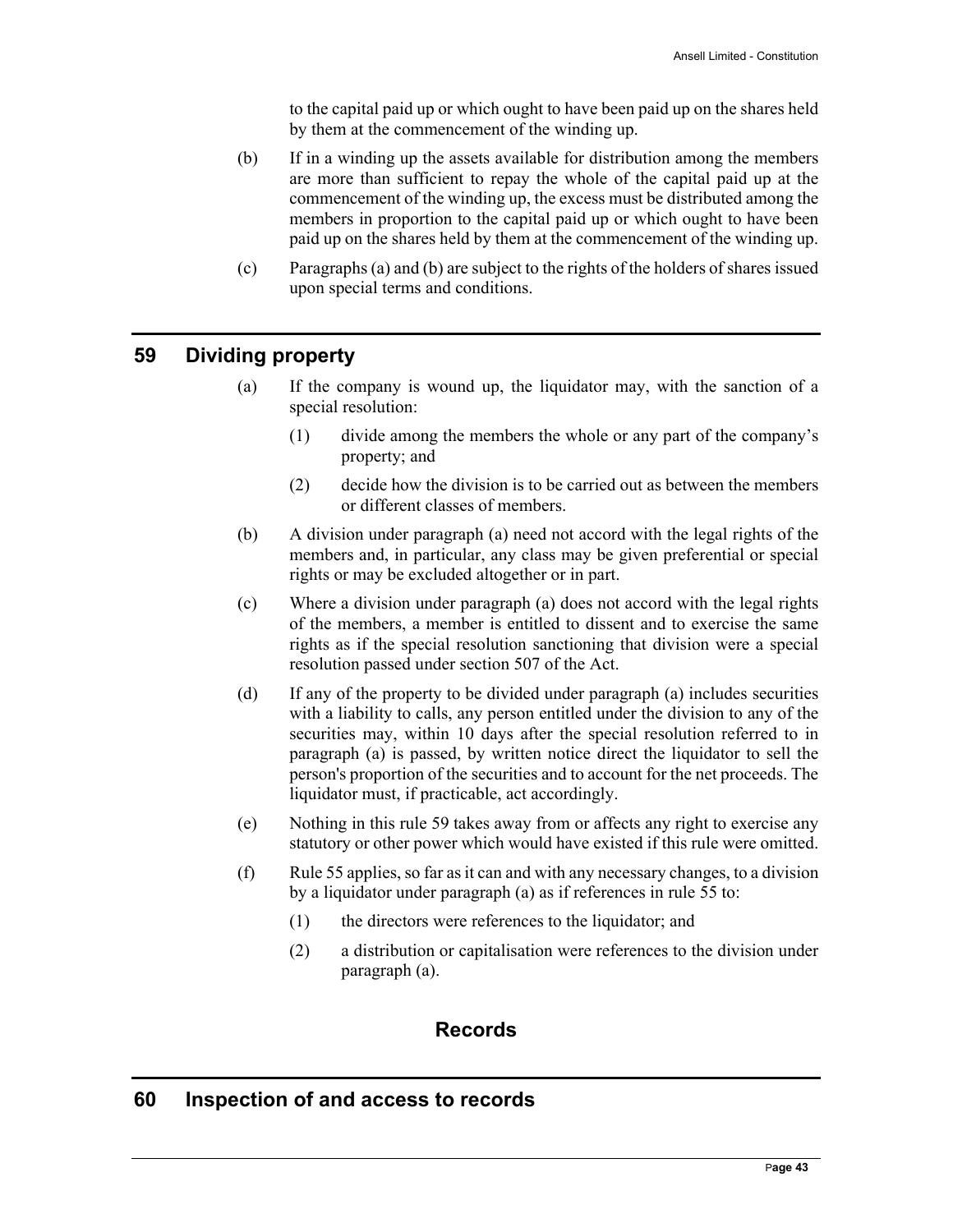- (a) A person who is not a director does not have the right to inspect any of the board papers, books, records or documents of the company, except as provided by law, this constitution or as authorised by the directors or by a resolution of the members.
- (b) The company may enter into contracts with its directors agreeing to provide continuing access for a specified period after they cease to be a director to board papers, books, records and documents of the company which relate to the period during which the director was a director on such terms and conditions as the directors think fit and which are not inconsistent with this rule 60.
- (c) The company may procure that its subsidiaries provide similar access to board papers, books, records or documents as that set out in paragraphs (a) and  $(b)$ .

# **Protection of officers and former officers**

# **61 Indemnity and insurance**

- (a) Rule 61 applies:
	- (1) to each person who is or has been a director, secretary or executive officer of the company; and
	- (2) to such other officers or former officers of the company or of its related bodies corporate as the directors in each case determine.
- (b) The company will indemnify on a full indemnity basis and to the full extent permitted by law, each person to whom this rule 61 applies for all losses or liabilities incurred by the person as an officer of the company, a related body corporate or trustee of a company sponsored superannuation fund.
- (c) The company may, to the extent permitted by law:
	- (1) purchase and maintain insurance; or
	- (2) pay or agree to pay a premium for insurance,

for any person to whom this rule 61 applies against any liability incurred by the person as an officer of the company or of a related body corporate.

- (d) Nothing in this rule 61:
	- (1) affects any other right or remedy that a person may have in respect of any loss or liability referred to in those rules; or
	- (2) limits the capacity of the company to indemnify or provide insurance for any person to whom those rules do not apply; or
	- (3) limits or diminishes the terms of any indemnity conferred or agreement to indemnify entered into prior to the adopting of this constitution.
- (e) The company may enter into a deed with any person to whom this rule 61 applies to give effect to the rights conferred by this rule or the exercise of a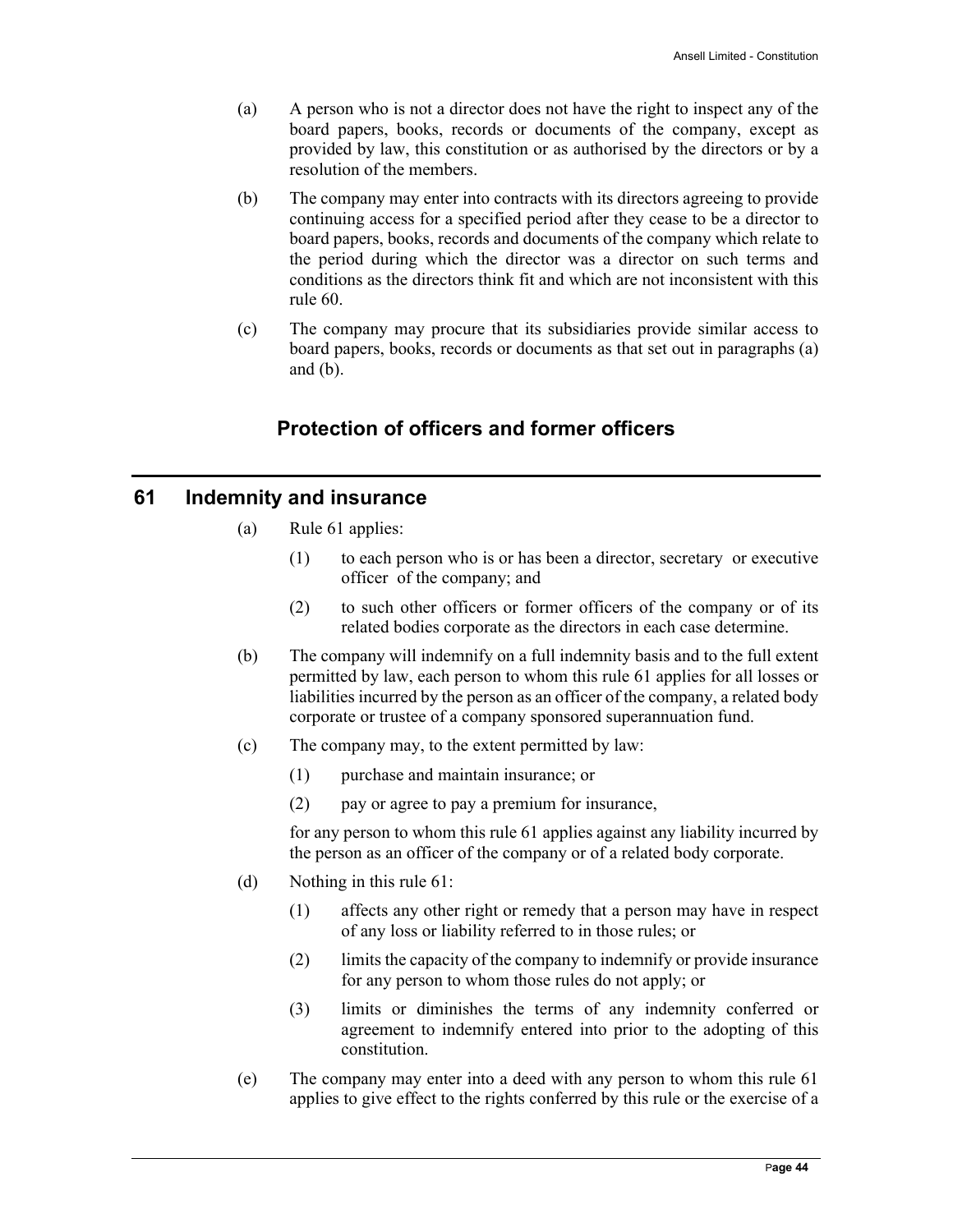discretion under this rule on such terms as the directors think fit which are not inconsistent with this rule 61.

# **Notices**

# **62 Giving of Notices**

- (a) Any notice which must be given under this constitution may be given by:
	- (1) personal delivery;
	- (2) prepaid post;
	- (3) sending it by facsimile or electronic transmission,

to the address notified by the intended recipient, as the case may be, for that purpose.

- (b) The company may give a notice to the joint holders of a share by giving the notice in the way authorised by paragraph (a) to the joint holder who is named first in the register of members for the share.
- (c) The company may give a notice to a person entitled to a share because of a transmission event by delivering it or sending it in the way authorised by paragraph (a) addressed to the name or title of the person, to:
	- (1) the address that person has supplied to the company for giving notices to that person; or
	- (2) if that person has not supplied an address, to the address to which the notice might have been sent if that transmission event had not occurred.
- (d) A notice given to a member under paragraphs (a) or (b) is, even if a transmission event has occurred and whether or not the company has notice of that occurrence:
	- (1) duly given for any shares registered in that person's name, whether solely or jointly with another person; and
	- (2) sufficiently served on any person entitled to the shares because of the transmission event.
- (e) A notice given to a person who is entitled to a share because of a transmission event is sufficiently served on the member in whose name the share is registered.
- (f) A person who, because of a transfer of shares, becomes entitled to any shares registered in the name of a member, is taken to have received every notice which, before that person's name and address is entered in the register of members for those shares, is given to the member complying with this rule 62.
- (g) A signature to any notice given by the company to a member under this rule 62 may be in writing or a facsimile printed or affixed by some mechanical or other means.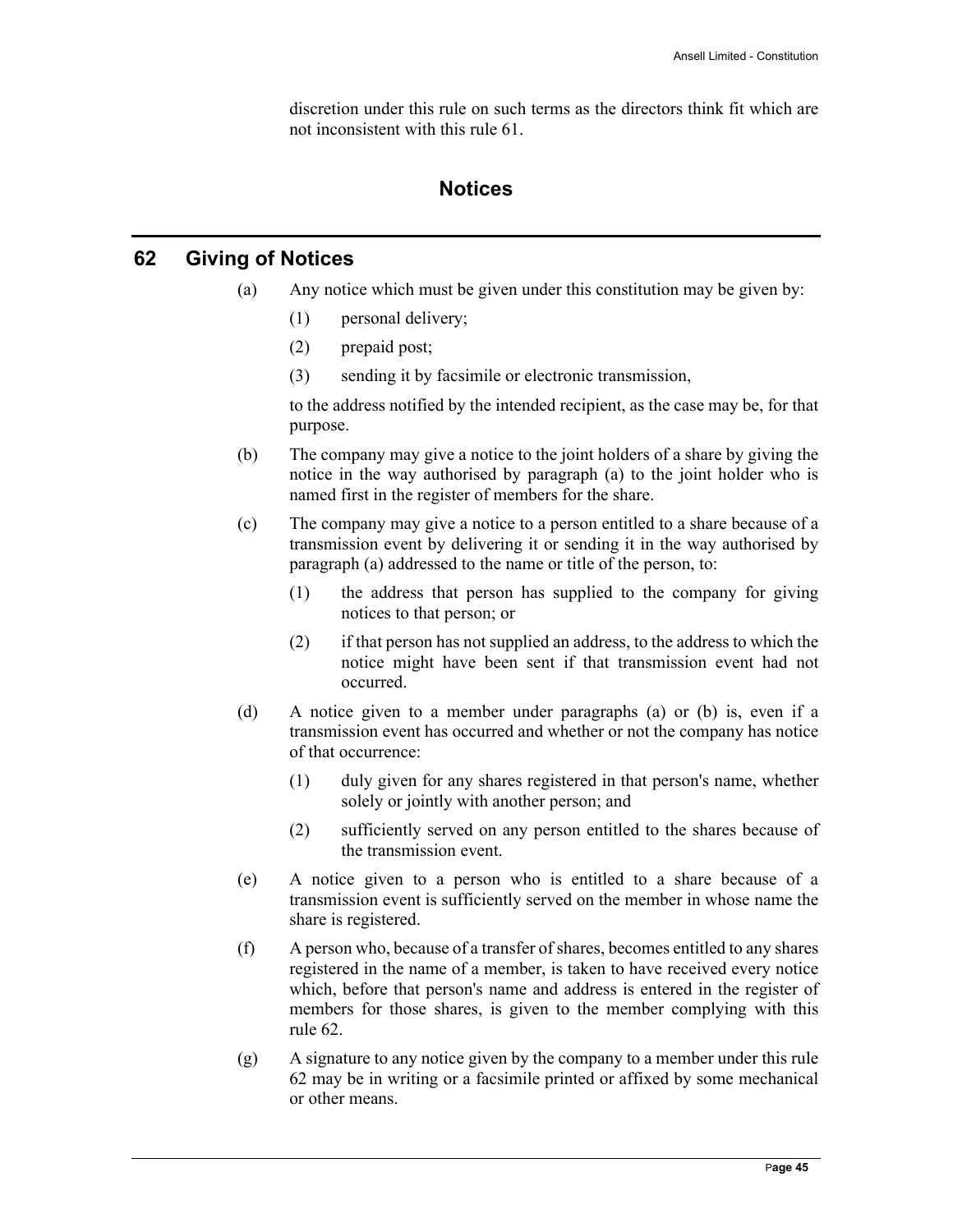- (h) Where a member does not have a registered address or where the company believes that member is not known at the member's registered address, all notices are taken to be:
	- (1) given to the member if the notice is exhibited in the company's registered office for a period of 48 hours; and
	- (2) served at the commencement of that period,

unless and until the member informs the company of the member's address.

#### **63 Time of service**

- (a) Where a notice (including notice of a general meeting) is sent by post, the notice is to be taken as served if the notice is properly addressed and placed in the post with postage paid and to have been served on the day after the date it is posted.
- (b) A certificate signed by a secretary or officer of the company to the effect that a notice was duly posted under this constitution is conclusive evidence of that fact.
- (c) Where a notice is sent by facsimile or electronic transmission, the notice is to be taken as served when:
	- (1) the correct facsimile number appears on the facsimile transmission report produced by the sender's facsimile machine; or
	- (2) a message indicating receipt has been received by the sender,

and to have been served at the time the facsimile or electronic transmission is sent.

- (d) Where a given number of days' notice or notice extending over any other period must be given, the day of service is not to be counted in the number of days or other period, unless this constitution provides differently.
- (e) Where the company gives a notice to a member by any other means permitted by the provisions of the Act relating to the giving of notices and electronic means of access to them, the notice is taken as given at 10.00 am on the day after the date on which the member is notified that the notice is available.

#### **64 Other communications and documents**

Rules 62 and 63 apply, so far as they can and with any necessary changes, to serving any communication or document.

#### **65 Written notices**

A reference in this constitution to a written notice includes a notice given by facsimile or other electronic means.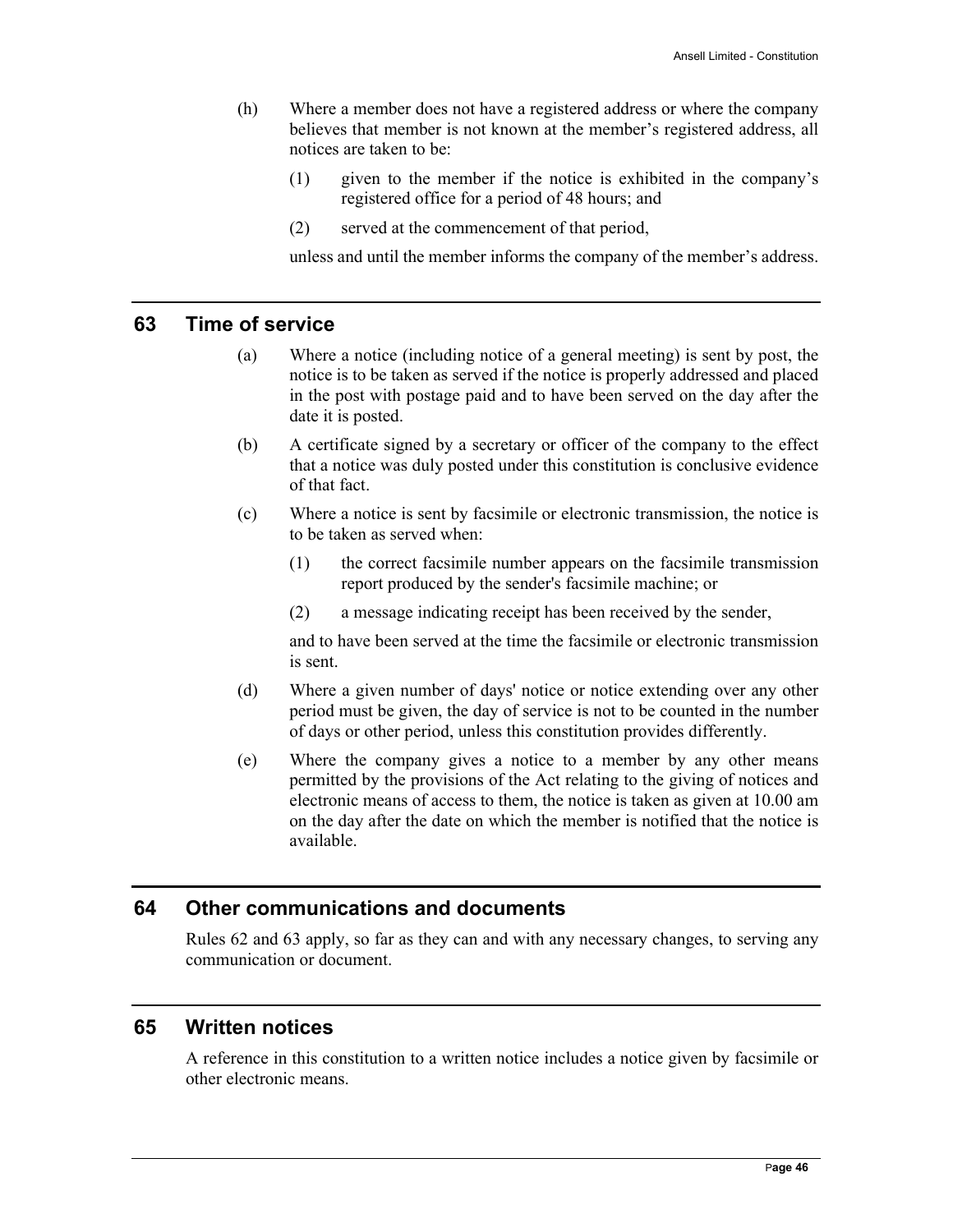# **General**

#### **66 Submission to jurisdiction**

Each member submits to the jurisdiction of the Supreme Court of Victoria and the courts which may hear appeals from that court.

# **67 Prohibition and enforceability**

- (a) Any provision of, or the application of any provision of, this constitution which is prohibited in any place is, in that place, ineffective only to the extent of that prohibition.
- (b) If any provision of this constitution is unlawful or unenforceable, the unlawfulness or unenforceability of that provision does not affect the lawfulness, enforceability, operation, construction or interpretation of any other provision of this constitution, with the intent that the unlawful or unenforceable provision shall be treated for all purposes as severable from this constitution.

# **68 Transitional Provisions**

This constitution must be interpreted in such a way that:

- (a) every director, managing director and secretary in office in that capacity immediately before this constitution is adopted continues in office subject to, and is taken to have been appointed or elected under, this constitution;
- (b) the directors are taken, immediately after this constitution is adopted, to have decided under rule 32 a number which is equal to the number of persons in office as directors immediately after this constitution is adopted;
- (c) any register maintained by the company immediately before this constitution is adopted is taken to be a register maintained under this constitution;
- (d) any seal adopted by the company immediately before this constitution is adopted is taken to be a seal which the company has under a relevant authority given by this constitution; and
- (e) unless a contrary intention appears in this constitution, all persons, things, agreements and circumstances appointed, approved or created by or under the constitution of the company in force before this constitution is adopted continue to have the same status, operation and effect after this constitution is adopted.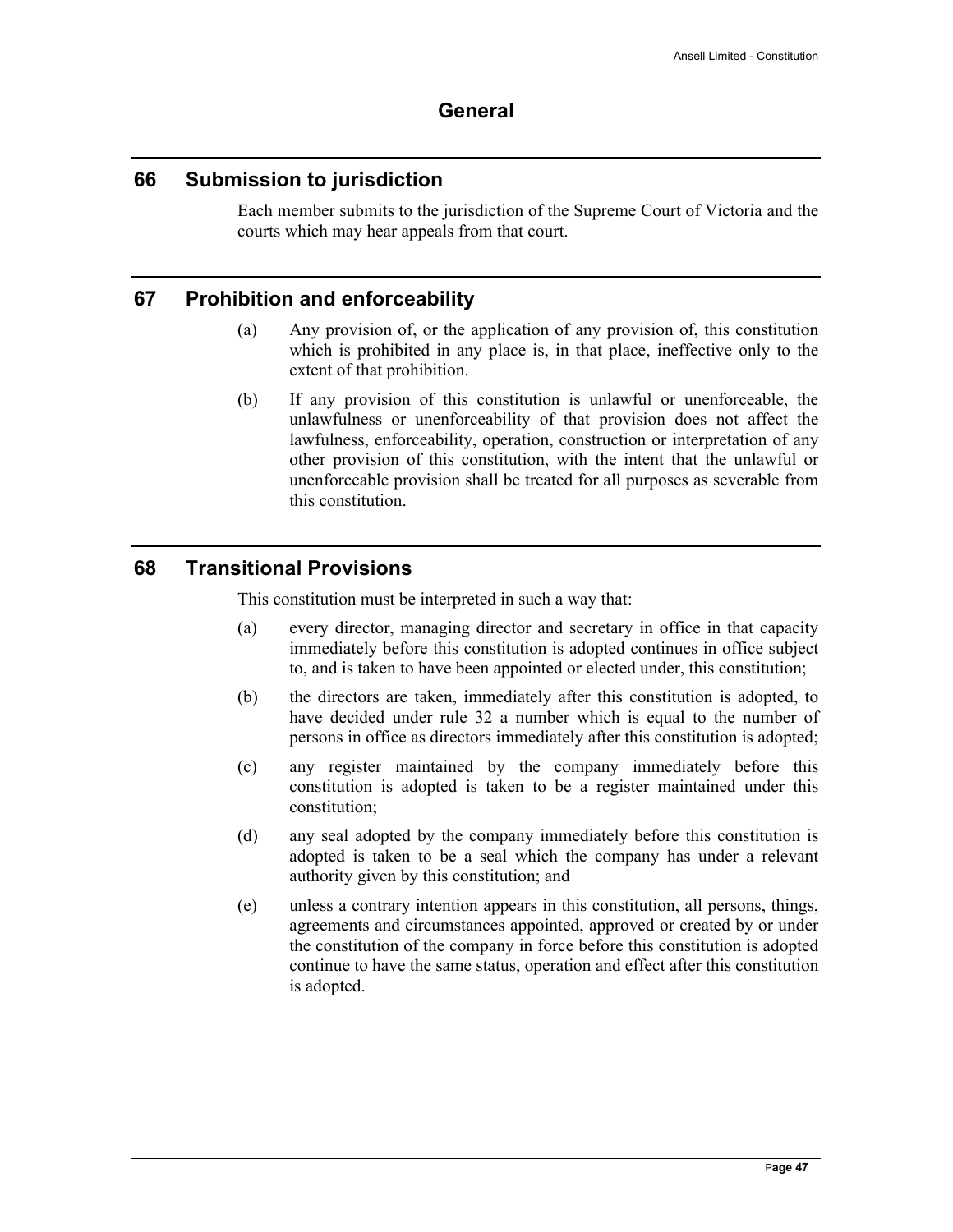#### **69 Restricted Securities**

Where at any time any of the share capital of the company is classified by the Exchange as "restricted securities" despite any other provision of this constitution:

- (a) the restricted securities must not be disposed of during the escrow period except as permitted by the Listing Rules or the Exchange;
- (b) the company must refuse to acknowledge a disposal (including registering a transfer) of the restricted securities during the escrow period except as permitted by the Listing Rules or the Exchange; and
- (c) during a breach of the Listing Rules relating to restricted securities, or a breach of a restriction agreement, the holder of the restricted securities is not entitled to any dividend or distribution, or voting rights, in respect of the restricted securities.

# **Proportional Takeovers**

#### **70 Proportional Takeovers**

- (a) Unless the context otherwise indicates or requires, expressions in this rule 70 have the meaning given to them by the Act.
- (b) Where offers have been made under a proportional takeover bid for securities of the company:
	- (1) a transfer giving effect to a takeover contract for the bid must not be registered unless and until a resolution to approve the bid (in this rule 70 referred to as "an approving resolution") is passed in accordance with the provisions of this rule 70;
	- (2) a person (other than the bidder or an associate of the bidder) who, as at the end of the day on which the first offer under the bid was made, held bid class securities is entitled to vote on an approving resolution;
	- (3) an approving resolution must be voted on at a meeting, convened by the company, of the person entitled to vote on the resolution. The bidder under the proportional takeover bid and any associates of the bidder are not entitled to vote on the approving resolution and if they do vote, their vote must not be counted; and
	- (4) an approving resolution that has been voted on is taken to have been passed if the proportion that the number of votes in favour of the resolution bears to the total number of votes on the resolution is greater than 50% and otherwise is taken to have been rejected.
- (c) The provisions of this constitution that apply in relation to a general meeting of members apply, with such modifications as the circumstances require, in